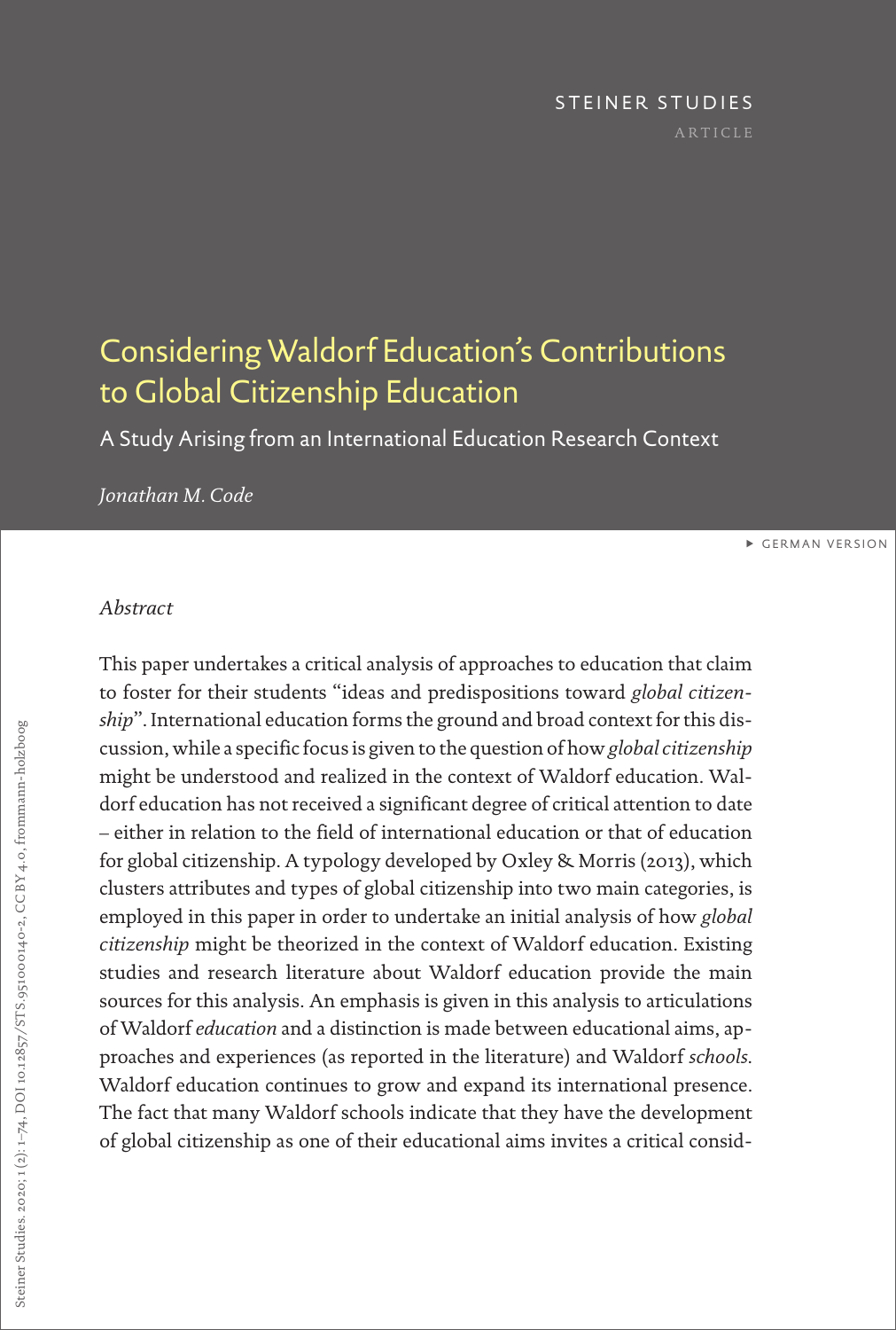eration – such as this – of how these aims relate to the wider global citizenship education discourse.

*Keywords:* Waldorf education, Waldorf schools, pedagogy, Rudolf Steiner, global citizenship, international education

## Introduction

#### *Global Citizenship Considered*

In this paper I undertake a critical analysis of approaches to education that claim to foster "ideas and predispositions toward *global citizenship*".1 The idea of *global citizenship* has drawn increasing attention over the last decades as globalization has become an ever more prominent topic of research, critical analysis and debate.2 *Global citizenship* (or GC) is not, however, an easy notion to grasp – it is defined in different ways by different authors, is accepted by some as a valid construct while others reject it as a convenient label for a set of attributes that, even if they do have any validity, could apply only to a very select slice of the global population. This paper will engage and analyse a number of different perspectives on global citizenship and it will do so by considering how GC is discussed in the field of international education and – more specifically – in literature arising from research into Waldorf education.

In the context of international education, Richard Bates<sup>3</sup> takes - from a sociological perspective – a rather sceptical approach to the notion of GC and to its purported benefits. James Cambridge and Jeff Thompson<sup>4</sup> engage with GC from the perspective of international education research. They outline the ideological roots of international education and discuss how these have tended to shift toward more pragmatic aims as an increasing emphasis on market-based globalization has influenced educational policy and practice

4 Cambridge & Thompson (2001, 2004).

<sup>1</sup> Marshall (2010), 182.

<sup>2</sup> Marshall (2007), 42.

<sup>3</sup> Bates (2012).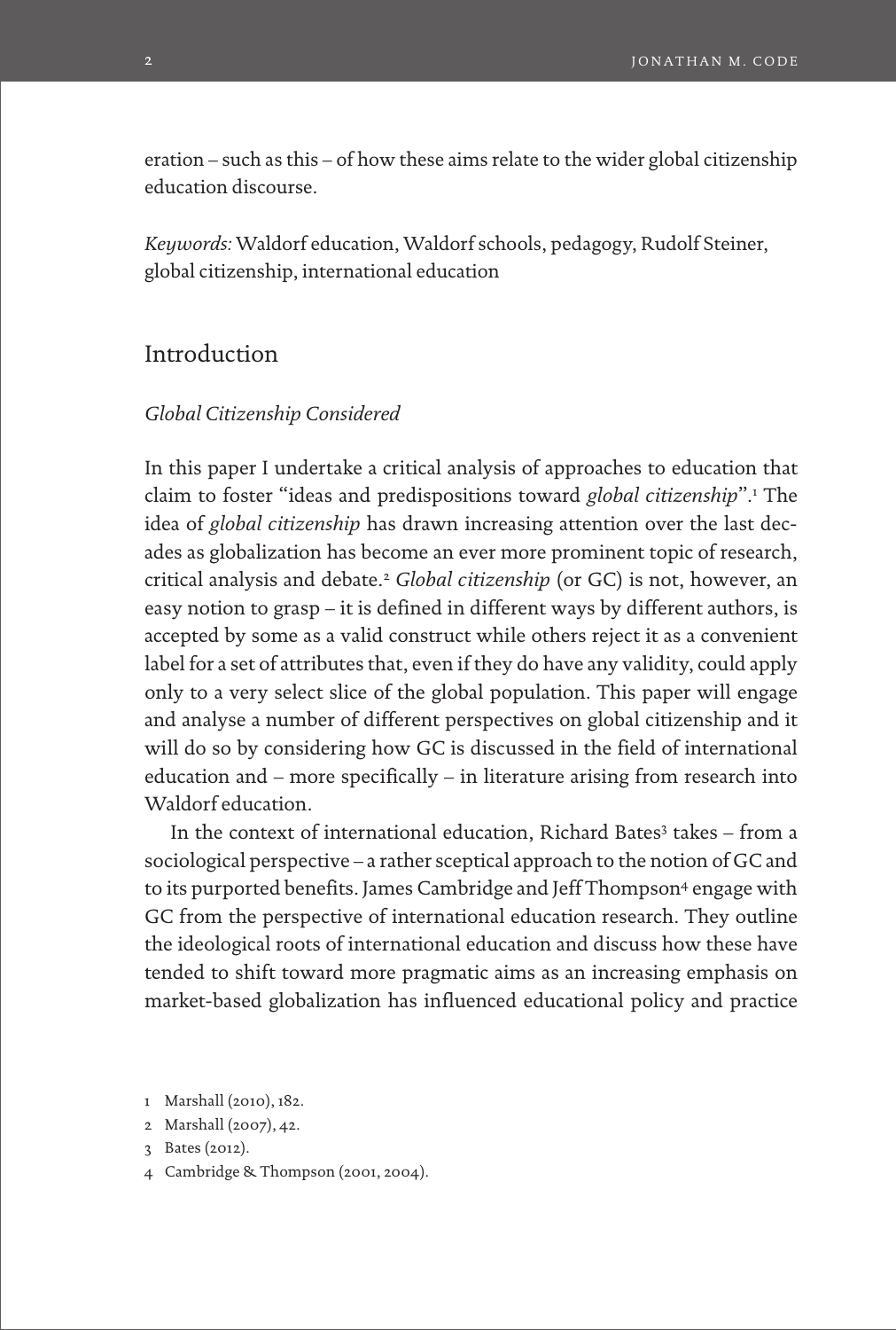worldwide. Yong Zhao<sup>5</sup> sees GC as essential to focus on as part of a paradigm shift in education that, he argues, is crucial if education is to address the needs of the 21<sup>st</sup> century learner. Harriet Marshall<sup>6</sup> has focused a good deal of attention on the terminological complexities surrounding GC discourse as well as on the normative and "instrumentalist agendas at play within global citizenship education"?

In this paper I introduce into this ever-increasing body of literature discussing GCE an analysis of Waldorf education.8 Waldorf education is currently under-theorized in its own right<sup>9</sup> as well as in the context of both international education and GCE research. My reasons for introducing Waldorf education into discussions about GCE in an international education research context include the following.

In professional terms, a significant area of my work over the past two decades has been in Waldorf teacher education, both nationally and internationally. I have contributed to the professional development of Waldorf teachers in the UK, USA, Canada, China, Northern Europe, Scandinavia and South Africa. In this capacity I have taken steps to understand both theoretical and practical aspects of this educational approach<sup>10</sup> and how it has contributed to the development of its learners. Waldorf education has – since its origins in Germany in 1919 – spread around the globe, and it continues to expand its international presence every year. Recent figures indicate that there are now 1092 schools in 64 countries as well as 1857 Waldorf kindergartens in over 70 countries<sup>11</sup>. In China alone the presence of Waldorf schools and kindergartens has mushroomed since 2004 (when the Chengdu school was first founded) and already consists of "60 Waldorf schools and more than 400 kindergartens that are solely or partly practising Waldorf education."12

5 Zhao (2015a, 2015b, 2012).

6 Marshall (2007, 2010, 2011).

7 Marshall (2011), 412.

8 Sometimes referred to as 'Steiner education' (Childs [1991]); or 'Steiner/Waldorf education' (Gidley [2009]; Oberski & McNally [2006]).

9 Dahlin (2017).

10 Code (2011).

11 According to the Waldorf Worldwide website: [https://www.freunde-waldorf.de/en/wal](https://www.freunde-waldorf.de/en/waldorf-worldwide/waldorf-education/waldorf-world-list/)[dorf-worldwide/waldorf-education/waldorf-world-list/](https://www.freunde-waldorf.de/en/waldorf-worldwide/waldorf-education/waldorf-world-list/); last accessed: March 26, 2019.

12 Statistics from "Waldorf Education on the Move in Asia", in: [http://www.nna-news.org/](http://www.nna-news.org/news/article/?tx_ttnews%5Btt_news%5D=2639&cHash=eea66f65927ce80850dcaf44c9fd69f8)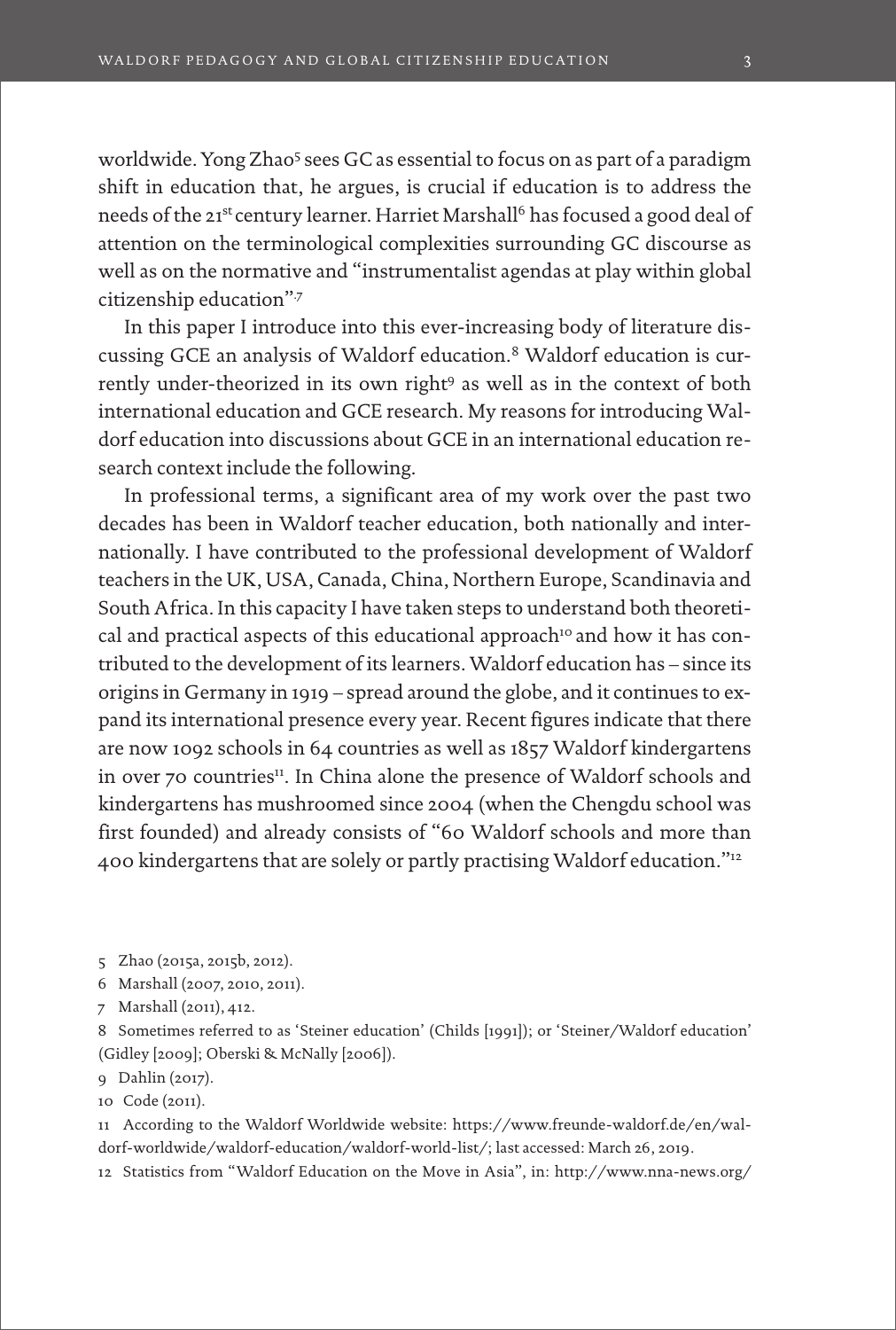Whereas this burgeoning internationalization of WE is perhaps one of the features that might justify its consideration in an international education research context, I have taken a more specific focus on GC for this present inquiry (and am aware that a *presence internationally* of an educational approach does not *in itself* mean that it is therefore an example of international education as this term is currently defined in the literature – a point I will discuss further below).

## *International Education and Waldorf Education: Cultivating Global Citizenship*

Common ground that is shared by both IE and WE is in explicitly stated aims of supporting the development of *global citizenship*. However, whereas the notion of global citizenship has received attention by researchers in several fields,<sup>13</sup> it has not been adequately theorized in a WE context. Despite the fact that many Waldorf schools make explicit reference to supporting the development of GC in their publicity material<sup>14</sup>, what the "ideal" or "type"<sup>15</sup> of GC being "imagined" in a WE context remains unclear. One aim of this paper is, therefore, to seek greater clarity for how WE might be defining and supporting the development of GC.

Another reason for discussing WE in an international education (IE) context is the following. Both WE and IE emerged out of the "ashes of World

[news/article/?tx\\_ttnews%5Btt\\_news%5D=2639&cHash=eea66f65927ce80850dcaf44c9fd69f8;](http://www.nna-news.org/news/article/?tx_ttnews%5Btt_news%5D=2639&cHash=eea66f65927ce80850dcaf44c9fd69f8) last accessed: March 26, 2019.

13 Bates (2012); Oxley & Morris (2013); Goren & Yemini (2017); Roberts (2013); Stein (2015); Schultz (2007).

14 To name but a few see: Waldorf School of the Roaring Fork, USA [\(www.waldorfschoolrf.](http://www.waldorfschoolrf.com) [com](http://www.waldorfschoolrf.com)); International Waldorf School the Hague [\(www.internationalwaldorfschool.nl](http://www.internationalwaldorfschool.nl)); Haleakala Waldorf School, Hawaii, USA [\(www.waldorfmaui.org/55/vision-and-mission\)](http://www.waldorfmaui.org/55/vision-and-mission); Edinburgh Steiner School, Scotland UK [\(www.edinburghsteinerschool.org.uk/steiner-education/](http://www.edinburghsteinerschool.org.uk/steiner-education/)); Sloka the Hyderabad Waldorf School, India (<http://slokawaldorf.org/pedagogy/>); Whistler Waldorf School, Canada [\(https://whistlerwaldorf.com/high-school/student-exchange/](https://whistlerwaldorf.com/high-school/student-exchange/)); Junyi Elementary School, Taiwan (<http://junyi.tw/english>). See also the website for the International Waldorf Movement for references to Waldorf Education in a globalised world [\(https://www.](https://www.freunde-waldorf.de/en/waldorf-worldwide/waldorf-education/international-movement/) [freunde-waldorf.de/en/waldorf-worldwide/waldorf-education/international-movement/\)](https://www.freunde-waldorf.de/en/waldorf-worldwide/waldorf-education/international-movement/); last accessed: March 26, 2019.

15 Marshall (2010), 413.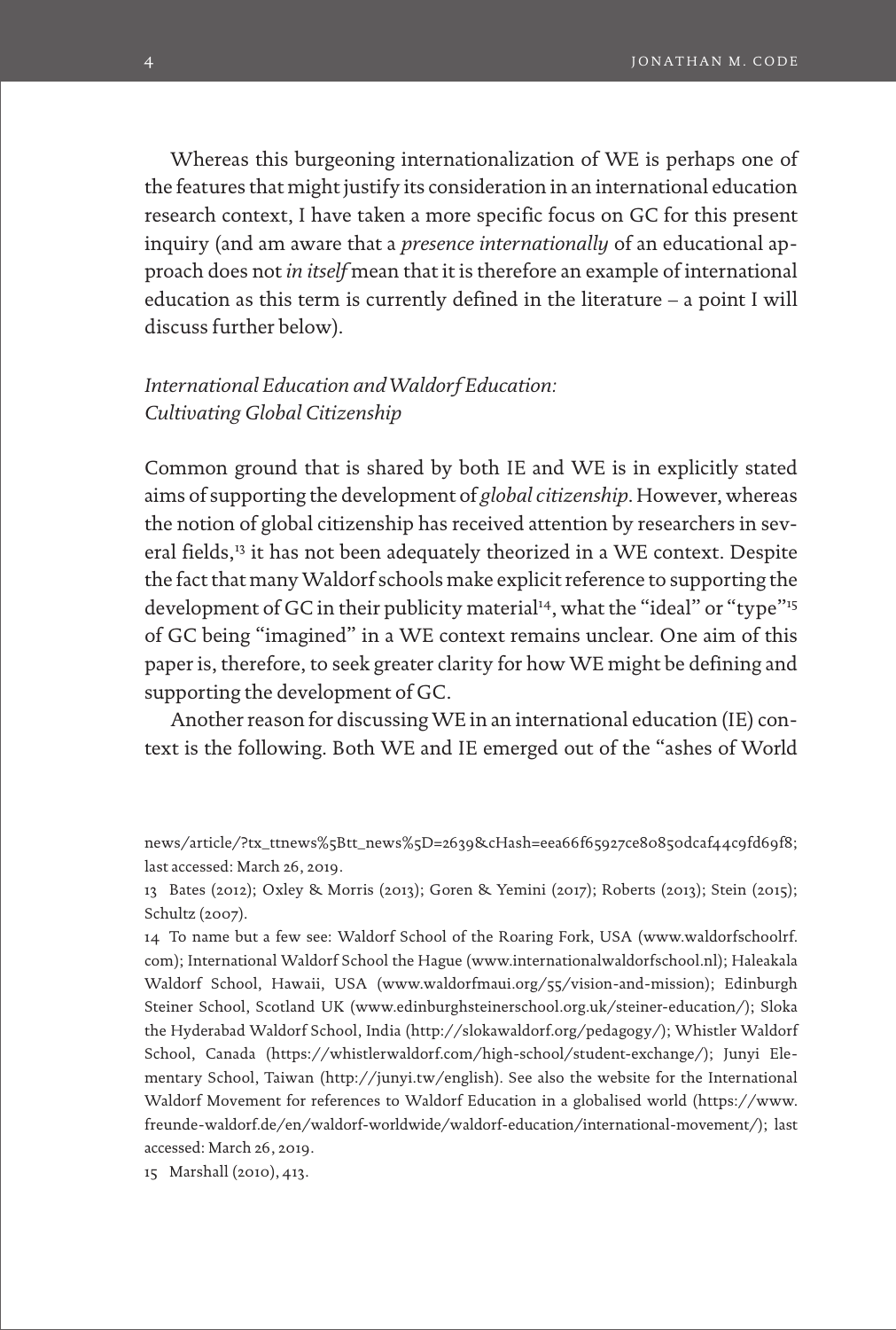War I",16 and although their *raison d'être* differs in some ways, the fact that schools exist today that combine aspects of both these approaches<sup>17</sup> points to perceived, and it can be assumed *practical*, crossovers and synergies between IE and WE. This paper will seek to identify some of these synergies, as well as some of the differences, between IE and WE – and it will do so through the lens of GCE.

I will begin my inquiry by further clarifying the concept of international education, as I am aware that my inclusion of WE within or in relation to this field would benefit from further clarification. I will then turn my attention to the notion of *global citizenship* in order to establish a basis for considering WE in relation to existing literature about GC and GCE. I will – in order to narrow an otherwise unwieldy undertaking – employ a taxonomy developed in a GC research context as a tool to evaluate how global citizenship is "imagined", understood and fostered in a WE context. But to begin with, is it justified to bring a discussion of WE into an IE research context?

#### *The Concept of International Education*

In her book *Introduction to international education: International schools and their communities* Hayden18 describes the term *international education*  as an "umbrella term", i. e., one that encompasses *any* approach to education that is non-national in focus and is aimed at the cultivation of international mindedness and other related attributes. Discussions around what is included in (or what lies outside) the IE umbrella continue apace.19 It can be found that the 'in' or 'not in' discussions are sometimes focussed on questions of a schools' *raison d'être*,<sup>20</sup> at other times on its curriculum,<sup>21</sup> its context, its type and approach to accreditation, $22$  or any combination of these. Hill also makes a distinction between an international education and an

22 Brunold-Conesa (2010).

<sup>16</sup> Cambridge & Thompson (2004).

<sup>17</sup> See, for instance, the *International Waldorf School of the Hague* ([www.internationalwaldorf](http://www.internationalwaldorfschool.nl)[school.nl\)](http://www.internationalwaldorfschool.nl); the Colegio Rudolf Steiner [\(www.colegiorudolfsteiner.cl](http://www.colegiorudolfsteiner.cl)); the *Sophia Mundi school in Australia* [\(www.sophiamundi.vic.edu.au/overview/](http://www.sophiamundi.vic.edu.au/overview/)); last accessed: July 10, 2020.

<sup>18</sup> Haydn (2006).

<sup>19</sup> Hill (2016).

<sup>20</sup> Hill (2016); Hayden & Thompson (2013); Cambridge & Thompson (2004).

<sup>21</sup> Hill (2002, 2012).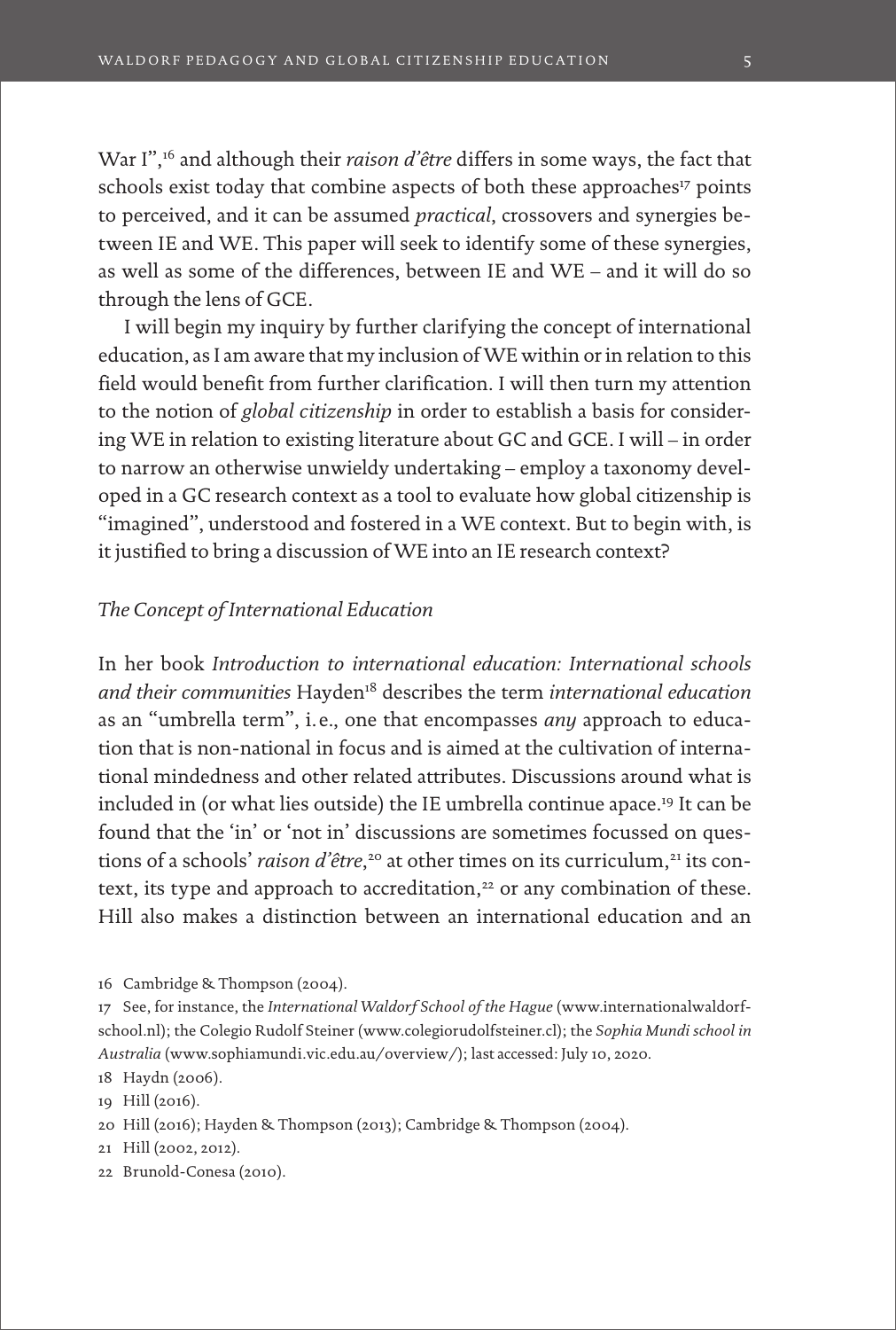international *school* and states that "they are not necessarily one and the same".<sup>23</sup> This distinction invites a broadening of discussions around IE to include educational approaches that could be seen to be outliers in debates about international *schools* (in their 'pure sense' as described, for instance, in Hill's continuum)<sup>24</sup> but which may, nonetheless, have a contribution to make to international education *research*. Brunold-Conesa<sup>25</sup> takes this approach, for instance, in considering Montessori education in relation to IE and GCE.

Thompson<sup>26</sup> provides a significant contribution to the discussion about what is, and what may not be, considered IE when he indicates that under the IE "umbrella" we can find *global citizenship education*, *development education*, *education for international understanding*, *education for sustainable development* and *intercultural education*. From this perspective, the fact that Waldorf schools state (as one of their aims) that they support their pupils to become global citizens indicates some initial – although at this point tentative – relation to the international education umbrella, at least in the terms outlined by Thompson.

With regards to the origins and *raison d'être* of international schools and of Waldorf schools, Hayden,<sup>27</sup> Hill<sup>28</sup> and Bunnell<sup>29</sup> (amongst others) have given overviews of the former, and Dahlin<sup>30</sup> and Wember<sup>31</sup> provide a discussion of the latter. Whereas some distinct differences between IE and WE emerge from these accounts of 'origins', there are also congruences between their overarching aims and approaches. These will receive closer scrutiny in dedicated sections of this paper, when they are discussed in terms of GC. This leads me to the next section of this study. If GC is placed in the center of this inquiry it is important to consider how GC is defined in current research and academic discourse. It will only then be possible to turn attention back

- 23 Hill (2016), 9.
- 24 Hill (2016).
- 25 Brunold-Conesa (2010).
- 26 Thompson (2016).
- 27 Haydn (2006).
- 28 Hill (2012).
- 29 Hill (2014).
- 30 Dahlin (2010b, 2017).
- 31 Wember (2015).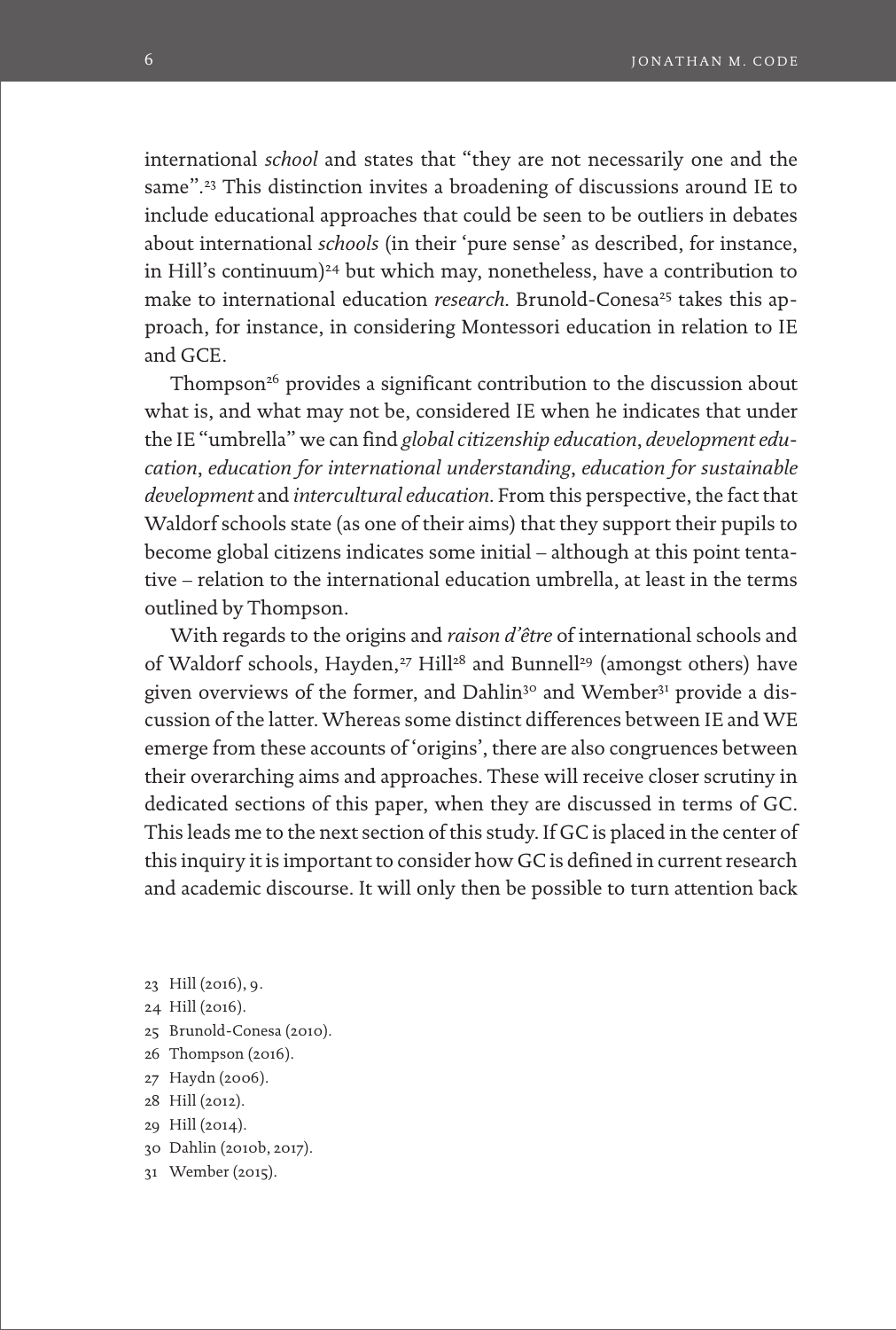to WE and consider how this educational approach might be using this term and fostering GC for its pupils.

#### *Global Citizenship: Perspectives*

The notion of global citizenship is by no means uncomplicated. There is, for instance, a lack of agreement on its definition, and even on its validity as a meaningful term32 and as an educational aim.33 This paper will not allow for a comprehensive review of literature addressing the theme of GC due to its size and the scope of the topics that it seeks to address. Instead, a brief survey of literature addressing GC and GCE will be followed by a deeper engagement with the meta-perspective offered in a typology developed by Oxley and Morris.34

In his article "Is global citizenship possible, and can international schools provide it?" Bates35 argues that it is not strictly possible – in legal terms – to be a global citizen, as there is no such thing as a global state that can grant citizenship in formal terms.36 He acknowledges metaphorical validity to the notion of GC but also draws attention to the dual features of citizenship – i. e. that it is "both a statement of belonging and a mechanism of exclusion".37 Considering GC in economic terms, Bates<sup>38</sup> (after Robinson 2004) identifies three tiers of global society and grants the likelihood of realizing the mobility and transnational opportunities associated with GC to the first tier. Bates' critique of the notion of GC highlights issues of marginalization and elitism as fostered by current economic and political influences that either support or constrain mobility in societies around the world.

In "Education for Global citizenship", Schultz39 engages with the notion of GC by linking it to various forms of "global economic participation".40 Schultz proposes three categories of GC: *neo-liberal, radical,* and *transfor-*

- 32 Bates (2012); Parekh (2003).
- 33 Gardner-McTaggart & Palmer (2018).
- 34 Oxley & Morris (2013).
- 35 Bates (2012).
- 36 Ibid., 262.
- 37 Ibid., 263.
- 38 After Robinson (2004).
- 39 Schultz (2007).
- 40 Bates (2012), 267.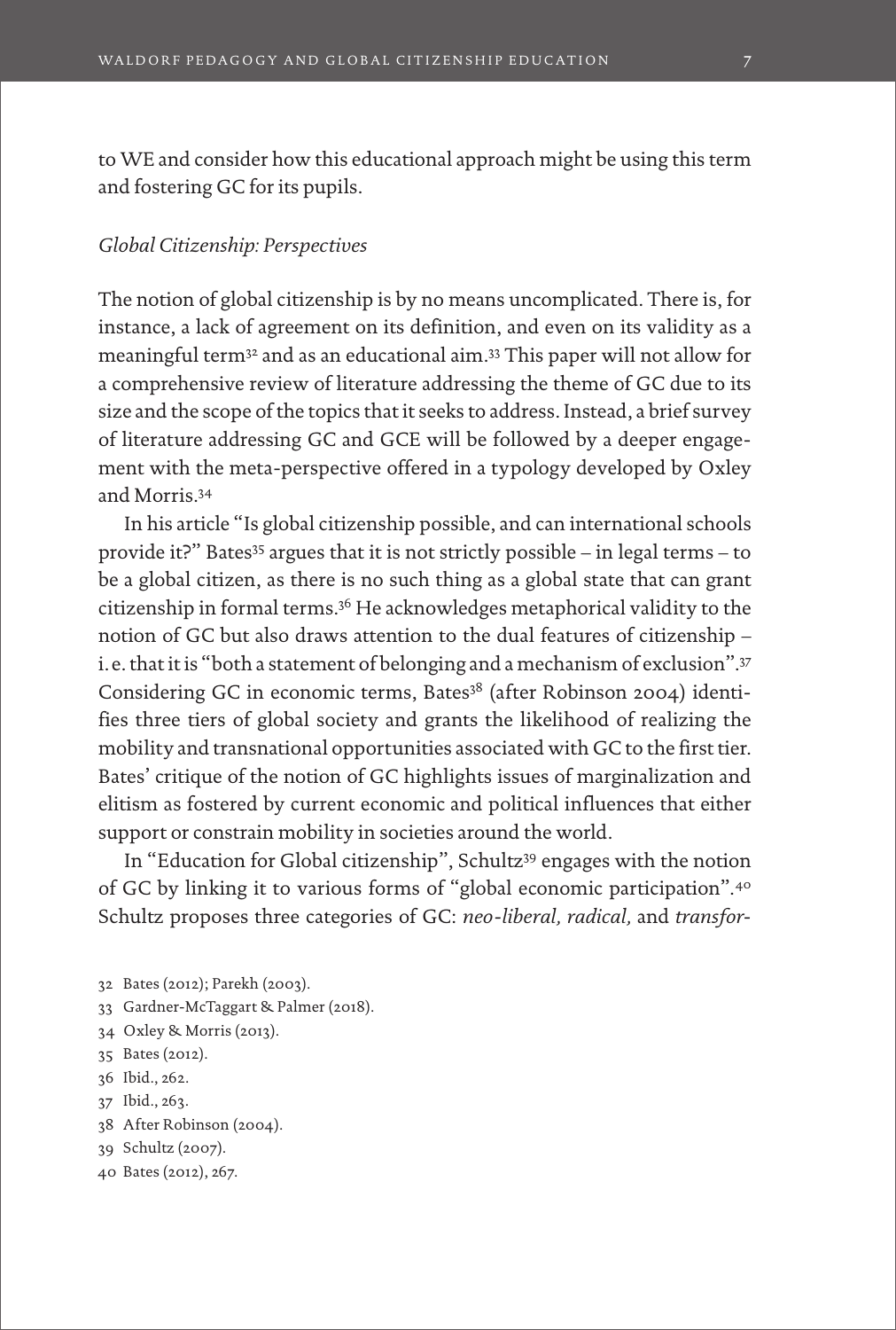*mational.* Neo-liberal GC focuses on positioning individuals for optimal participation in the dominantly neo-liberal economics and ideologies that give emphasis to market economics, private property rights and free trade. This type of GC has *global mobility* as an ideal and defines it as the ability to form economic and social relationships unconstrained by national boundaries and the ability to pursue the benefits of life chances availed through access to markets and entrepreneurial opportunities.41

Radical GC focuses on calling people to critical response and action *against* the institutions – particularly financial institutions such as the IMF and World Bank – that are complicit, in "social oppression and economic destruction".42 Radical GCE is aimed at fostering informed activists who can be engaged in redressing some of the social conflicts arising from policies and practices that take a narrow, and largely econocentric, approach to the notion of globalisation. The third type of GCE discussed by Schultz is the *transformationalist* view. This form of GCE is aimed at cultivating inclusion in broad terms – not only in economic terms but also in terms of cultural and social inclusion, environmental awareness and peace. This type of GCE advocates for an awareness that spans both the "local experience" and the "global experience".43

In *Mapping Global Citizenship*<sup>44</sup> Stein suggests types of GC that concur in many respects with those of Schultz, with some notable differences. She considers GC in terms of *entrepreneurial, liberal humanist, anti-oppressive,*  and *incommensurable* positions, looking at the characteristics of each of these in how they provide and circumscribe "certain possibilities for *knowing*, *being* and *relating*".45

Stein describes the *entrepreneurial* position in terms that are not that different from the *neo-liberal* category identified by Schultz.<sup>46</sup> The emphasis from this position is on education that prepares individuals for "economic acuity"47 – to be able to engage in a de-politicized, market centric, competition for jobs in a global labour market. Prevalent in this position is the ten-

- 41 Schultz (2007), 252.
- 42 Ibid., 254.
- 43 Ibid., 255.
- 44 Stein (2015).
- 45 Ibid., 243.
- 46 Schultz (2007).
- 47 Ibid., 244.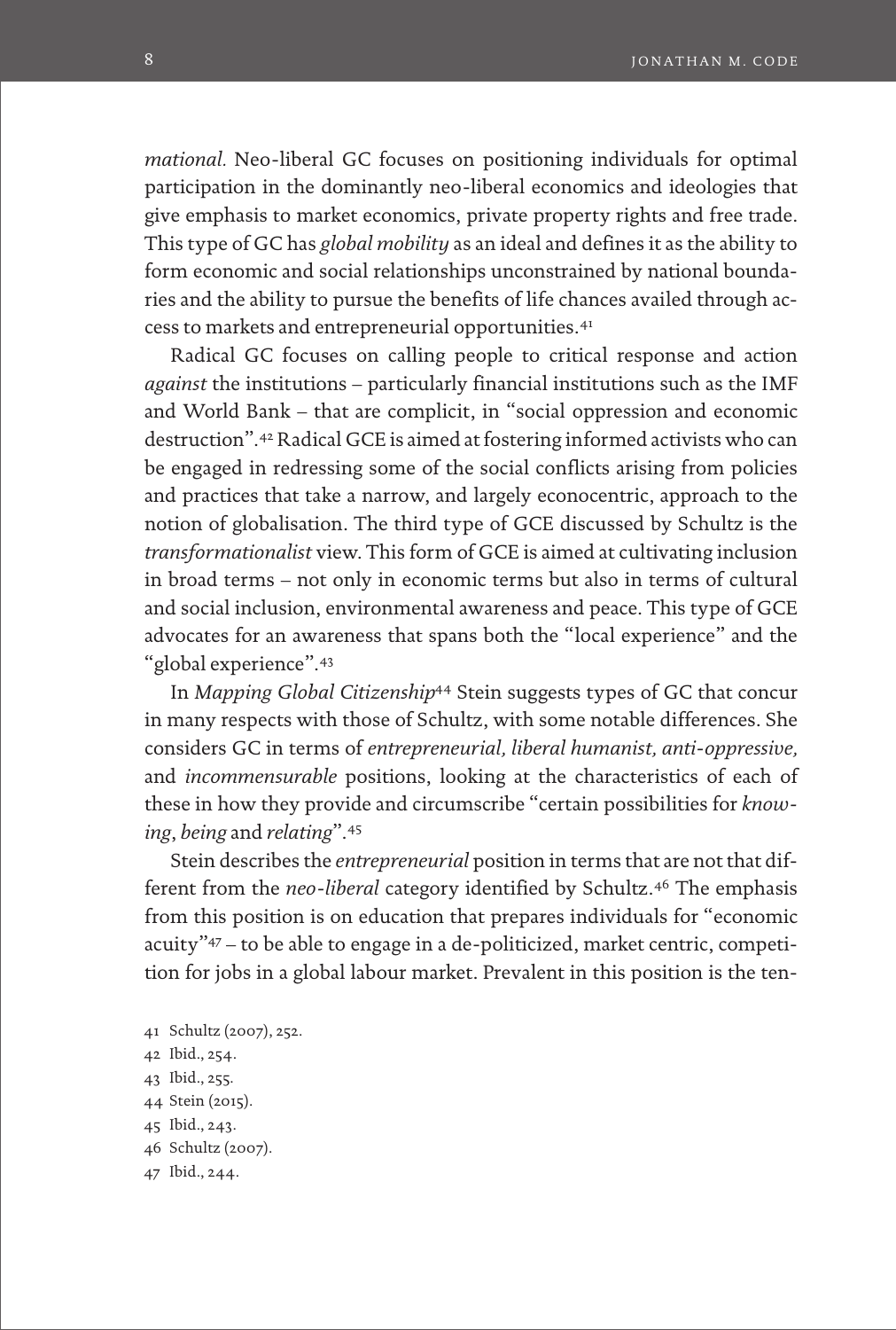dency (linked to neo-liberal ideologies) to assume that the *entrepreneurial*  position is a prerogative for all people, regardless of their socio-cultural context. Critics of this position point out that the competitive, market economy that lies at the basis of this position is responsible for the marginalization of significant numbers of people in both the global North and South<sup>48</sup> and that realizing any degree of *entrepreneurial* GC is actually only a possibility for a very select few.

Stein characterizes the *liberal-humanist* position in terms of its emphasis on critical self-examination, a recognition of ties to other humans, and "the ability to imagine oneself in the other's shoes".49 Intercultural understanding is a key emphasis in this position. Dangers that might arise in the cultivation of the *liberal-humanist* position are that intercultural understanding is achieved through well-intentioned education, development projects or cultural immersion that might actually carry with them unexamined "Westernizing" interpretations of development.

The *anti-oppressive* position that Stein articulates has resonances with Schultz's *radical* category of GC: "it tends to advocate for more equitable distribution of resources, cognitive justice, and more horizontal forms of governance, and aspires to radical transformation of existing structures, up to and including their dismantling."50 This position problematizes notions of GC where they are seen to be Eurocentric and imperialistically cosmopolitan in their colouring. In seeking to redress these tendencies, some authors suggest changes to the language of GC to avoid the types of problematics that arise from its potential imperialist associations. Some of these include "globally informed collectivism", 51 "trans-border democratic citizenship", 52 "trans-local relationalities",53 and "globally oriented citizens".54

The fourth position that Stein articulates is the *incommensurable* position. This position obtains its name from the comparison to the other three positions and the assumption that their education and political outcomes can be pre-defined and thus achieved through intention, planning and ra-

- 48 See Bates (2012); Balarin (2011); Marshall (2011).
- 49 Stein (2015), 245.

```
50 Ibid., 246.
```
- 51 Rhoads and Szelenyi (2011).
- 52 Mohanty (2003).
- 53 Jazeel (2011).
- 54 Parekh (2003).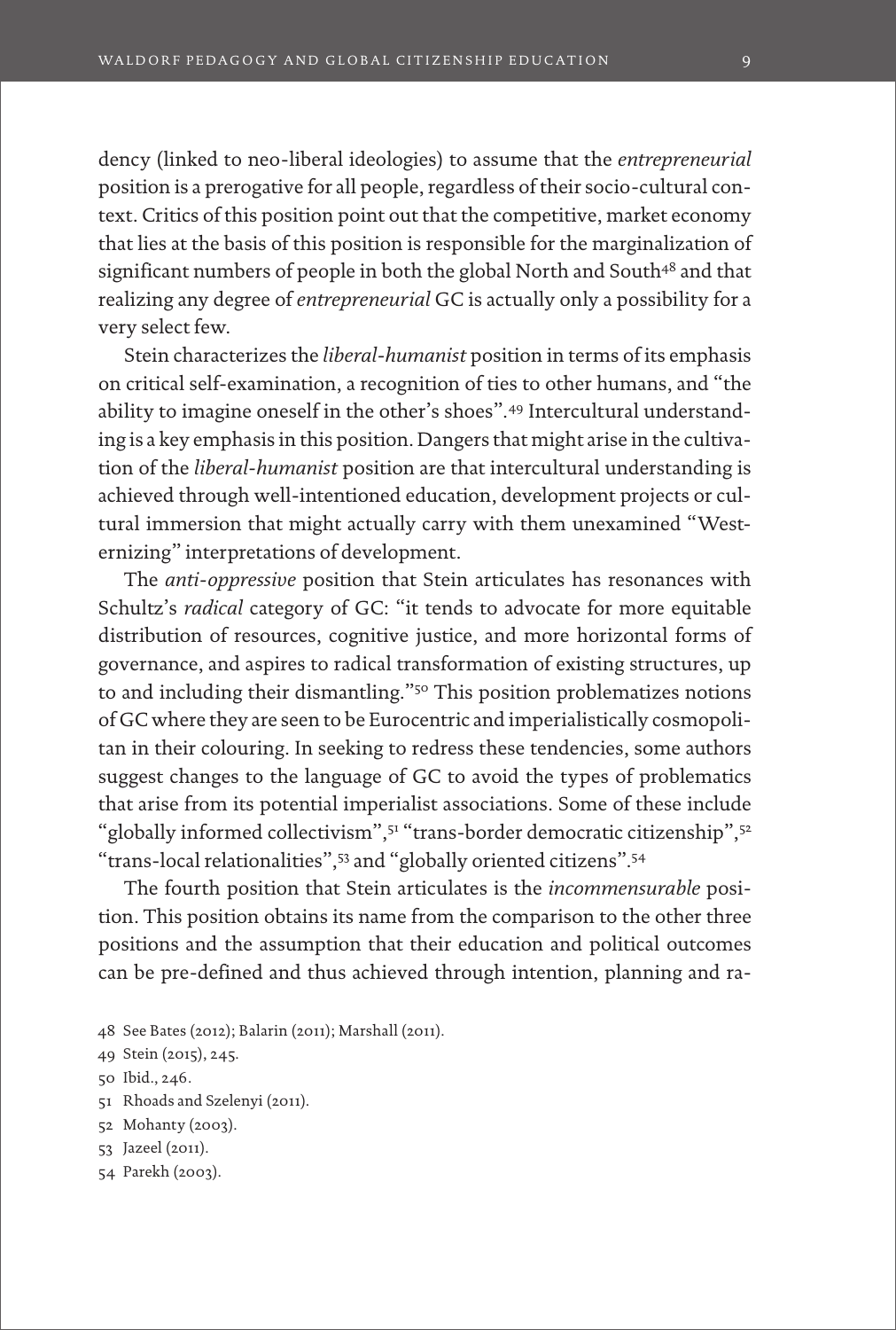tional forethought.55 This position is critical of a "Eurocentric cosmopolitan ordering of the world and its presumed hierarchy of humanity",<sup>56</sup> which features in positions such as the *neo-liberal*<sup>57</sup> and *entrepreneurial*. The *incommensurable* position does not seek to reconcile differences in culture, world outlook, or other significant difference manifest in different societal contexts – it does not seek to bind difference into common epistemological and ontological frames of reference (which all too often are those of white, Eurocentric origin). Rather this position seeks to "recognize different modes of existence as both co-equal and indispensable, rather than as indications of lack, inferiority or insufficient evolution".58 Key to this position is the invitation that it offers to its proponents to stay in the liminal spaces evoked by incommensurability, in order to realize the possibility that "different ways of knowing […] may be incredibly generative".59

Oxley and Morris<sup>60</sup> have made a very constructive contribution to the GC literature by developing "the most comprehensive taxonomy to date"<sup>61</sup> of GC and GCE's multiple conceptions. Marshall<sup>62</sup> suggests that such typologies could "act as useful tools for engagement with empirical research of global citizen education practice"63 – a point also made by Oxley and Morris who propose that their typology is just such a "powerful tool" for evaluating and analyzing GCE curricula.<sup>64</sup> I take these proposals as the basis for the use of Oxley and Morris's typology in the following analysis of how GC in a WE context might be being understood and fostered. Prior to undertaking this analysis, however, a few words about existing research into WE are necessary at this point.

- 55 Stein (2015), 247. 56 Ibid. 57 Schultz (2007). 58 Stein (2015), 248. 59 Ibid. 60 Oxley & Morris (2013). 61 Goren & Yemini (2017), 170. 62 Marshall (2011). 63 Ibid., 214.
- 64 Ibid., 316.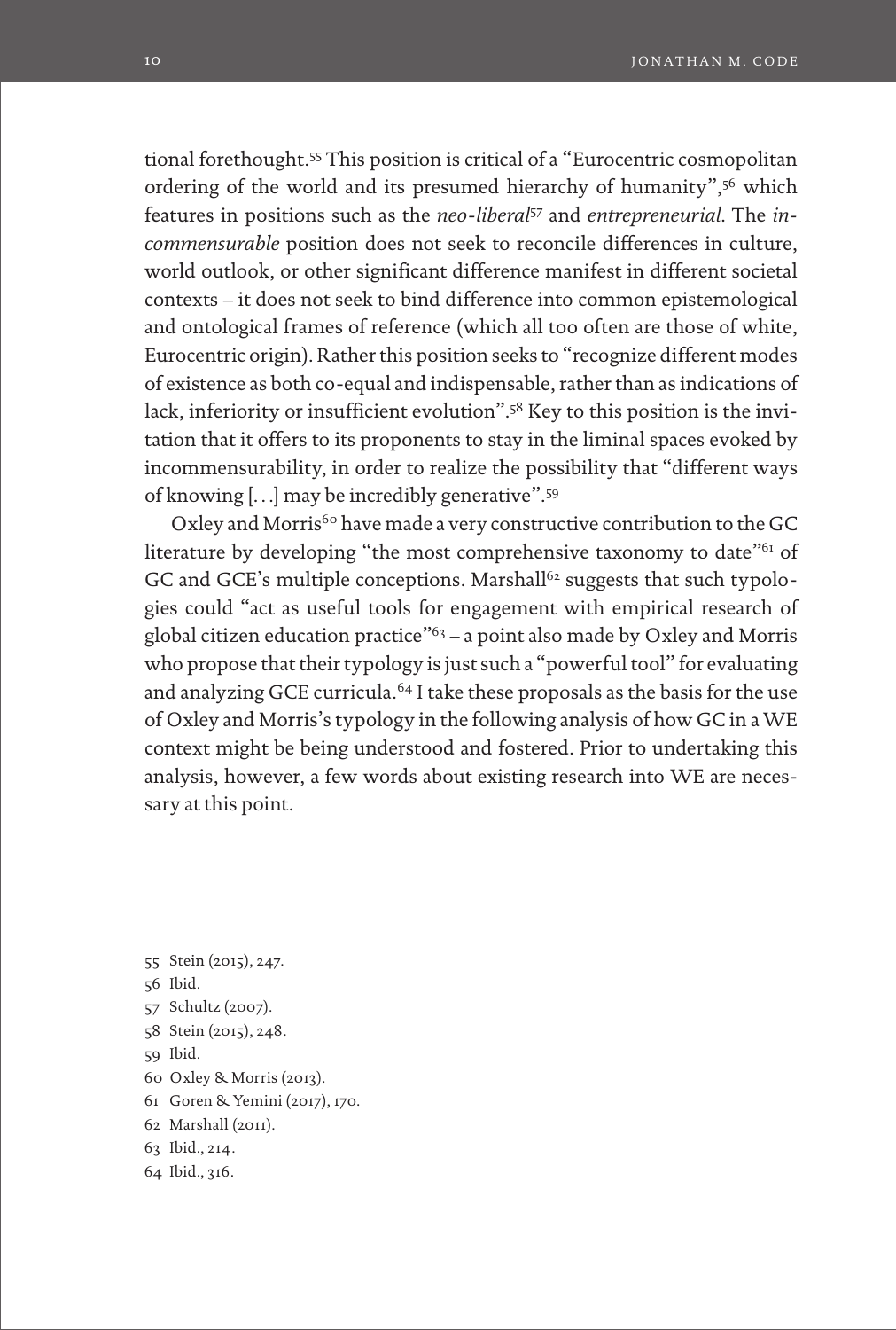## *Waldorf Education and Global Citizenship*

There has been a degree of academic discourse regarding WE (see Gidley,<sup>65</sup>) for instance, where a number of publications are cited<sup>66</sup>), although strikingly little has been written about WE and its relation to IE, and sparse attention given to how GCE is addressed in WE – either theoretically or practically. Dahlin writes "There is a great amount of secondary literature on WE […] but systematic empirical research on Waldorf education is relatively scarce, considering that Waldorf schools have existed for many decades and in many different parts of the world".<sup>67</sup> There thus appears to be a discrepancy between stated aims of Waldorf education (as found on school websites, for instance, many of which make reference to global citizenship as an educational aim) and research literature about WE, where sparse references to GCE appear. Some contributions to this modest – but gradually developing – area of research and publication include contributions from Bo Dahlin, Jennifer Gidley, Neil Boland, Martin Ashely, and Philip and Glenys Woods, as well as from David Mitchell and Douglas Gerwin.<sup>68</sup>

The aims of this paper are (as stated above) to contribute to the questions:

- How might global citizenship be understood from a Waldorf education perspective?
- How does GC in a WE context differ (and relate) to how GC is discussed in the context of international education?

Because of the relative lack of research literature into how GC is understood in a WE context, I propose that a taxonomy such as the one developed by Oxley and Morris can be an *initial step* toward shedding some light on this question.

67 Dahlin (2017), 5.

68 See Dahlin (2010a); Gidley (2008); Boland (2015); Woods, Ashely & Woods (2005); Mitchell & Gerwin (2007).

<sup>65</sup> Gidley (2008).

<sup>66</sup> The online research journal *Research on Steiner Education* (RoSE) is probably the most concentrated scholarly forum for WE research which contains peer reviewed articles and book reviews by a range of authors.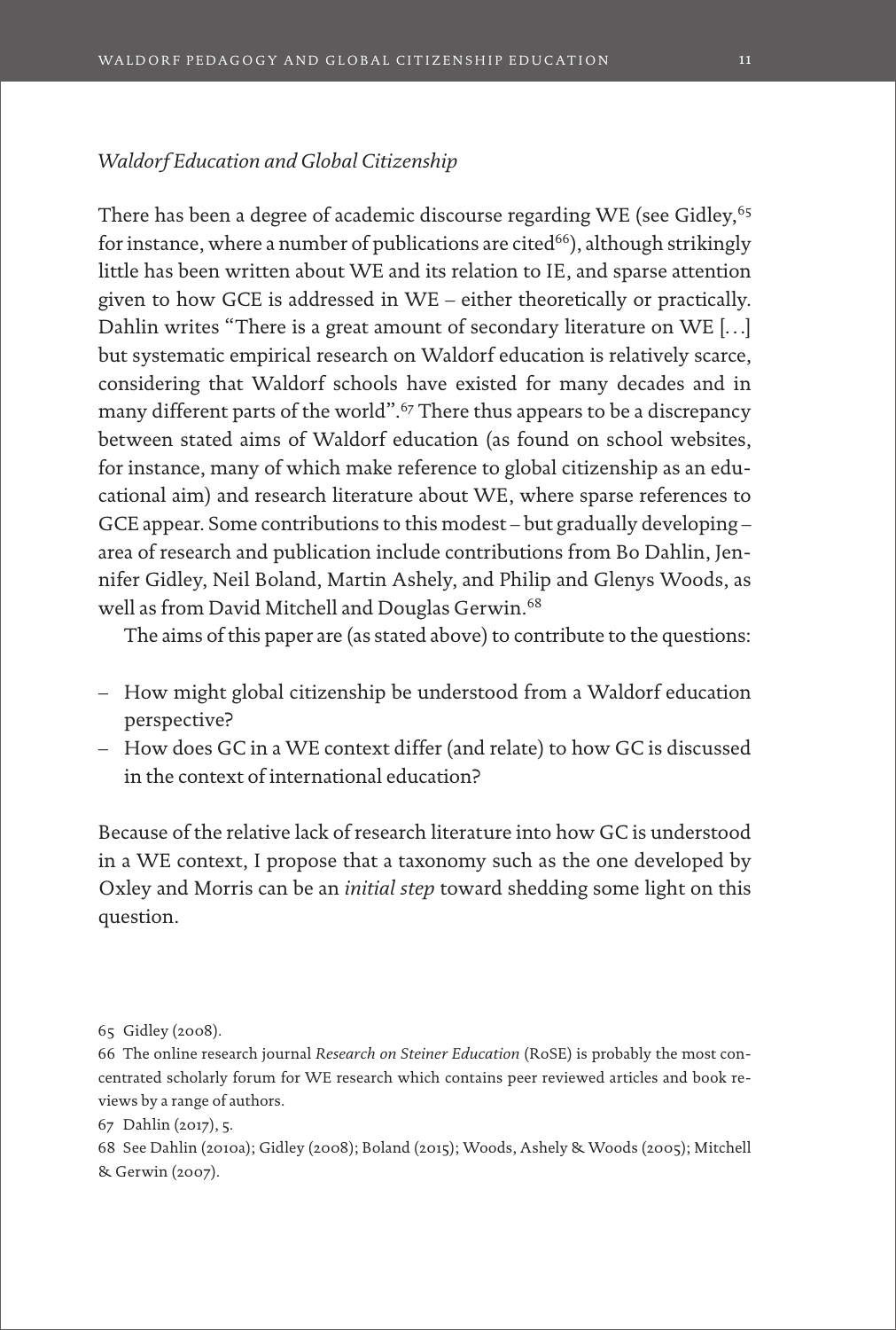#### *Potential Limitations of This Study*

There are some potential limitations to this approach that are worth highlighting at this point.

Firstly, as WE does not tend to *explicitly* define GC, any links between WE literature and Oxley and Morris's taxonomy discussed below can only be indicative – they will not be definitive. Secondly, the approach I am taking gives prominence to Oxley and Morris's taxonomy, which is only *one* interpretive lens for examining notions of GC and GCE in the context of WE – others could be included, but that would go beyond the bounds of this paper.

A third limitation to this study is that the following evaluation will be based on interviewing existing research-derived *literature* (and where possible peer-reviewed articles) about WE and will not engage at this stage with empirical research based on direct input from Waldorf educators, students or graduates (though much of the literature derives from these sources). Nor will there be sufficient space to go in depth into a discussion of how this more theoretical engagement with WE is realized in different Waldorf *schools* – an important step for further study. I am, in light of this latter point, following Wember's distinction between Waldorf *schools* and Waldorf *education* and am for the time being focusing on the principles of the latter in this paper.<sup>69</sup>

One final limitation worth mentioning is that WE is complex and is liable to misrepresentation if not addressed thoroughly,<sup>70</sup> and space will not allow the degree of critical consideration that the subject of GC in WE warrants. The following considerations should thus be seen as an *initial* step only; they will leave questions unaddressed and will no doubt evoke new ones, which will require further critical consideration.

## Waldorf Education and Global Citizenship

#### *Waldorf Education and Cosmopolitan GC*

Oxley & Morris identified eight conceptions of GC in their typology. These types are clustered into two groupings – one under the heading *cosmopoli-*

69 Wember (2015). 70 Dahlin (2017).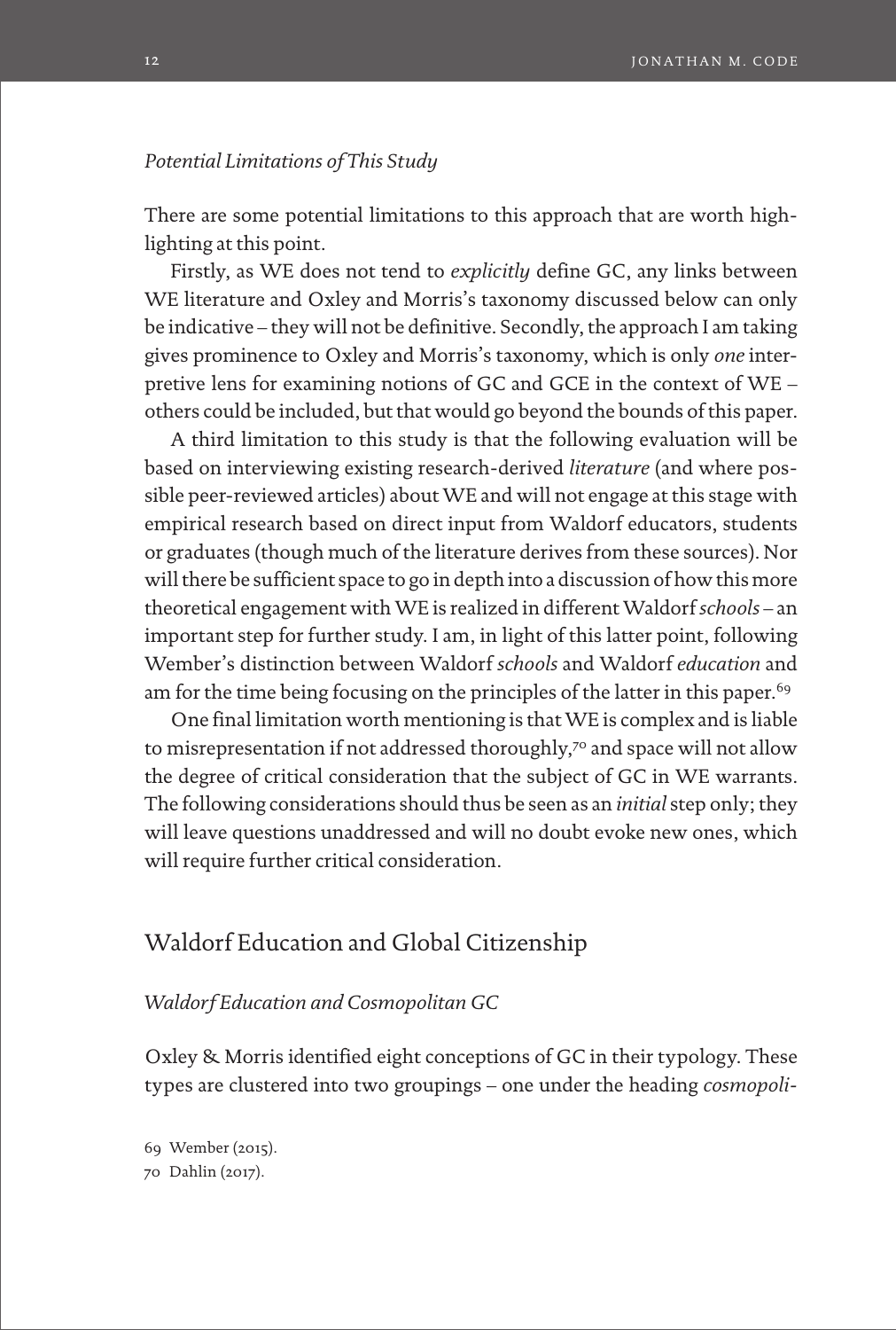*tan* and the other under the heading *advocacy. Cosmopolitan* types of GC include *political, moral, economic,* and *cultural* forms of GC. *Advocacy* types of GC include *social, critical, environmental,* and *spiritual* forms of GC.71 Details and descriptions of each of these forms of GC can be found in Oxley and Morris<sup>72</sup> and will be given, in abbreviated form, below.

Using this taxonomy and existing research literature on WE, is it possible to gain some insight into how GC might be being cultivated for Waldorf students?

#### *Political*

Political GC "focusses on the relationships of the individual to the state and other polities, particularly in the form of cosmopolitan democracy".73

Empirical research undertaken in a variety of contexts indicates that WE is successful in fostering ongoing interest and engagement with political issues and does so in ways that seem to differ from some non-WE settings. Research findings indicate that a significant proportion of non-WE educated students are more likely to experience 'early closure' and loss of interest in political and social issues74 than are their WE peers. Dahlin reports that Waldorf students tend to develop a more *transformationalist* and *activist* social and political engagement than do their peers in non-Waldorf schools, and he cites a number of different studies and contexts from which these findings are drawn.75 Interest in politics was generally seen to *increase* as students progressed in the higher grades/classes in WE. Dahlin indicates that it is yet to be determined to what degree these particular types of political orientation arise due to curriculum factors, to pedagogical approaches, theoretical principles of WE or the influence of parents and other contextual factors on the young persons' development.76 He notes, however, that studies under-

75 These studies pertain to Sweden (Dahlin, 2010a); Norway (Solhaug 2007); Australia (Gidley 2002) and England (Woods, Ashley, Woods, 2005).

76 Dahlin (2010a).

<sup>71</sup> Oxley & Morris, (2013).

<sup>72</sup> Ibid.

<sup>73</sup> Ibid.

<sup>74</sup> Dahlin (2010a).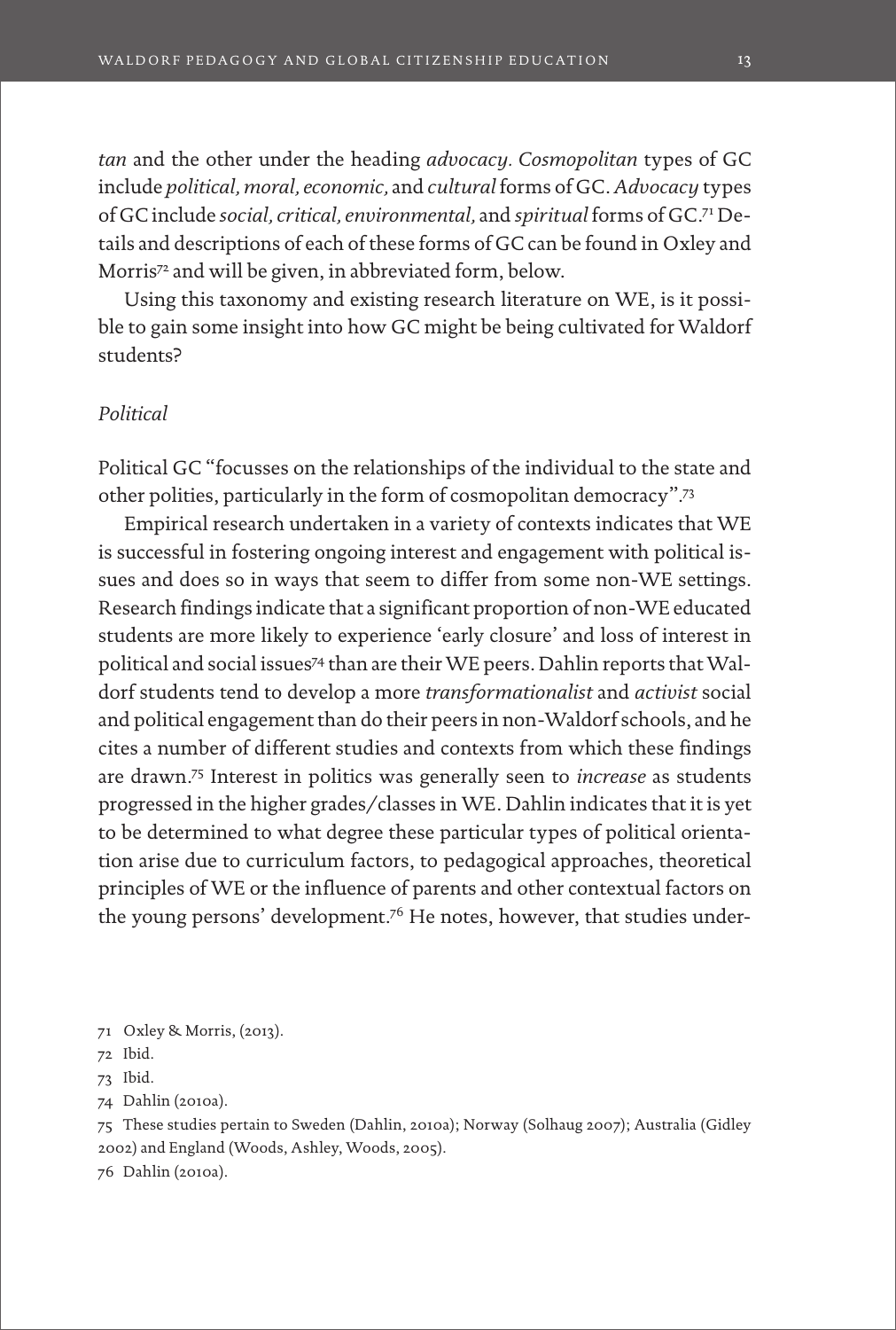taken to date indicate significant attributes of political GC being cultivated in WE.77

Of deep significance for a consideration of GC in a WE context is the *underlying* influence of Steiner's social and political philosophy (which is not explicitly taught in Waldorf schools but is, rather, implicit in its founding aims and core principles). These are described in some detail in *Steiner Waldorf education, Social Three-Folding, and civil society: Education as cultural*  power,<sup>78</sup> in Dahlin<sup>79</sup> and in Wember.<sup>80</sup> In essence, Dahlin describes WE as being founded in, and developing from, a particular *view of the human being* and of the way in which the individual human being situates themselves in the social realm (be it local or global);

According to this view a democratic society is characterized by making it possible for each individual to develop his or her own innate potential and then allowing society to develop in accordance with the abilities and creativity that is released in this way. This means that the future development of a truly democratic society is, actually, unpredictable. The logical consequence of this idea is that schools are to develop the inherent positive abilities of all children, without considering what the state and/or economical agents currently believe that the nation needs. <sup>81</sup>

In this passage it can be seen that a radical element in WE arises from Steiner's social philosophy, which advocates for three relatively autonomous social spheres; the state or judicial sphere, the economic sphere and the cultural sphere (wherein education is situated). $82$  These underpinning ideas of Steiner's are contrasted and discussed at some length in Dahlin's article and are compared to other social philosophies that relate to (or differ from) them83. Suffice it to say that a deeper evaluation of political GC in the context

- 77 See also Gidley (1997).
- 78 Dahlin (2010b).
- 79 Dahlin (2017).
- 80 Wember (2015), 134–142.
- 81 Dahlin (2010b), 50.
- 82 Ibid.

83 Bell's scholarly book *The Cultural Contradictions of Capitalism* takes a similar "three-fold" view of society as that proposed by Steiner, though it seems that Bell does not relate to Steiner's earlier proposals for this approach to structuring the social life and may not have been aware of Steiner's early work on the topic.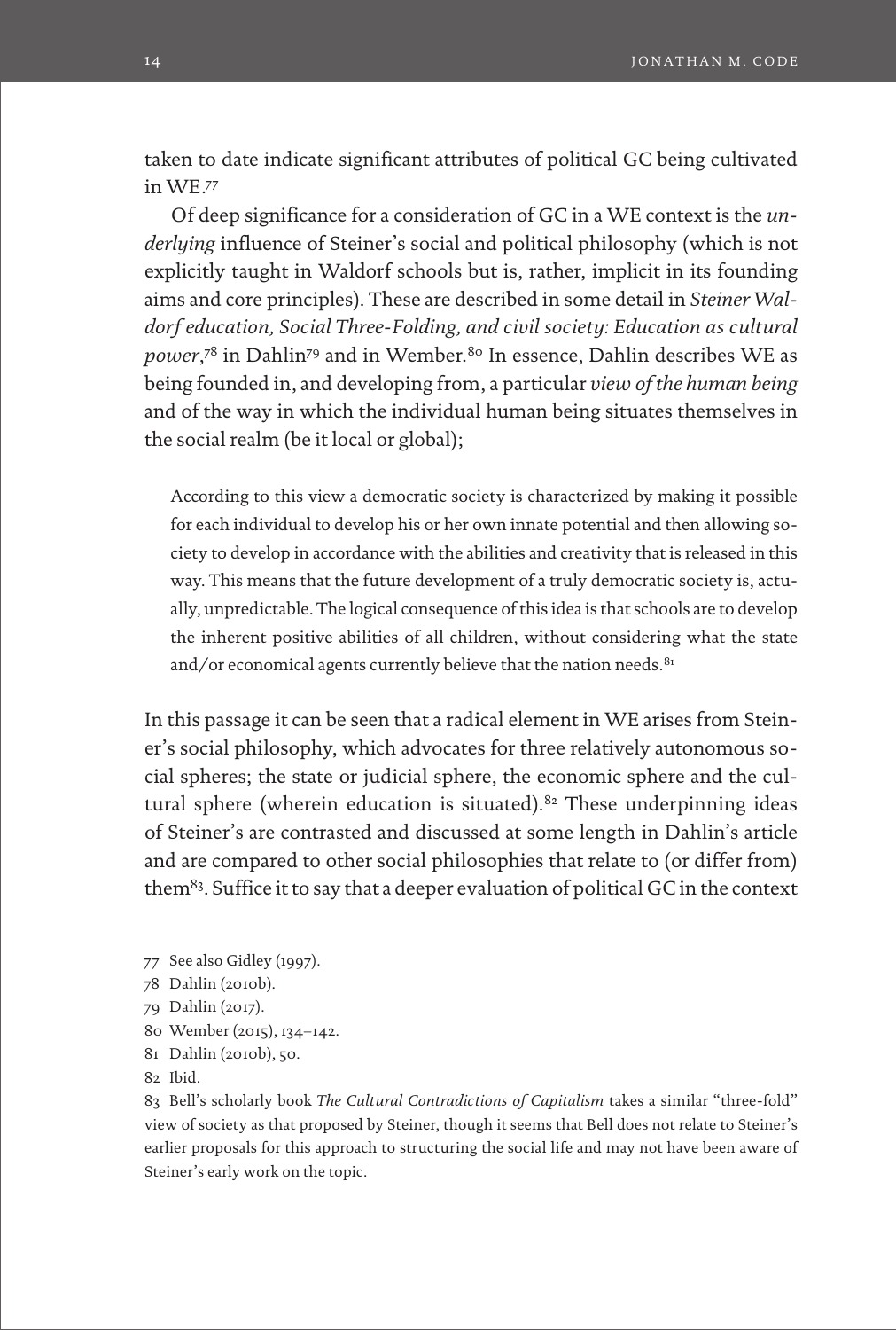of WE necessitates a consideration of Steiner's proposals for a reorientation of the social realm in quite fundamental ways. The fact that in most parts of the world WE and Waldorf schools do not operate in such a socially "threefolded" milieu is likely a factor in the struggles and compromises that can be encountered by teachers, parents and governors of these schools.

Many educational initiatives have come to focus on developing graduates who are optimally prepared to *compete* in a global "war for talent", which has become quite a focus in political discourse and education today.<sup>84</sup> IE has, for example, not been immune to this influence despite its ideological and strong value-based origins.<sup>85</sup> Hugh Lauder states that "the idealism that initially motivated the IE is being overtaken by the economic and social class interests that have been structured by globalization".<sup>86</sup> In contrast to these developments in IE, it could be suggested that WE resists, lags behind, (or simply fails?) in promoting itself as an education for the future political elite. Though this may be surmised, studies of WE indicate that it can be as successful as other educational approaches in student achievement, if not more so if a holistic assessment is undertaken.<sup>87</sup> Success in the global job market would need to be considered as a *contingent* outcome of WE and not a primary intention of its educational approach. Furthermore, the fact that several authors have noted an *increased* interest in politics and issues of a political nature as WE students get older attests – at least in these initial considerations – to some success in cultivating political GC in WE.

#### *Moral*

Moral GC considers "the ethical positioning of individuals and groups to each other, most often featuring ideas of human rights". 88

WE's founding ideals<sup>89</sup> evidently contained key elements that were aimed at the development of moral and ethical values. The first Waldorf school was

- 85 Cambridge & Thompson (2004).
- 86 Lauder (2006), 441.
- 87 Larrison, Daly & VanVooren (2012).
- 88 Oxley & Morris (2013).

89 The origins of the first Waldorf school can be located very specifically - in both time and place. The first Waldorf school was opened in 1919 in Stuttgart, Germany. The people, events, social impulses and foundational principles that informed the establishment of this new school have

<sup>84</sup> Lauder (2007).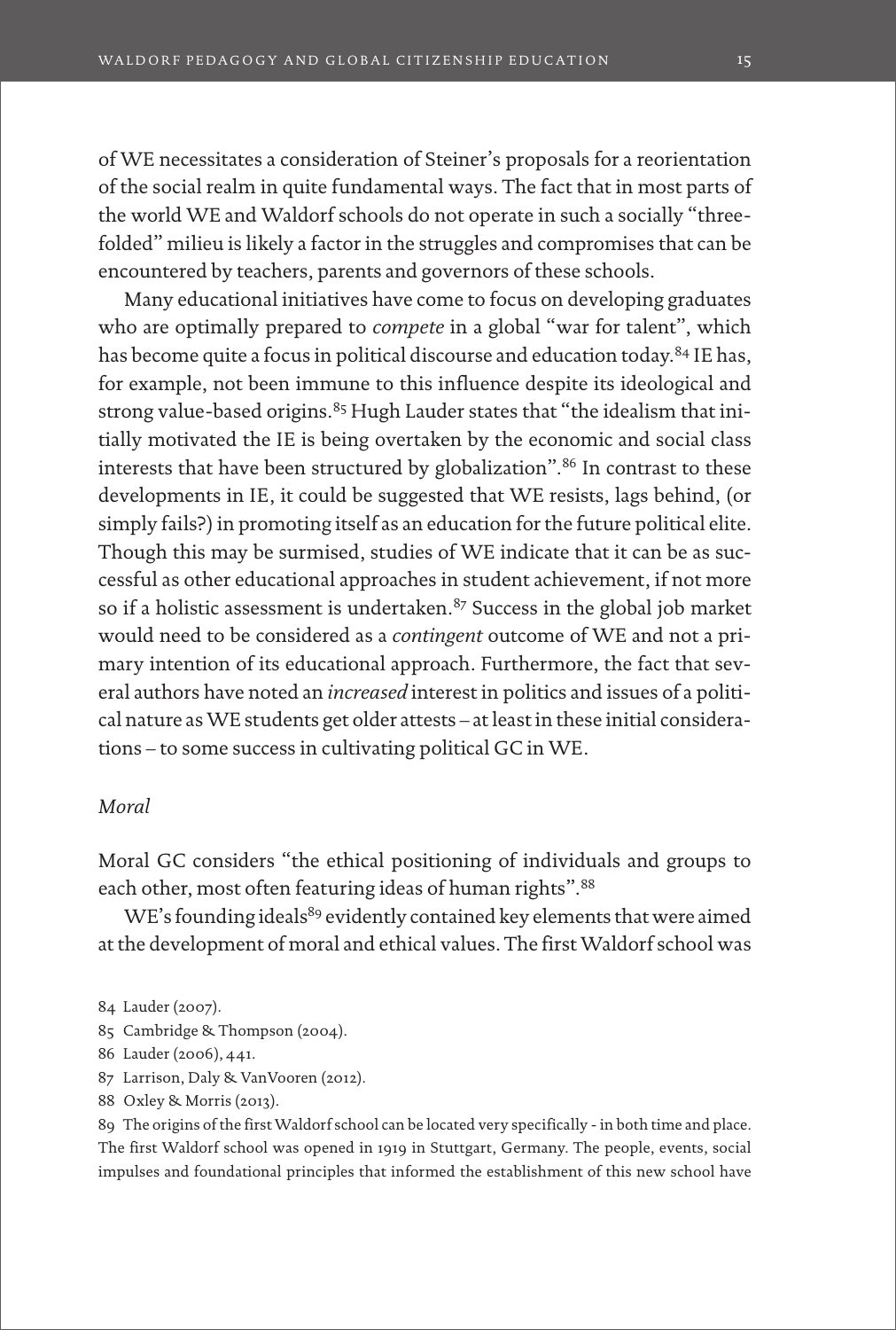initiated on the request of Emil Molt, the owner of the Waldorf-Astoria cigarette factory. Molt wanted to provide an education for the children of the workers in his factory because he realized that the "German school system at that time would provide no further possibilities for these children".90 This is because of the social segregation in German schools in 1919 between girls and boys and between different social classes. The founding of the Waldorf school, based on the educational ideas of Rudolf Steiner, was radical for its time in that it arose because "a capitalist wished to pay for a comprehensive school for children of all social classes"<sup>91</sup> and ethnic backgrounds, and it was for both genders to be educated together in the same classes. These roots of WE were set down long before questions of globalization or the notion of GC arose in the latter decades of the 20<sup>th</sup> century, and in fact the strong emphasis on "individualism and freedom" and education as a "force for social change"92 was radical for its time.

A core aim or *raison d'être* for Waldorf education was thus to develop an approach to education that was directed toward "that which was universally human in all people, regardless of ethnicity, class, religion or gender […] it was to be a school for humanity".93 The potential misunderstandings of this aim are discussed by Dahlin in the section from which this quotation comes. WE was not aimed at denying the distinctiveness and uniqueness of individuals or their contexts – it was not the intention that WE would be a set of uniform educational practices, methods, approaches that would apply to all people in all places regardless of ethnic, religious, cultural, class or gender differences. That such tendencies have, in fact, arisen in the international growth of Waldorf *schools*94 does not detract from the question of WE's *raison d'être* but is more of a manifestation of homogenizing trends that can be seen to occur in any number of educational approaches over time.95

Has WE been able to stay true to its initial aims as an education for all? This point is frequently raised both in and outside Waldorf circles. The an-

95 Gidley (2008); Todd (2008).

been aptly described by a number of authors (Uhrmacher 1995; Dahlin 2017; Gidley 2010, 2008; Wember 2016).

<sup>90</sup> Dahlin (2017), 1.

<sup>91</sup> Ibid., 2.

<sup>92</sup> Ibid., 5.

<sup>93</sup> Ibid., 2.

<sup>94</sup> Dahlin (2017); Boland (2015); Gidley (2008).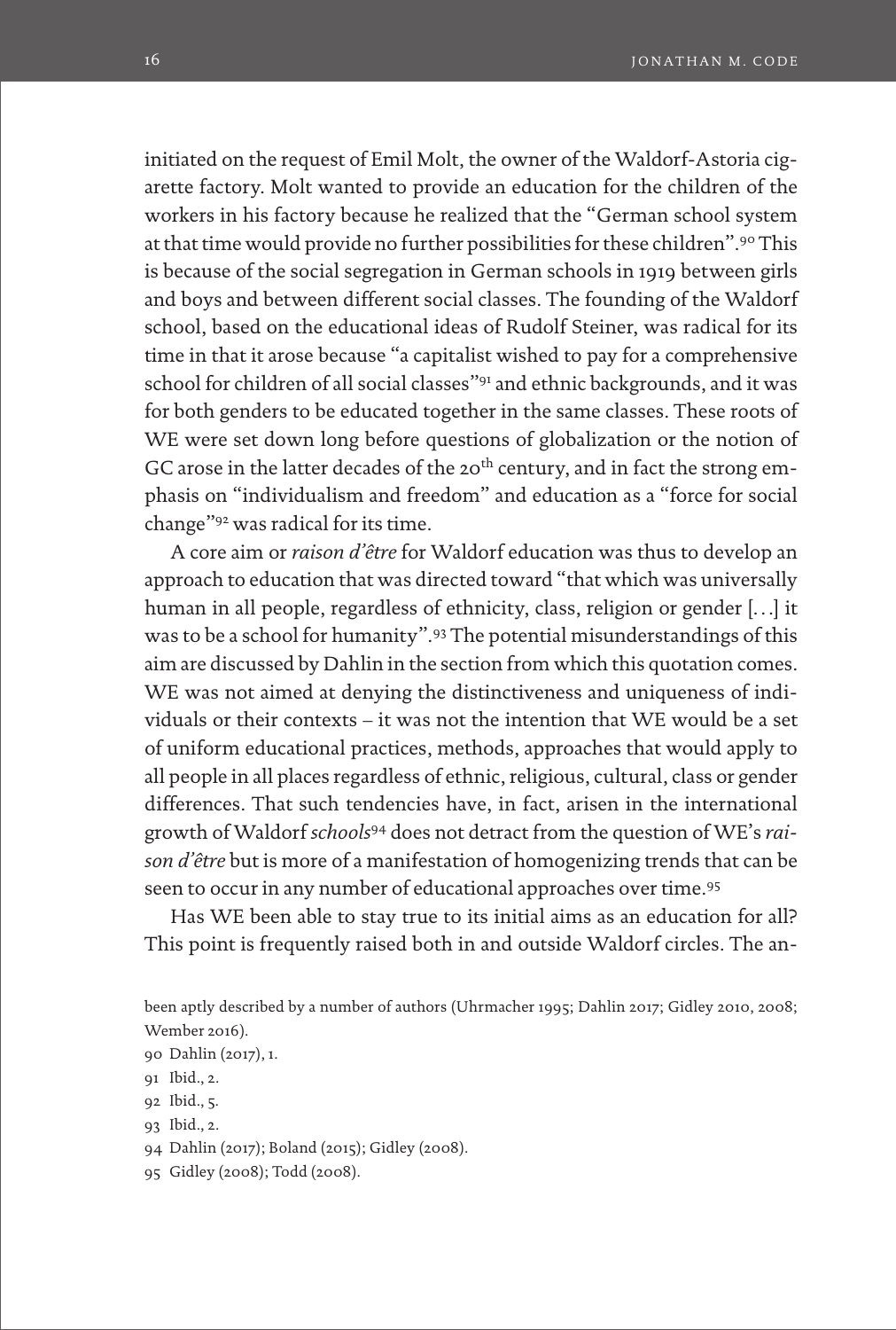swer to this question, however, varies from country to country and even from locale to locale. In brief – WE is accessible to some as a fully fee paying school (which restricts access on economic grounds to some students), to others as partial-payment schools, and in some cases the education is funded by the state (charter schools in the US, academies in the UK). This question, in other words, is only answered with specific contexts in mind – a task that goes beyond the bounds of this paper.

It is essential when discussing moral GC in a WE to address the fact that Rudolf Steiner has periodically been critiqued for being racist or making statements in the context of WE's educational philosophy that have been interpreted as being racist. Periodically these accusations show up in articles in the press, which invariably demonstrate a lack of rigorous engagement with either theoretical foundations of WE or with existing responses to such accusations.96 A formal investigation into the claims and accusations of Steiner-promulgated racism was held in the Netherlands in 2000,97 and it was concluded that they were unfounded as a result of a comprehensive survey of Steiner's statements (in over 89000 pages of text).98 Dahlin has translated a statement of Steiner's which can be considered to directly address the question of his views on race; "[A] person who today speaks about the ideal of race, nation or tribe … speaks of degenerating impulses of humanity […] because through nothing will humanity bring itself more into decay, than if the ideals of races, nations and blood were to continue" (GA 177, 220).

In terms of moral GC, there is definitely a case to be made that WE contributes to its development (a point also made by Oberski & McNally99 and Gidley).<sup>100</sup>

96 Dahlin (2017); Rose (2013).

- 97 www.waldorfanswers.org/ARacistMyth.htm#Netherlands; last accessed: March 26, 2019.
- 98 Dahlin (2017), 3 f.
- 99 Oberski & McNally (2006), 937.
- 100 Gidley (2010b), 140.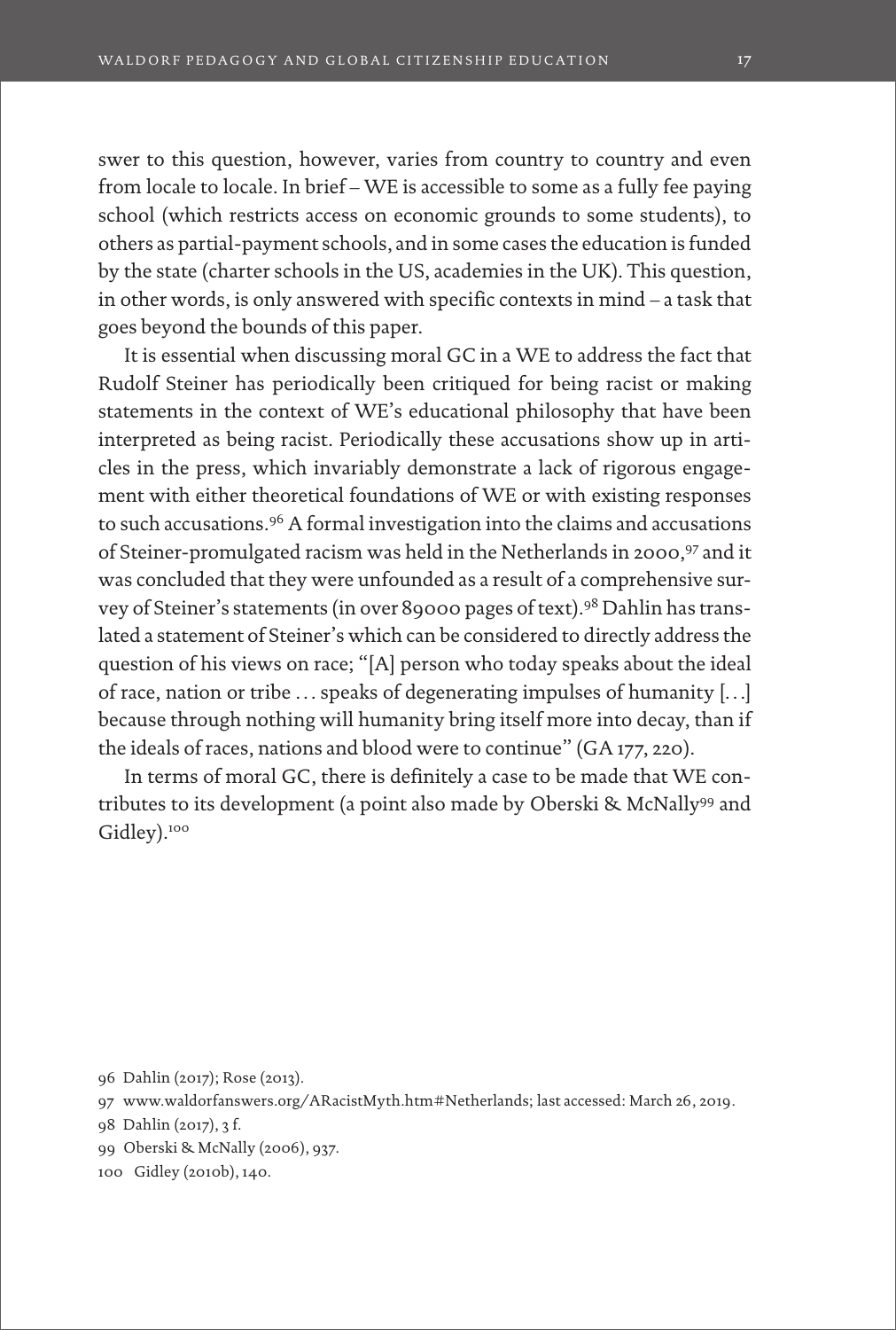#### *Economic*

Economic GC considers "the interplay between power, forms of capital, labour, resources and the human condition, often presented as international development".<sup>101</sup>

Several applied aspects of WE could be seen to be contributing to the development of economic GC. These include work experience placements, volunteering work, charitable work and fundraising initiatives that run in virtually every year of a child's schooling. Nevertheless, if economic GC emphasizes maximizing *employability* and positioning graduates to be competitive in the global marketplace,<sup>102</sup> WE does not appear to place great import on this aim – but this has never been one of its primary objectives. Wember lends credence to this statement when he points out that WE has never been intent on turning "pupils into something".103 He elaborates on this statement by saying that from a WE perspective it would be inappropriate if demands from business (i. e. the economic sphere) were to drive the aims of education; if "the Ministry of Education were to try to ensure that the 'products' wished for by the economic system or science were provided as the output of the schools".104 Many schools and education systems (particularly in the UK) have adopted just this approach, and "it is the economic agenda that dominates UK global citizenship education policy".105 IE has not, it would seem, been immune to the increasing attention given to employability and credentialism for better global positioning of its graduates.106 In contrast, a central principle in WE is that education should basically support the developing capacities of the students such that the young people can realize the tasks that are nascent to them, which they set *for themselves* as they mature and which are expressed when the young person is ready to take these on.107 The human being is, from this perspective, *emergent*, and should not be forced or fixed into particular pathways, and certainly not with economic ends in mind. There are echoes of this approach in Hahn's

- 102 Zhao (2015a).
- 103 Wember (2016), 77.
- 104 Ibid.
- 105 Department for Education and Skills (2004a); Hayden (2013).
- 106 Cambridge & Thompson (2004); Lauder (2007).
- 107 Wember (2015), 77.

<sup>101</sup> Oxley & Morris (2013).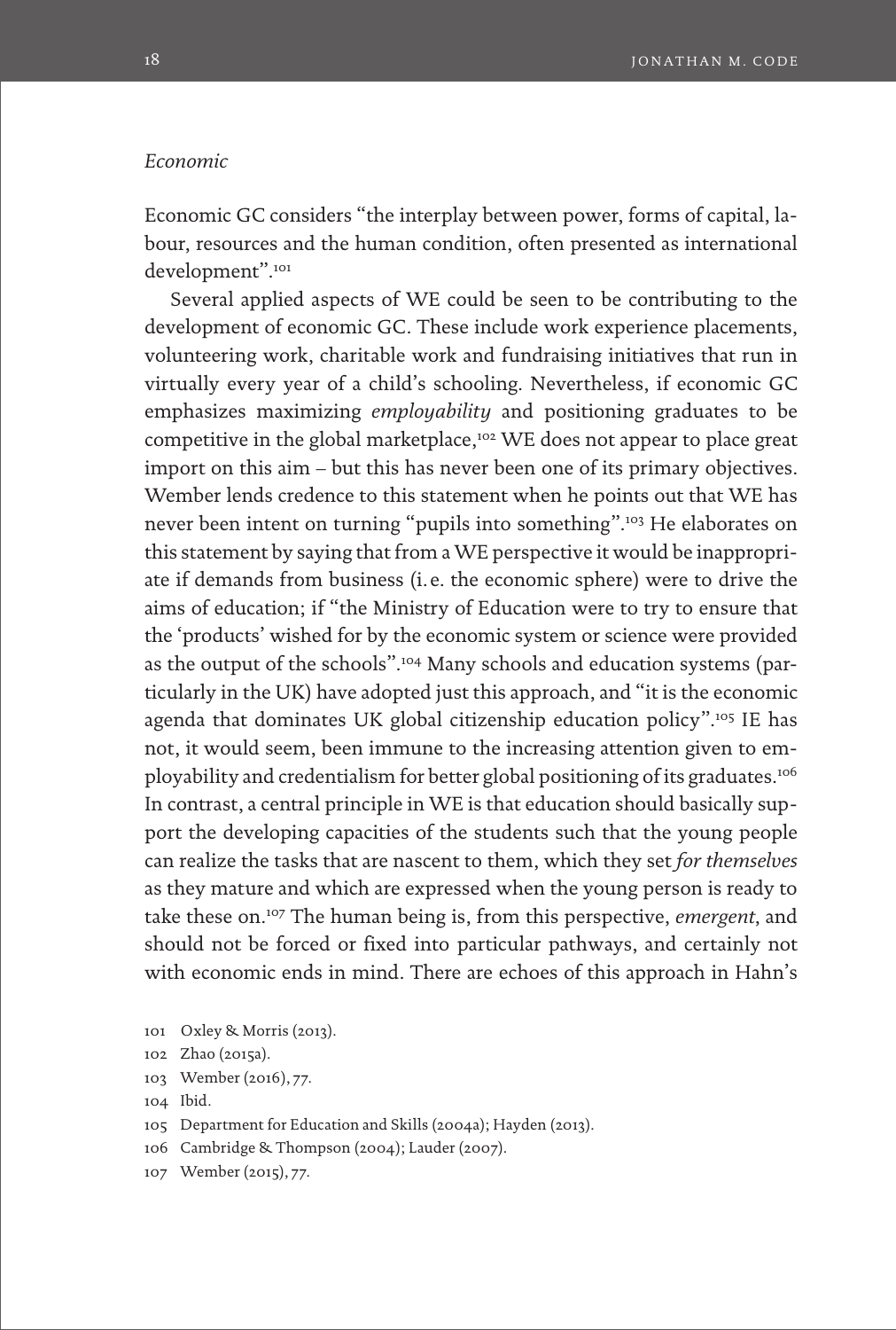pedagogical indications<sup>108</sup> and in IE in its more foundational and ideological orientations.

With regards to *economic* GC in a WE context, it is my experience as a parent of two children educated in a Waldorf school that economic literacy could be given greater attention. However, this said, it would be important for economic literacy to be cultivated in tune with WE's core principles, to engage with economic literacy in the manner of such scholars as Bell (1978) and those economists who have striven to implement Steiner's indications for economics to be considered in right relation to a (relatively) autonomous political sphere and an equally independent cultural sphere.<sup>109</sup> This would ensure that a type of economic GC could be cultivated in line with WE's distinctive core principles.

#### *Cultural*

Cultural GC "focusses on the symbols that unite and divide members of societies, with particular emphasis on globalisation of arts, media, languages, sciences and technologies".<sup>110</sup>

A very strong emphasis is placed in WE on educating the imagination, the creative and aesthetic capacities, and not just on educating the rational and discursive faculties.111 Steiner's recommendations for education, which have informed WE since its inception, are discussed as being similar (though not the same) as those of Dewey and Pestalozzi, where an emphasis is placed on the education for the *whole human being* "head, heart and hand" and on fostering a balance between practical, academic and artistic engagement and capacity. This principle of educating the whole human being does not only mean that the education should include academic subjects, artistic subjects and practical subjects but that in *each* subject area the whole human being should be engaged in the learning process (thinking, feeling and doing). These aims are realized to a large extent in many Waldorf schools and con-

110 Oxley & Morris (2013).

111 Dahlin (2017); Gidley (2010b); Oberski & McNally (2006); Wember (2015).

<sup>108</sup> Cambridge & Thompson (2004), 163; Hayden and McIntosh (2018), 405.

<sup>109</sup> See Perlas (2003); Naastepad & Houghton Budd (2019); Steiner (2000); Rohen (2011); Lyons  $(2011).$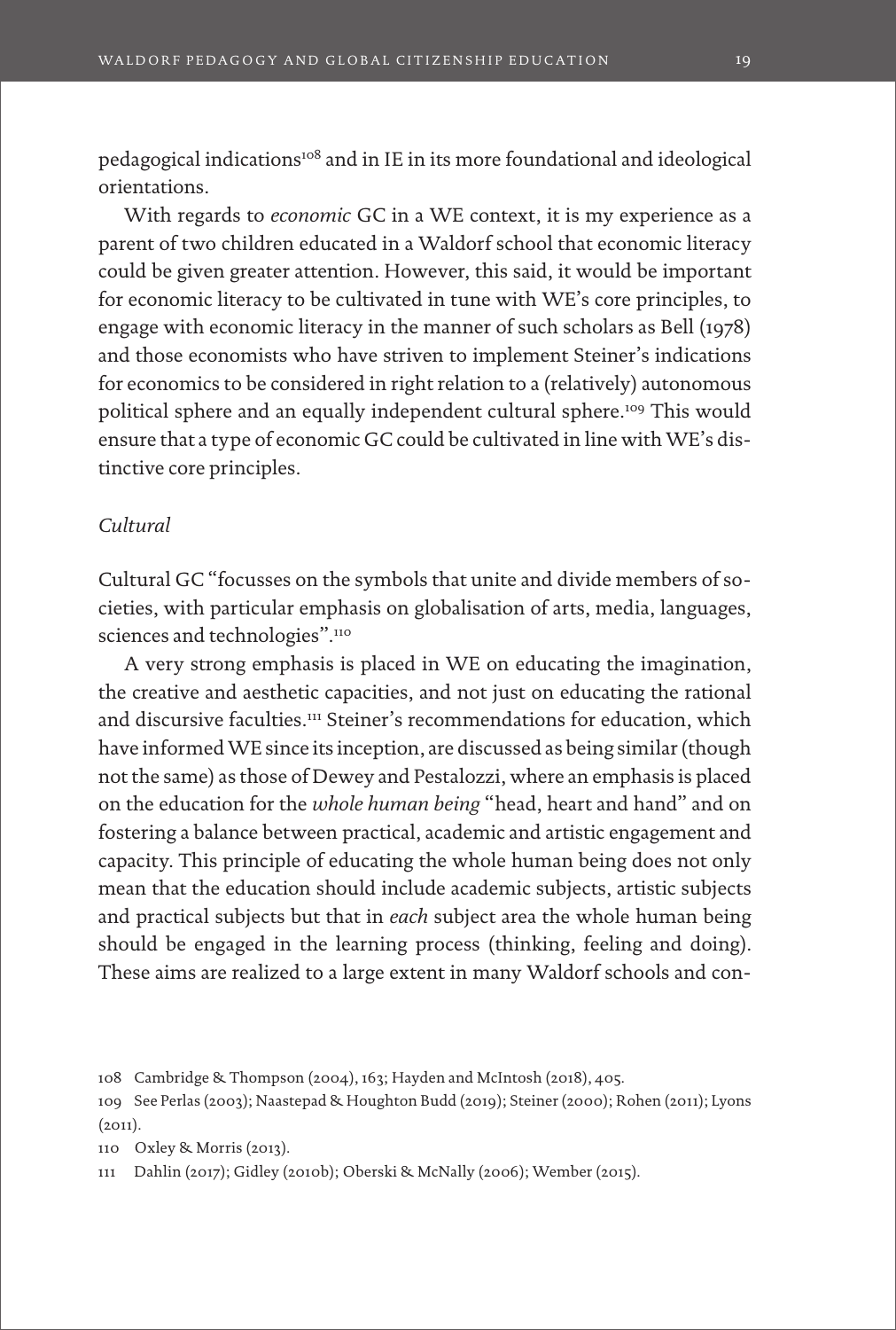tinue to be a distinctive feature of WE, though realizing them does not come without its challenges.<sup>112</sup>

Cultural GC in a WE context can be seen to be enhanced through a number of different ways. The teaching of foreign languages is core to WE principles – and not just for the potential functional or pragmatic gains (such as international mobility later in life) but for the pedagogical, cognitive and developmental benefits of learning a second (and in some cases a third) language. WE shares this emphasis on language learning with IE and would also acknowledge that learning a second language "not only promotes sensitivity, respect, tolerance and empathy, but by so doing, gives students access to a broader range of input, experiences and perspectives".<sup>113</sup>

Foreign exchanges and the hosting of foreign students for extended stays in a host country's Waldorf school are a key element in fostering intercultural awareness. These features are combined with curricular elements in which local geography features directly as an area of study in the early years, which is then followed by an international focus in later years. This latter is approached through a pedagogical technique often employed in WE, i.e. that of *project-based learning* wherein each student choses a country to study (one that they are interested in, have some connection to through family or extended social networks, or out of curiosity) and develops a project on that country. Presentations of projects include preparation and sharing of cultural features of the country studied (food, clothing, music etc.).

It seems, from these very initial considerations of *cosmopolitan* types of GC that WE contributes to their development. But it does so with less emphasis on instrumentalism, pragmatism, and "global positioning" than it does on the development of the whole human being. Ideological aims could, perhaps, be seen to be at the fore of WE, and in many respects WE has this in common with IE – at least in foundational terms. I will take up this point again in the final section of this paper and discuss it further.

- 112 Wember (2015), 126 f.; Dahlin (2017).
- 113 Brunold-Conesa (2010), 262.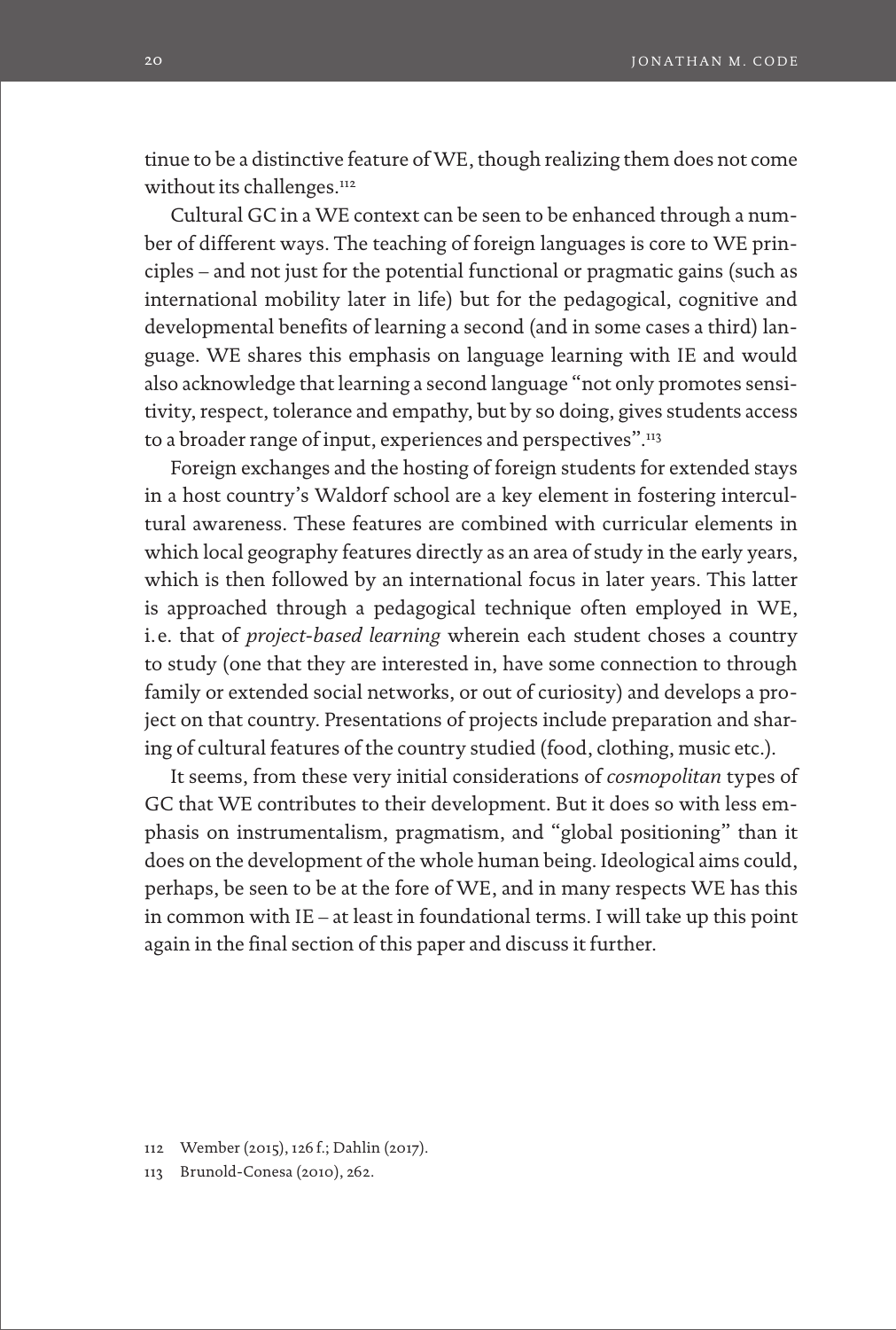## Waldorf Education and Advocacy GC

In terms of *advocacy types* of GC, a study of WE literature in the light of Oxley and Morris's taxonomy reveals the following:

#### *Social*

Social GC focuses on "the interconnections between individuals and groups and their advocacy of the people's voice, often referred to as global civil society".<sup>114</sup>

Gidley reports on her research into the views and visions of Waldorf-educated senior secondary students in Australia that their "'positive preferred futures' were strongly focused on social futures in contrast to the wider youth futures research, which demonstrated a stronger focus on techno-fix solutions".<sup>115</sup> In a separate article, Gidley<sup>116</sup> includes Steiner and elements of WE in a far-reaching and extensive study of educational thinkers and initiatives that aim for radical changes to education. Gidley writes in her conclusion to this article that

As a species we have achieved a peak in terms of scientific and technological development, yet the damage we have done to the earth in the process has brought the whole notion of growth into question. Alternatively, the word *progress* could mean a growth and maturing of consciousness and moral/ethical/spiritual values through the nurturing of love, life and wisdom, rather than information acquisition and consumerism, which are primarily geared toward material progress.<sup>117</sup>

Gidley's focus on education for *love*, *life,* and *wisdom* may strike some contemporary educationalists as overly idealistic. However, Gidley's extensive research combined with her personal experience as a Waldorf teacher evidences a strongly *social* emphasis for education where more instrumentalist and operationalist tendencies have dominated in recent years, accompanied

- 114 Oxley & Morris (2013). 115 Gidley (2010b), 139.
- 116 Gidley (2010a).
- 117 Ibid., 551.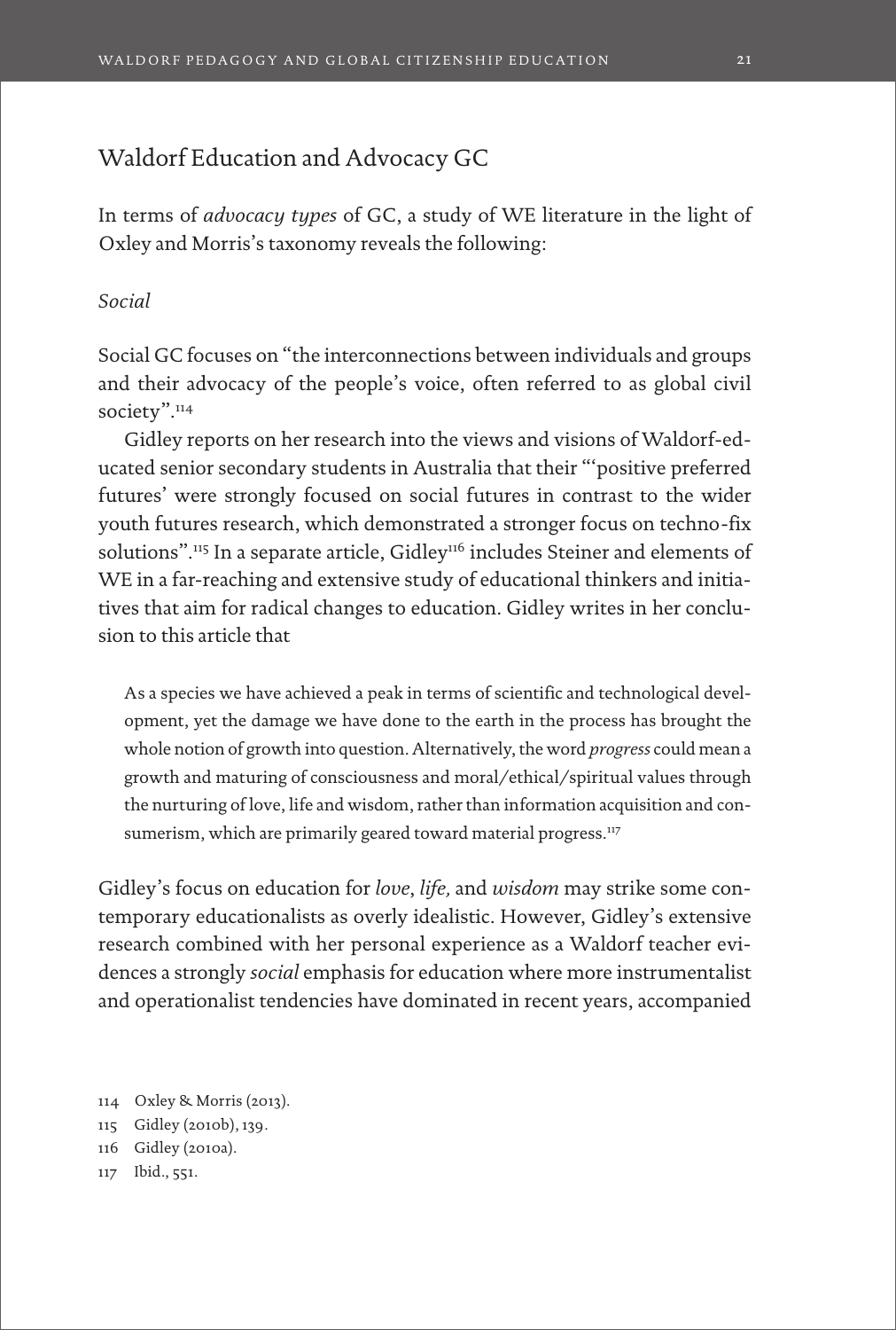by an ever more influential "audit culture".118 From a reading of Gidley, it can be surmised that WE falls into a category of educational approaches that address 'globalization' not in *neo-liberal, entrepreneurial*<sup>119</sup> and market-centric terms but in social terms, and even world-oriented terms – a perspective that seeks to re-evaluate the role of the human being, human-relations and human values as core to social interactions. In this regard, GC in a Waldorf education context can perhaps be best seen to relate to Stein's *liberal-humanist* and *incommensurable* descriptions of GC.120

#### *Critical*

Critical GC focuses "on the challenges arising from inequalities and oppression, using critique of social norms to advocate action to improve the lives of dispossessed/subaltern populations, particularly through a post-colonial agenda".121

Senior secondary students educated in Australian Waldorf schools share with their non-Waldorf peers grave concerns for environmental issues, social justice causes and conflict but (paradoxically) do not seem to express feelings of disempowerment. Instead, they articulate "a strong sense of activism to create more positive futures".<sup>122</sup>

Dahlin<sup>123</sup> reports on research undertaken in Sweden that sought to evaluate Waldorf students' critical and creative abilities when presented with complex social issues. The tasks set for the students inevitably brought to light both implicit and explicit beliefs and values. The students had to make their own interpretations of the problems they were presented with ("real events drawn from the daily press").<sup>124</sup> The study compared Waldorf students and Swedish state school students by evaluating their responses to the problems set. Data was analyzed both qualitatively and statistically.<sup>125</sup>

- 118 Gidley (2010a).
- 119 Schultz (2007).
- 120 Stein (2015).
- 121 Oxley & Morris (2013).
- 122 Gidley (2010b), 141, 143.
- 123 Dahlin (2010).
- 124 Ibid., 169.
- 125 Dahlin (2010).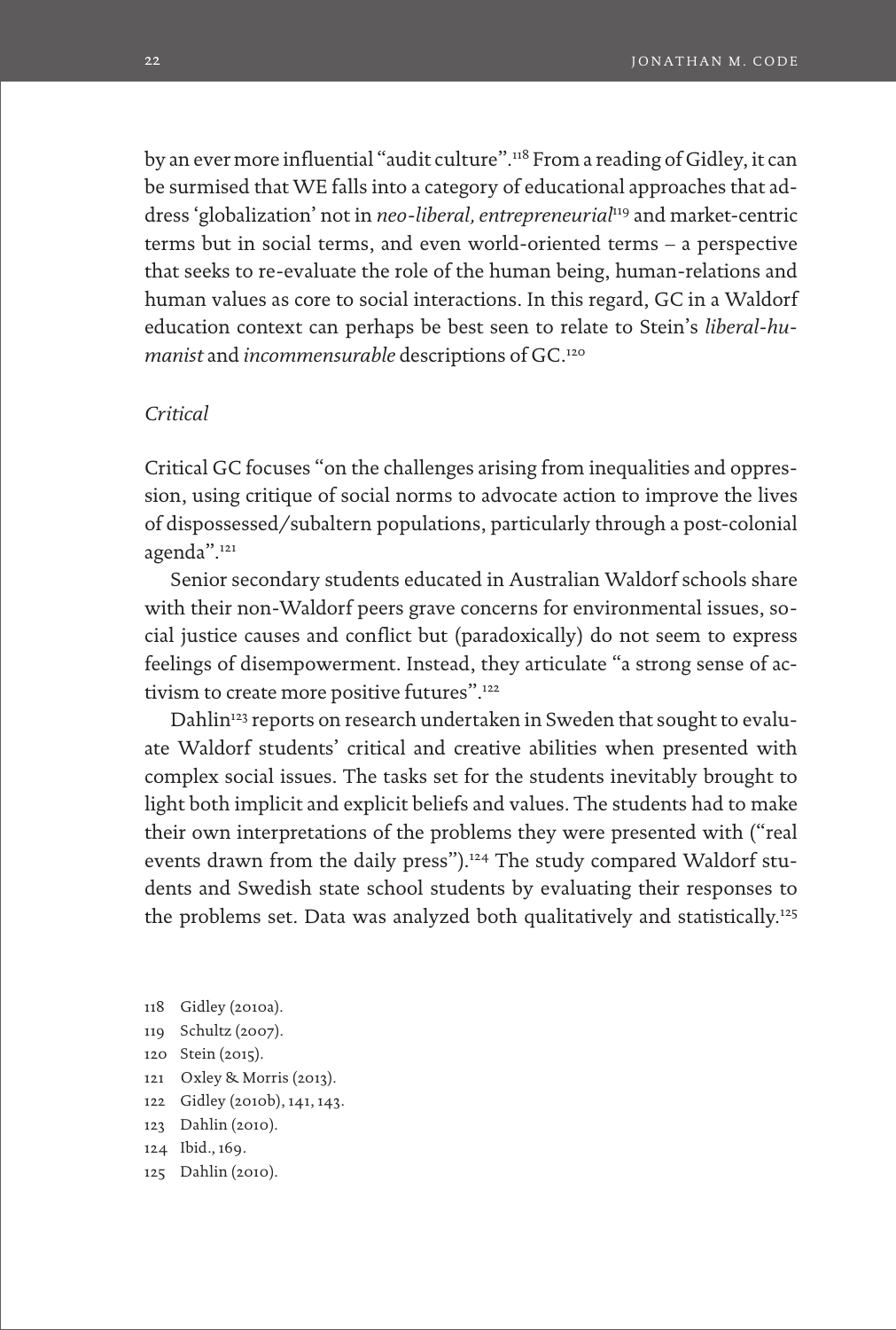A similar study was undertaken in Norway by Trond Solhaug.126 The two studies revealed similar trends. Waldorf students scored higher on "social engagement, as well as on interest in social issues and participation in nonparliamentary political activity".<sup>127</sup> The state school students, on the other hand – and in contrast – scored higher in factual knowledge and in parliamentary political activity. Though perhaps there are only indications of the degree to which critical GC is revealed in these studies, due to a lack a direct usage of 'Critical GC' as terminology in WE contexts I am only drawing inferences at this point – which require further investigation.

#### *Environmental*

Environmental GC focuses "on advocating changes in the actions of humans in relation to the natural environment, generally called the sustainable development agenda".128

Gidley speaks of WE in terms of an education aimed at fostering an understanding of the "interrelatedness of all things"129 and, further, refers to this as a way of knowing, not merely a mental construct. The prominent place that environmental awareness and action take in WE is further elaborated in Gidley,<sup>130</sup> an aspect of GC that emerges from interviews with students at school in Australia.

In his article *Here's What You Must Think About Nuclear Power*, Ashley<sup>131</sup> describes in some detail how WE fosters an understanding of nature and of the environment *over time*. Ashley's research focus on "early closure"<sup>132</sup> gives strong indications that early closure can be seen to be a feature of those educational approaches that teach environmental issues (and the complex ethical and moral questions they raise) to students when they are too young to adequately incorporate them into their thinking, into their emotional life or into their sense of agency. Ashely proposes that Steiner was "many years

- 127 Dahlin (2010), 177–178.
- 128 Oxley & Morris (2013).
- 129 Gidley (2010b), 140.
- 130 Ibid., 144.
- 131 Ashley (2008).
- 132 Ashley (2005, 2008).

<sup>126</sup> Solhaug (2007).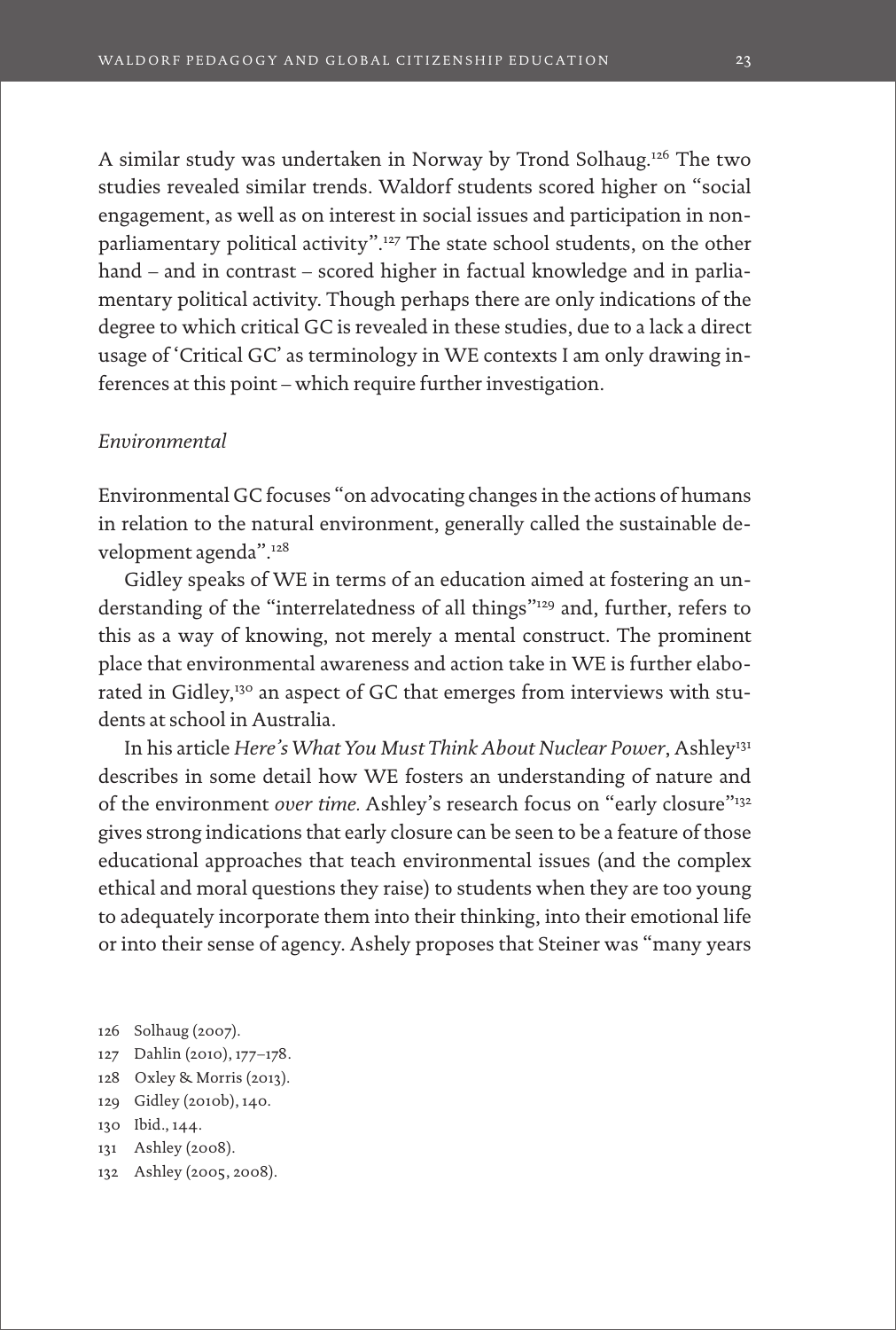ahead of his time"133 in his understanding of linking child development with curriculum and the importance of teaching the right subject at the right time – in Ashley's words "holding out against early closure".134

Mathisen and Tellmann<sup>135</sup> provide numerous examples of how WE seeks to avoid the "cold, detached and heartless"<sup>136</sup> thinking that can arise when abstract knowledge precedes and precludes "tactile, sense-related, imaginative experience"137 as the basis for learning. The authors of this article repeatedly speak of pedagogical approaches in WE for developing "love" for other beings and features of the natural world – an "outcome" noticeably absent in many educational contexts which have tended to sacrifice capacities such as love through an increasing focus on quantifiable outcomes and global positioning. A sense-based, open-ended and interactive approach to studying nature that is characteristic of Waldorf methods is described by Mathisen and Tellmann in the following passage:

The appearance of a single phenomenon speaks out and awakens the experience that every being is a riddle, an enigma that may open a window to the general laws in nature. The riddles that the beings in nature represent, each with their characteristic traits and beauty, are not to be solved by the teacher and not to be solved immediately. They may, however, spur the imagination and ignite an inkling of the hidden being in the factual phenomenon.<sup>138</sup>

Through these very few indications of how environmental awareness might be being fostered as an aspect of GCE in WE it can be gleaned that WE strives to avoid an overly abstract and premature introduction to the causal/mechanistic levels of environmental events and seeks rather to cultivate empathy, imaginative awareness, open-minded and *relational* understanding of the "more-than-human" world and their place in it. Reference to the notion of the "hidden being" in the phenomena leads to considerations of spiritual GC and how WE might contribute to its development.

- 133 Ashley (2008).
- 134 Ibid., 70.
- 135 Mathisen & Tellmann (2018).
- 136 Ibid., 2.
- 137 Ibid.
- 138 Ibid., 10.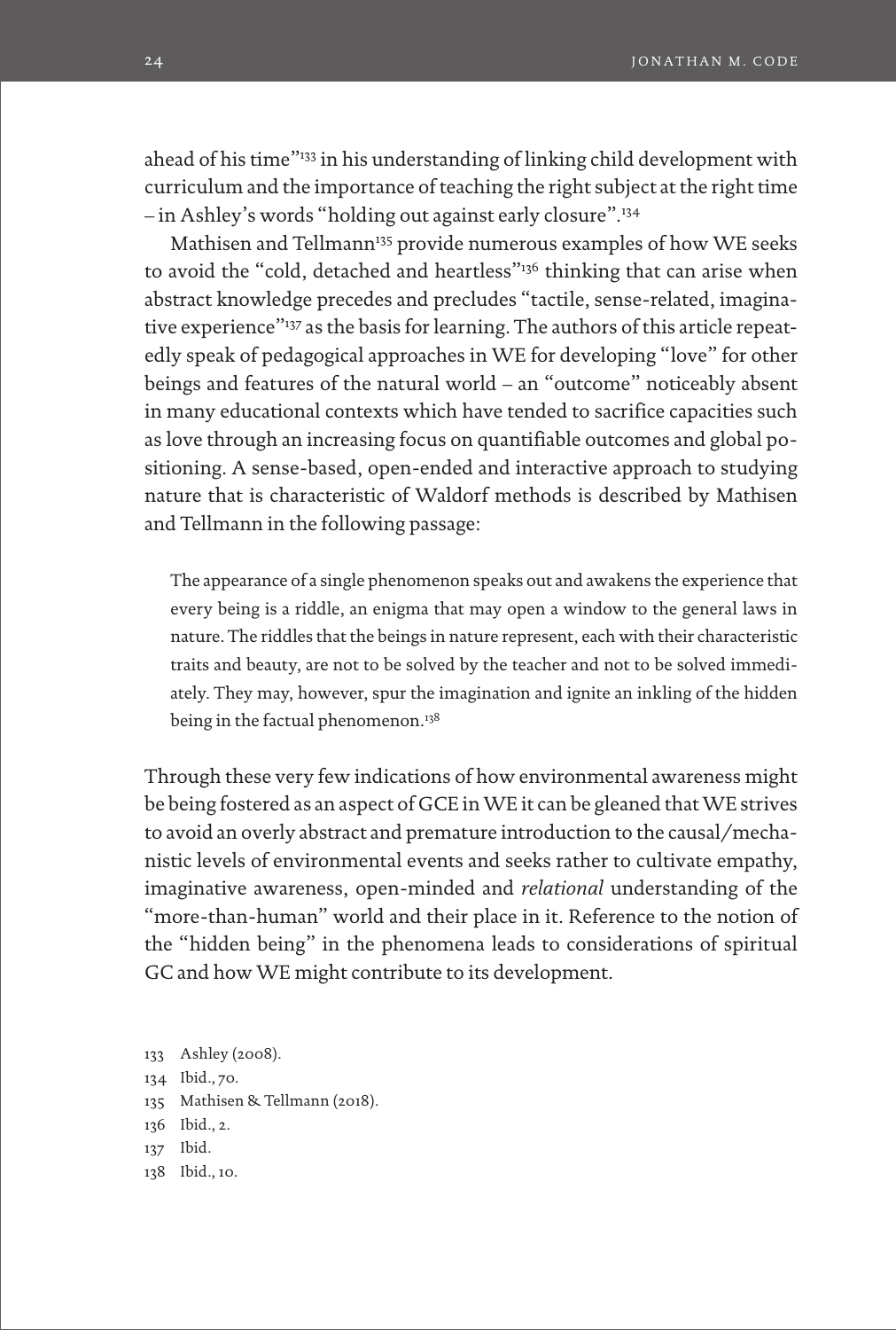#### *Spiritual*

Spiritual GC considers "the non-scientific and immeasurable aspects of human relations, advocating commitment to axioms relating to caring, loving, spiritual and emotional connections".<sup>139</sup>

This is a highly significant element in WE, and though WE is "non-denominational" in its approach it is described as being "holistic" and "spiritually based". What does this mean? The use of the term "spiritual" in the WE context needs some quite careful consideration if it is not to be misinterpreted.140 Gidley states that at a time when the metanarratives of modernity have been through the deconstructive process of post-modernity, and a values vacuum has emerged for today's youth, WE "provides an approach which fosters a reinvention of human values to reincorporate the sacred".<sup>141</sup> She relates this aspect of WE to Thomas Berry's *post-critical naiveté,* the *participative consciousness* described by Morris Berman (and, incidentally, by Owen Barfield in similar terms) and a *postmodern spirituality* articulated by David Tracey.<sup>142</sup> Dahlin states that Steiner's "spiritual educational anthropology […] was the sine qua non of his indications for an educational approach that, though related to other progressive educational impulses, differed to these due to the emphasis he placed on the developing human as comprising of body, soul and spirit".143 Here again a challenge is likely presented to the modern reader due to the materialistic modes of thinking that have dominated cultural life for several centuries and which tend to read and interpret "spiritual" to mean "mystical" or "metaphysical" and thus (by implication) not grounded and substantive as notions derived from modern science. If modern (analytical and reductive) science does engage with the notion of "the spiritual" and descriptive accounts of spiritual experience, these are regularly re-interpreted as arising (caused by) psychological, anatomical, neurological or biological events which are themselves not experienced.144 Oberski presents a range of perspectives on the "spiritual" as it

- 141 Gidley (2010b), 140.
- 142 See ibid.
- 143 Dahlin (2017).
- 144 Oberski (2011).

<sup>139</sup> Oxley & Morris (2013).

<sup>140</sup> Dahlin (2017).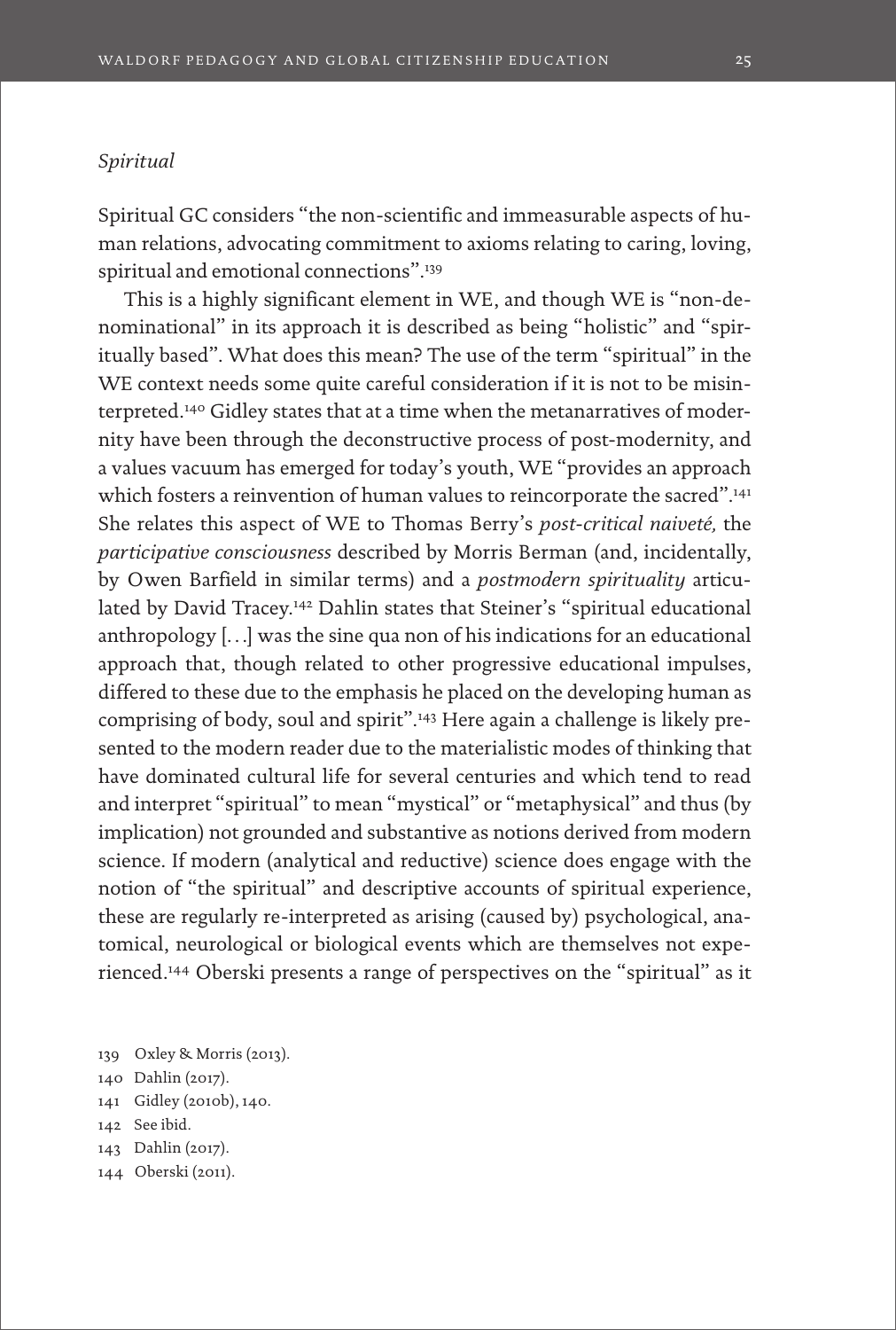emerges in a variety of contexts, not the least in the Declaration of Human Rights and how educators address and interpret indications for education to address spiritual development as part of its core process. Oberski has taken significant steps to clarify what is meant by "spiritual" in a WE context in his article "Rudolf Steiner's Philosophy of Freedom as a Basis for Spiritual Education?"145 Oberski's main points need not be reiterated here as they are available to the interested reader. However, he comes to the conclusion that

Steiner-Waldorf schools embody a form of education based explicitly on a thoroughly developed understanding of thinking and spirit. In the twenty-first century it is becoming once more possible to talk about spirituality and to acknowledge that one important aim of education is to foster healthy spiritual development. Steiner-Waldorf education has, for almost 90 years, attempted to foster such development, not through a narrow instrumentalism, nor through religious indoctrination, but through a holistic education based on intuitively derived knowledge of the developing human being.146

Reference to a "holistic education" in the preceding passage has clear parallels with how IE is described in, for instance, Hayden & McIntosh.147 The authors of this article turn to the work of Ron Miller<sup>148</sup> and apply Miller's definition of holism in trying to get to the bottom of how this term might be understood in an IE context. Miller's definition of holism dovetails remarkably well with how "holism" is defined in WE, which we have seen emerging in many of the sections of this article, albeit through the lens of GCE. The notion of "spirituality" – apparently common to both WE and IE<sup>149</sup> has, perhaps, received more explicit and nuanced attention in research addressing the former – particularly in several publications by Gidley.150

- 145 Ibid.
- 146 Ibid.
- 147 Hayden & McIntosh (2018).
- 148 Ibid. 406; c.f. Miller (1996, 1997).
- 149 Hayden & McIntosh (2018).
- 150 Gidley (2002, 2006, 2010a).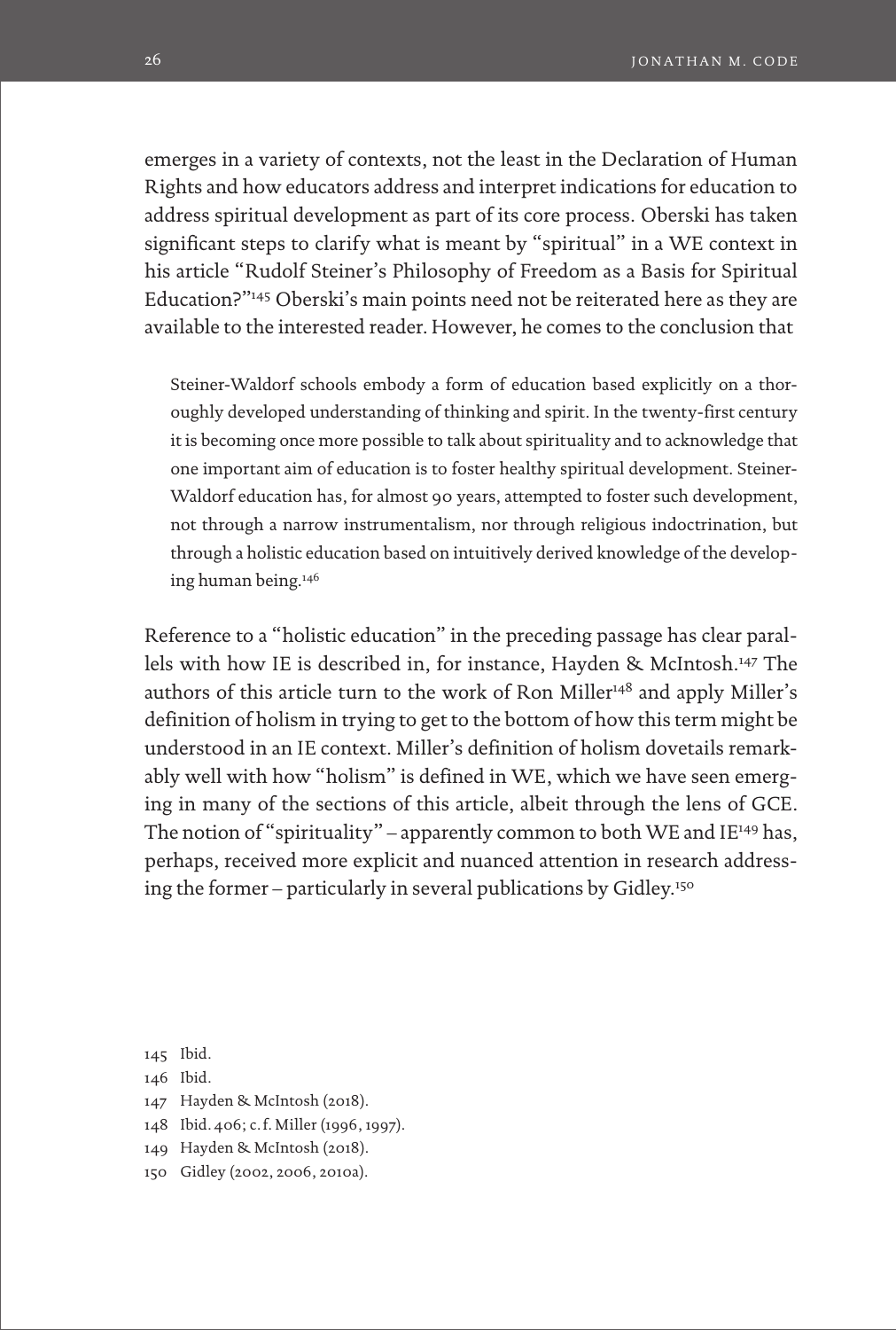## Discussion

The preceding considerations of how GC might be considered in a WE context must be seen as only initial forays into this area of inquiry. Given that global citizenship is a contentious term and is difficult to grasp, and given that many Waldorf schools use this term in articulating their educational aims but do not define it or link their understanding of it to published research on GC, this study sets off into uncharted territory. Comparing GC in a WE context to how GC is discussed in an IE context also has no precedent – at least not to my knowledge.

A number of questions arise in light of these initial reflections. Has the literature about WE that has been selected for this analysis been chosen with enough criticality … or have only affirming studies been selected? Has Oxley and Morris's taxonomy been a useful tool for analysis, or does such a tool lead to the pitfall of forcing the shoe to fit the foot by finding (or even forcing) correspondences between the types of GC described in the taxonomy and attributes drawn out of WE research? Has a focus on GC in the context of WE diluted possibilities for considering in more detail how WE and IE differ or relate to each other in terms of their aims of fostering GC for their students? I can but state an awareness of these questions and that it has been my intention to avoid the limitations that they raise.

The several authors and researchers cited in this paper generally agree that global citizenship is not a status or identity that is defined by firm and fixed boundaries. Rather, global citizenship is discussed in terms of the attributes, orientations and/or values that orient and *equip individuals* ("citizens") for living in a world that increasingly encompasses *global concerns*. These two words "individual" and "global" are troublesome – to say the least.151 Several authors note that individuality can all too easily become defined in a narrow, self-serving way – as a person upskilling themselves to have the best chances in the global competition for talent, for example.<sup>152</sup> Other authors note that "individuality" (a person's unique skills and talents) can easily get lost in approaches to education that risk increasing homogeneity due to the importation and exportation of educational standards, contents and qualifications,<sup>153</sup>

151 Marshall (2011).

152 Whitehead (2005).

153 Zhao (2015a); Gidley (2008).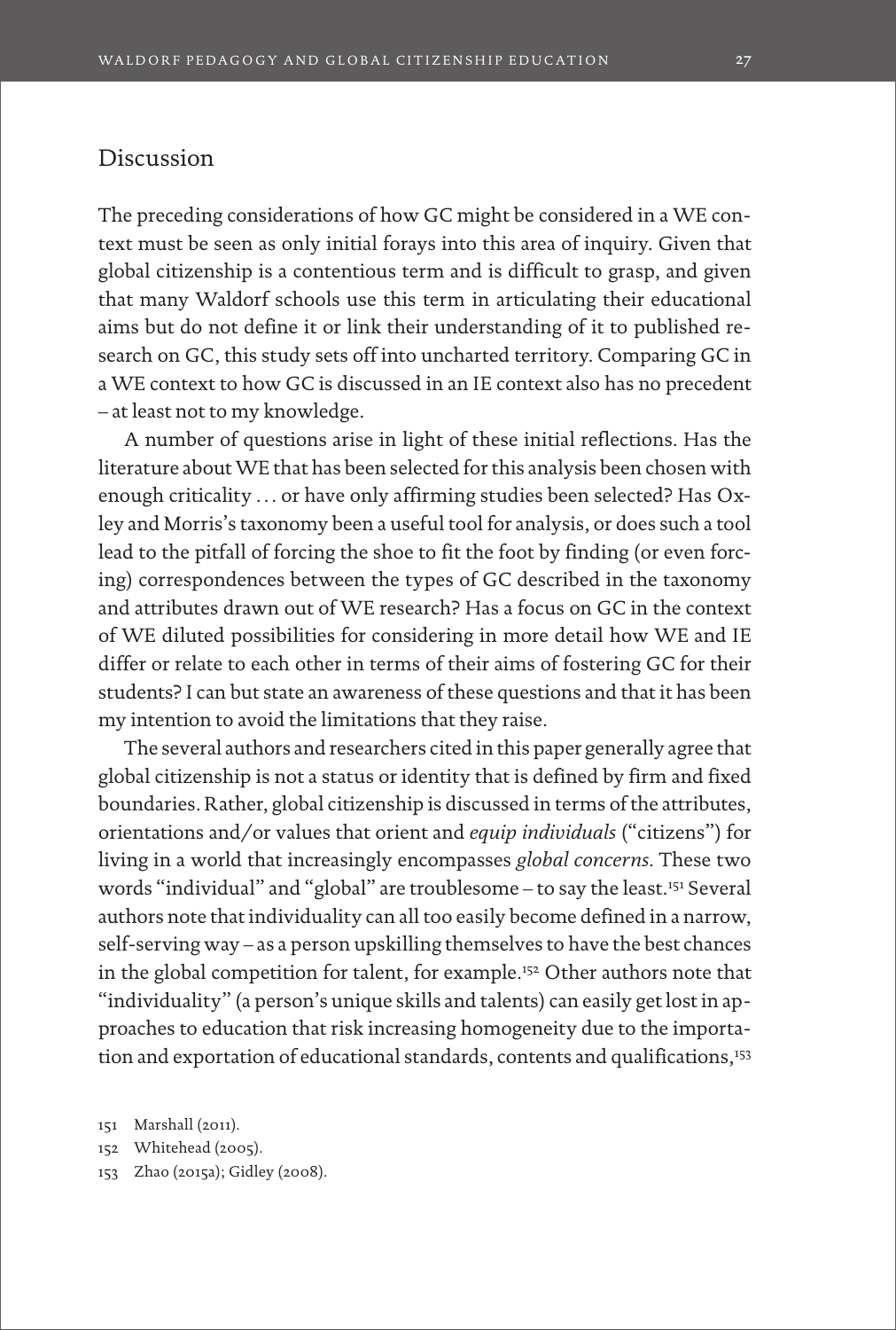sometimes referred to as "educational imperialism";<sup>154</sup> the increasing attention given to standardized high stakes testing and international educational ranking schemes;<sup>155</sup> and the spread of a "global monoculture underpinned [...] by Western scientific positivism".<sup>156</sup>

Ideologically, WE and IE both set out to support the *emergence* of the individual, the unfolding of talents and values, and they are thus wary of having these talents and values predetermined or prescribed by notions of employability and what the job market requires. Some authors note that IE has, however, been increasingly influenced by notions of maximizing "global economic participation".157 WE, though ideologically oriented toward the education of the whole human being and integrative education, is also not immune to the trends in education, which have steered it toward an audit culture driven by credentialism. Some Waldorf schools decide to follow national systems of education (with their state-prescribed, high-stakes testing regimes in their final years of schooling). This is an area of some contention in WE, and several alternatives have been devised so that studies in the final years of WE can work at the university-entrance level while staying true to the holistic, integrative and experiential approach that are core to WE158. Finally, it has been noted that *principles* of WE are not always realized in Waldorf *schools* – a situation that is not unique, however, to this approach to education.

Oxley and Morris's taxonomy allows for some initial indications of how GC might be understood in a WE context to emerge. Some of these are shared between WE and IE (as noted in the previous sections) while others are quite unique to WE. Among those attributes of GC in a WE context that I think deserve much closer attention is the emphasis placed on a "right" separation (or relative autonomy) between the political, economic and cul-

- 154 Hayden (2013).
- 155 Zhao (2018).
- 156 Gidley (2008).
- 157 Bates (2012); Lauder (2007).

158 The New Zealand Certificate of Steiner Education was one of the first such qualifications to be developed and offered internationally [www.sedt.co.nz/certificate\\_of\\_steiner\\_education](http://www.sedt.co.nz/certificate_of_steiner_education). More recently Crossfields Institute in the UK has developed qualifications that – though not restricted to Waldorf schools – are portfolio and project-based alternatives to summative examinations and high-stakes tests: [https://www.crossfieldsinstitute.com/new-integrated-education](https://www.crossfieldsinstitute.com/new-integrated-education-qualifications-for-schools/)[qualifications-for-schools/](https://www.crossfieldsinstitute.com/new-integrated-education-qualifications-for-schools/); last accessed: March 26, 2019.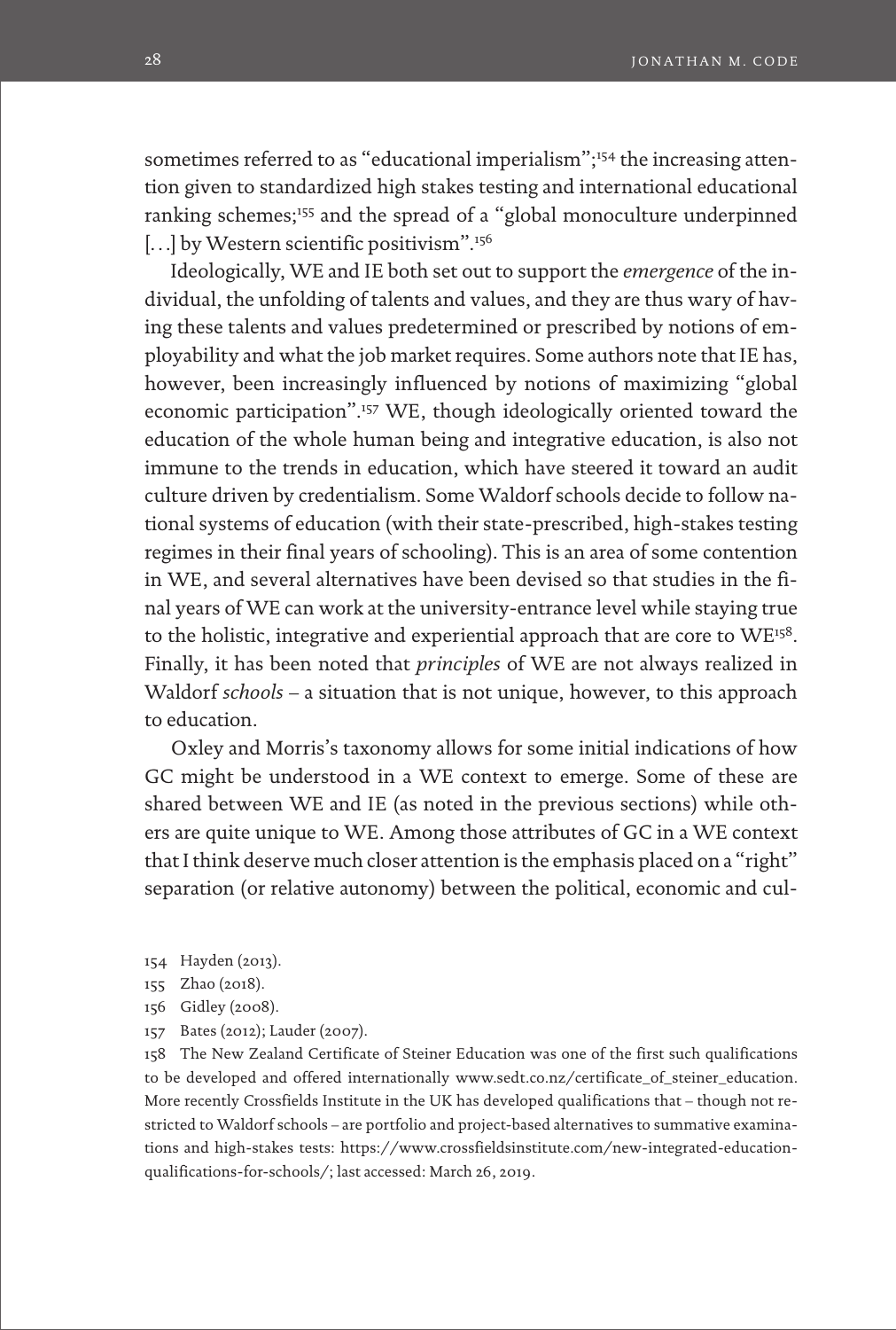tural spheres within the social organism. If realized, this feature alone would foster a kind of "cosmopolitan" GC that is not yet represented in current GCE discourse. Coupled with the considerations of ontological (Gidley) and epistemological (Oberski) factors which inform WE (discussed above in considerations of "advocacy" GC), WE has a contribution to make to current discussions around GC and GCE. This is, I suggest, particularly the case when it becomes more and more apparent that the kinds of social and environmental challenges that we now face will not respond to mere "tweaks" in existing educational approaches but will need more fundamental changes to education in both national and global contexts. Initial indications suggest that WE warrants further consideration and research as a potential contributor to these challenges.

## Bibliography

- Ashley, Martin: *Here's What You Must Think About Nuclear Power*, in: *International Journal of Children's Spirituality* 13/1 (2008), 65–74.
- Bates, Richard: *Is global citizenship possible and can international schools provide it?,* in: *Journal of Research in International Education* 11/3 (2012), 262–274.
- Balarin, Maria: *Global citizenship and marginalization: contributions towards a political economy of global citizenship*, in: *Globalisation, Societies and Education,* 9/3–4 (2011), 355–366.
- Bell, Daniel: *The Cultural Contradictions of Capitalism.* Portsmouth 1976.
- Boland, Neil: *The Globalisation of Steiner Education: Some Considerations*, in: *Research on Steiner Education* 6 (2015), 192–202.
- Brunold-Conesa, Cynthia: *International Education: The International Baccalaureate, Montessori and Global Citizenship*, in: *Journal of Research in International Education*  9/3 (2010), 259–272.
- Bunnell, Tristan: *The Changing Landscape of International Schooling: Implications for Theory and Practice.* London 2014.
- Cambridge, James a.o.: *'A Big Mac and a Coke?' Internationalism and Globalisation as contexts for International Education*, in: *Centre for the study of Education in an International Context*. Bath 2001, 1–18.
- & Jeff Thompson: *Internationalism and Globalization as Contexts for International Education*, in: *Compare: A Journal of Comparative Education* 34/2 (2004), 161–175.
- Code, Jonathan M.: *The Art of Knowing: Epistemological Implications for a Schooling of the Imagination*, in: *Research on Steiner Education* 2/1 (2011), 12–23.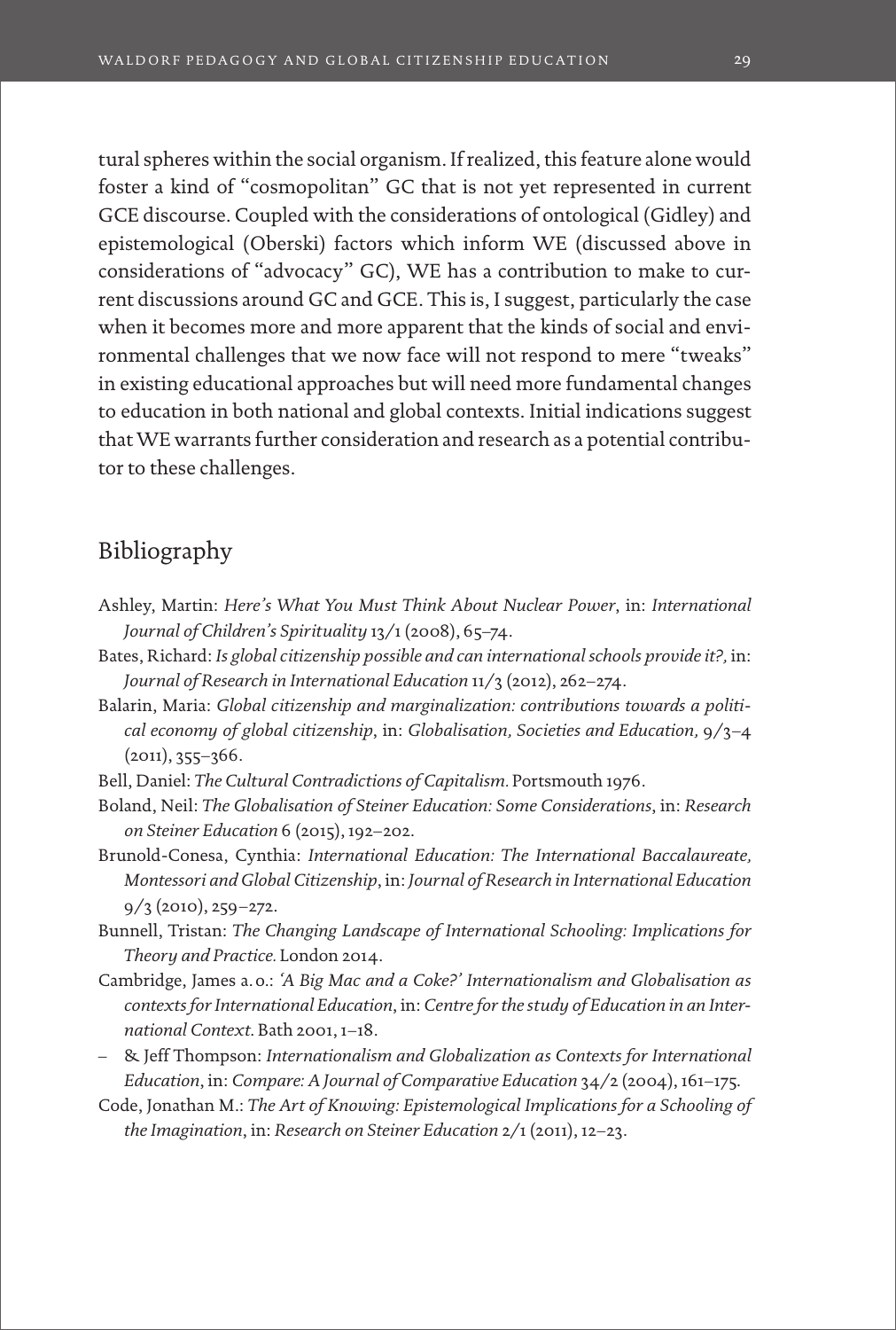- Dahlin, Bo: *A State-independent education for citizenship? Comparing beliefs and values related to civic and moral issues among students in Swedish mainstream and Steiner Waldorf Schools*, in: *Journal of Beliefs and Values* 31/2 (2010a), 165–180.
- *Steiner Waldorf education, Social Three-Folding and civil society: Education as cultural power*, in: *Research on Steiner Education*, 1/1 (2010b), 49–59.
- *Rudolf Steiner: The Relevance of Waldorf Education.* Switzerland 2017.
- Gardner-McTaggart, Alexander & Nicolas Palmer: *Global citizenship education, technology, and being*, in: *Globalisation, Societies and Education*, 16/2 (2018), 268–281.
- Gidley, Jennifer: *Wings to the future: Imagination and education*, in: *New Renaissance*  $6/3$  (1996), 9-11.
- *Imagination and Will in Youth Visions of their Futures: Prospectivity and Empowerment in Steiner Educated Adolescents*, in: *Education Work and Training*. Lismore 1997.
- *Holistic Education and Visions of Rehumanized Futures*, in: Gidley, Jennifer & S. Inayatullah (Eds.): *Youth Futures: Comparative Research and Transformative Visions.* Westport 2020, 155–167.
- *Spiritual Epistemologies and Integral Cosmologies: Transforming Thinking and Culture*, in: Susan Awbrey, Diane Dana, Vachel Miller, a.o. (Eds.): *Integrative Learning and Action: A call to Wholeness.* New York 2006, 29–53.
- *Beyond homogenisation of global education: do alternative pedagogies such as Steiner education have anything to offer an emergent globalising world?,* in: Soheil Inayatullah a.o. (Eds.): *Alternative Educational Futures: Pedagogies for an Emergent World.*  Rotterdam 2008, 253–268.
- *Educating for Evolving Consciousness: Voicing the Emergency for Love, Life and Wisdom*, in: Marian de Souza a.o. (Eds.): *International Handbooks of Religion and Education*. *Vol 3: International Handbook of Education for Spirituality, Care and Wellbeing*. Dordrecht 2010a, 553–561.
- *Holistic Education and Visions of Rehumanized Futures*, in: *Research on Steiner Education* 1/2 (2010b), 139–147.
- Goren, Heela & Giri Yemini: *Global citizenship education redefined A systematic review of empirical studies on global citizenship education*, in: *International Journal of Educational Research* 82 (2017), 170–183.
- Hayden, Mary: *Introduction to international education: International schools and their communities*. London 2006.
- with Jeff Thompson & Tristan Bunnell: *International Education. Volume 1: Nature and Meaning of International Education*. London 2016.
- with Jeff Thompson: *International Schools: Antecedents, current issues and metaphors for the future*, in: Richard Pearce (Ed.): *International Education and Schools.* London 2013, 3–24.
- *Introduction to International Education*. London 2013a.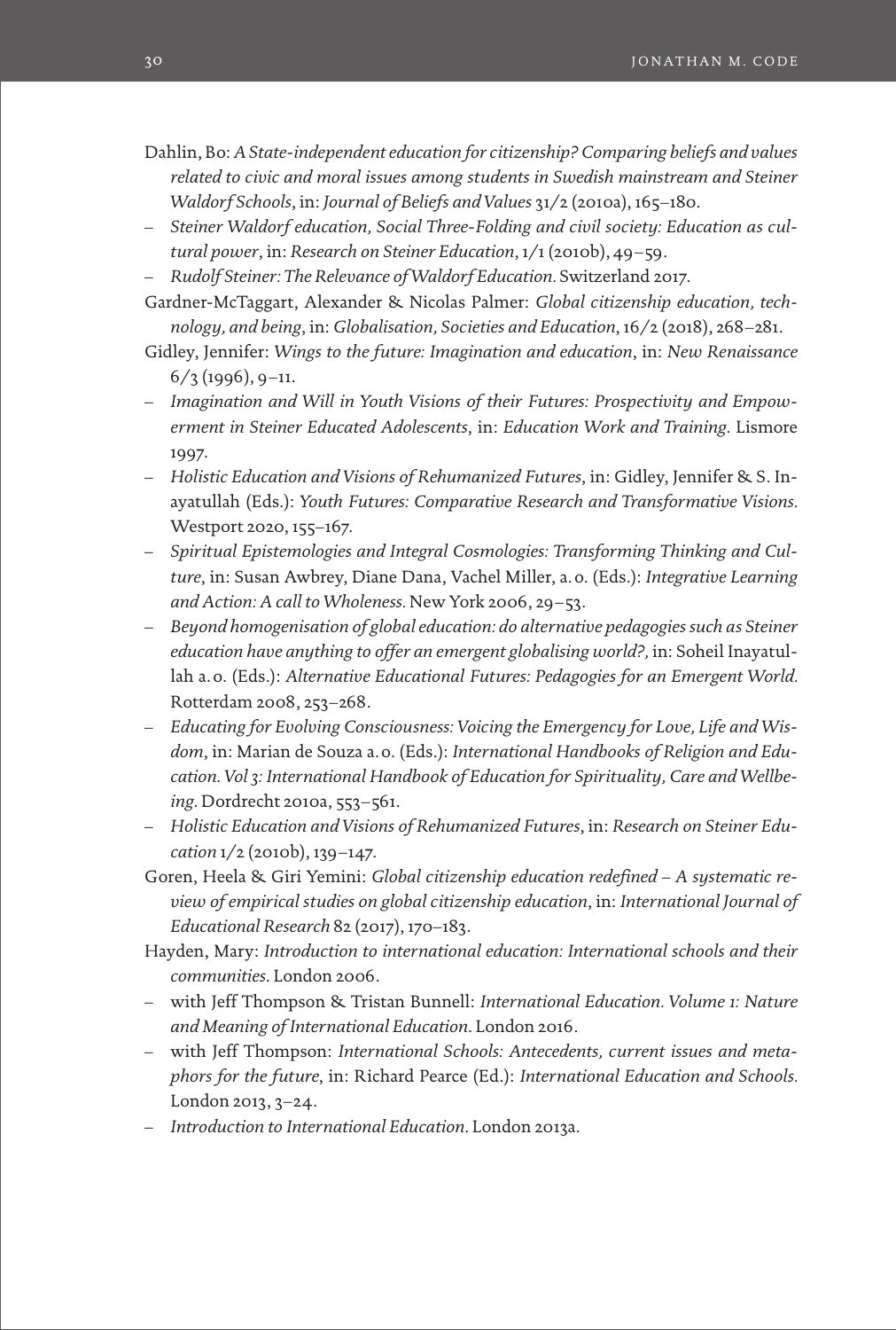- *A review of curriculum in the UK: Internationalising in a changing context*, in: *Curriculum Journal* 24/1 (2013b), 8–26.
- with Shona McIntosh: *International Education: the Transformative Potential of Experiential Learning*, in: *Oxford Review of Education* 44/4 (2018), 403–413.
- Hill, Ian: *Evolution of Education for International Mindedness*, in: *Journal of Research in International Education* 11/3 (2012), 245–261.
- *What is an International School?,* in: *International Schools Journal* 357/2 (2016),  $9 - 22.$
- Jazeel, Tariq: *Spatializing difference beyond cosmopolitanism: Rethinking planetary futures*, in: *Theory, Culture and Society* 28/5 (2011), 77–95.
- Larrison, Abigail with Alan Daly & Caren Van Vooren: *Twenty Years and Counting: A look at Waldorf in the Public Sector using Online Sources*, in: *Current Issues in Education* 15/3 (2012), 1–22.
- Lauder, Hugh: *International Schools, Education and Globalization: Towards a Research Agenda*, in: Mary Hayden & Jeff Thompson (Eds.): *The Sage Handbook of research in international education*. London 2007, 172–181.
- Lyons, Maria: *A Reflection on the Crisis in Education and Man's Truncated Existence*. Doctoral Thesis 2011 (unpublished).
- Marshall, Harriet: *Education for Global Citizenship: Reflecting on the instrumentalist agendas at play*, in: Richard Bates (Ed.): *Schooling internationally: Globalisation, internationalization and the future for international schools.* London 2010, 182–99.
- *Instrumentalism, ideals and imaginaries: theorizing the contested space of global citizenship education in schools*, in: *Globalisation, Societies and Education* 9/3–4 (2011), 411–426.
- Mathesin, Arve & Marianne Tellmann: *Caring for nature in Waldorf education: A pedagogy of imagination, love and ethical thinking*, in: *[www.arvema.com/tekster/Ma](http://www.arvema.com/tekster/Mathisen_Tellmann_2019_Caring_for_nature.pdf)[thisen\\_Tellmann\\_2019\\_Caring\\_for\\_nature.pdf](http://www.arvema.com/tekster/Mathisen_Tellmann_2019_Caring_for_nature.pdf)*; last accessed: March 10, 2019.
- Mitchell, David & Douglas Gerwin: *Survey of Waldorf Graduates. Phase II*. Wilton 2007.
- Mohanty, Chandra Talpade: *Under western eyes revisited: Feminist solidarity through anticapitalist struggles*, in: *Signs: Journal of Women in Culture and Society* 28-2  $(2003), 499 - 535.$
- Naastepad, Ro & Houghton Budd: *Preventing Technological Unemployment by Widening Our Understanding of Capital and Progress: Making Robots Work for U*s, in: *Ethics and Social Welfare* 1/18 (2019), 115–132.
- Oberski, Iddo: *Rudolf Steiner's philosophy of freedom as a basis for spiritual education?,* in: *International Journal of Children's Spirituality* 16/1 (2011), 5–17.
- & Jim McNally: *Holism in Teacher Development: A Goethean Perspective*, in: *Teaching and Teacher Education: An International Journal of Research and Studies* 23/6 (2007), 935–943.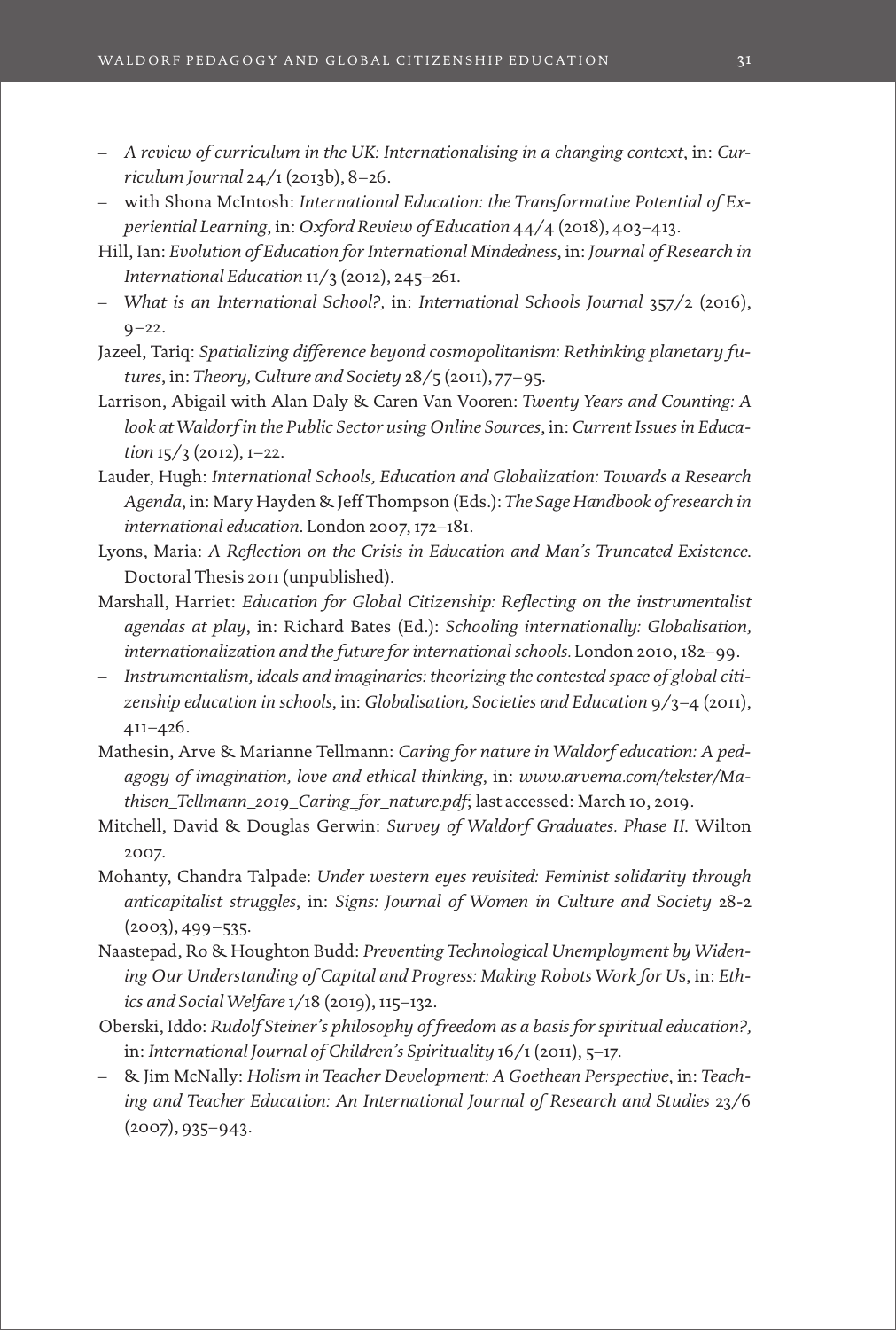- Oxley, Laura & Paul Morris: *Global Citizenship: A Typology for Distinguishing its Multiple Conceptions*, in: *British Journal of Educational Studies* 61/3 (2013), 301–325.
- Parekh, Bikhu: *Cosmopolitanism and global citizenship*, in: *Review of International Studies* 29 (2013), 3–17.
- Perlas, Nicanor: *Shaping Globalization: Civil Society, Cultural Power and Threefolding*. Philippines 2000.
- Rhoads, Robert & Katalin Szelenyi: *Global citizenship and the university: Advancing social life and relations in an interdependent world.* Stanford 2011.
- Roberts, Dennis with Lucas Welch & Khalid Al-Khanji: *Preparing Global Citizens*, in: *Journal of College and Character* 14/1 (2013), 85–92.
- Robinson, William: *A theory of global capitalism: production, class, and state in a transnational world*. Baltimore 2004.
- Rohen, Johannes: *Functional Threefoldness in the Human Organism and Human Society*. New York 2011.
- Rose, Robert: *Transforming Criticisms of Anthroposophy and Waldof Education Evolution, race and the quest for a global ethics*. 2013. (e-book, available from the author: *robertrose1@hotmail.com*).
- Schultz, Lynette: *Educating for Global Citizenship*, in: *The Alberta Journal of Educational Research* 5/3 (2007), 248–258.
- Solhaug, Trond: *New public management in curriculum reform in Norwa*y, in: *Policy Futures in Education* 9/2 (2011), 268–279*.*
- Stein, Sharon: *Mapping Global Citizenship*, in: *Journal of College and Character* 16/4  $(2015), 242 - 252.$
- Steiner, Rudolf: *Towards Social Renewal.* 4<sup>th</sup> revised edition. London 2000.
- Thompson, Jeff: *Introduction* to: *International Education Antecedents, Meanings and Current Interpretations*, in: Hayden (2016), 162–175.
- Todd, Sharon: *Toward an Imperfect Education: Facing humanity, rethinking cosmopolitanism.* Boulder 2008.
- Uhrmacher, Bruce: *Uncommon Schooling: A Historical Look at Rudolf Steiner, Anthroposophy, and Waldorf Education*, in: *Curriculum Inquiry* 25/4 (1995), 381–406.
- Waldorf World List: [https://www.freunde-waldorf.de/en/waldorf-worldwide/wal](https://www.freunde-waldorf.de/en/waldorf-worldwide/waldorf-education/waldorf-world-list/)[dorf-education/waldorf-world-list/](https://www.freunde-waldorf.de/en/waldorf-worldwide/waldorf-education/waldorf-world-list/); last accessed: March 26, 2019.
- Wember, Valentin: *Die fünf Dimensionen der Waldorfpädagogik im Werk Rudolf Steiners.* Tübingen 2015.
- Whitehead, Kay: *Advertising Advantage: The International Baccalaureate, social justice and the marketisation of schooling*. Conference of the Australian Association for Research in Education, in: [https://www.aare.edu.au/data/publications/2005/](https://www.aare.edu.au/data/publications/2005/whi05426.pdf) [whi05426.pdf;](https://www.aare.edu.au/data/publications/2005/whi05426.pdf) last accessed: March 26, 2019.
- Woods, Glenys, with Maggie O'Neill & Philip Woods: *Spiritual Values in Education: Lessons from Steiner?,* in: *International Journal of Children's Spirituality* 2/2 (1997), 25–40.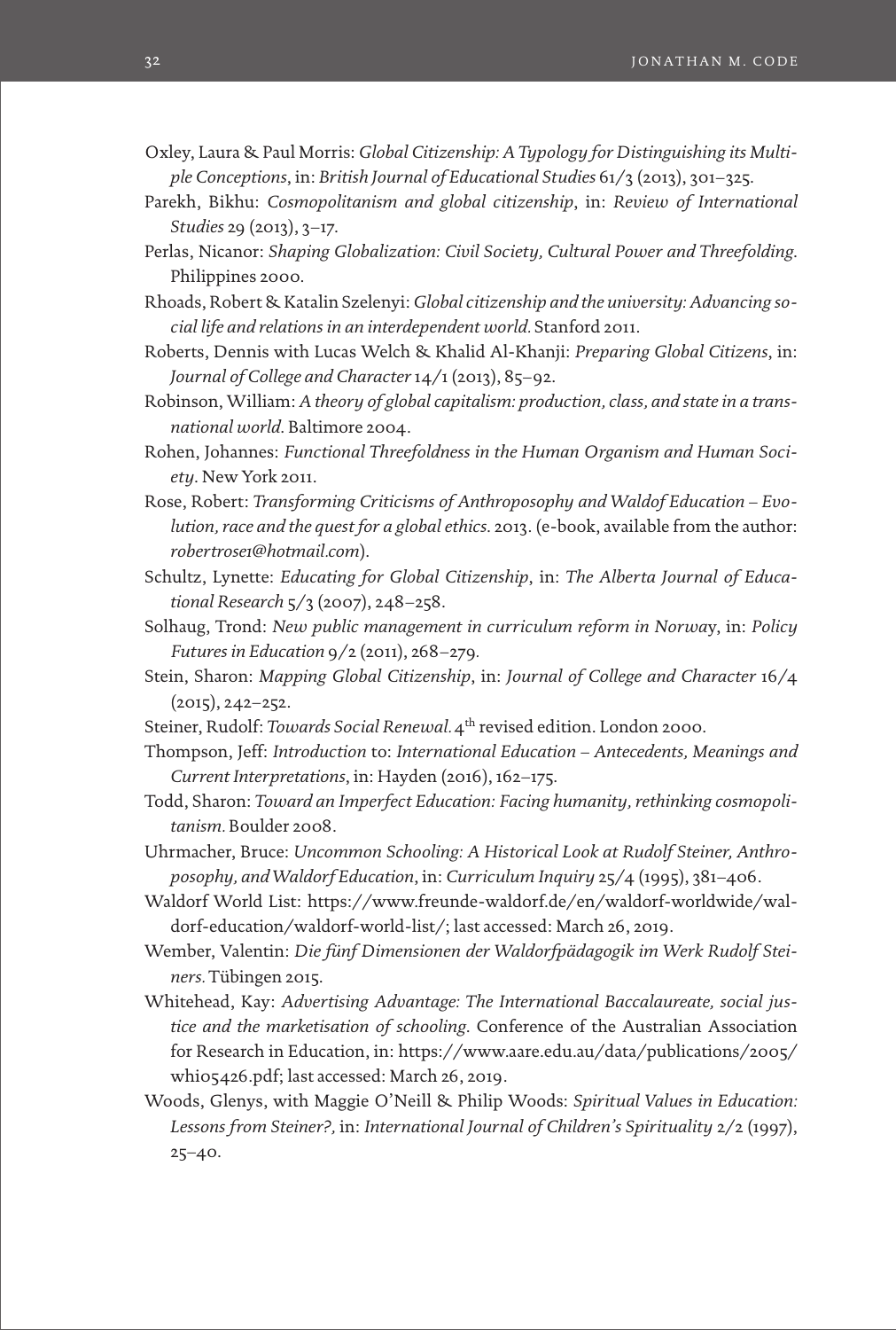- Woods, Phillip with Martin Ashley & Glenys Woods: *Steiner Schools in England.* Research Report. Bristol 2005.
- Zhao, Yong: *World Class Learners: Educating Creative and Entrepreneurial Students.* Thousand Oak 2012.
- *Flunking Innovation and Creativity*, in: *Phi Delta Kappa* 94/1 (2012), 56–61.
- *Globalization in Education*, in: *International Encyclopedia of the Social & Behavioral Sciences.* 2015a, 247–253.
- *A World at Risk: An Imperative for a Paradigm Shift to Cultivate 21st Century Learners*, in*: Society* 52/2 (2015b), 129–135.
- *What works Might Hurt. Blogpost:* [https://npjscilearncommunity.nature.com/](https://npjscilearncommunity.nature.com/users/112607-yong-zhao/posts/36355-what-works-might-hurt-part-2.%202018) [users/112607-yong-zhao/posts/36355-what-works-might-hurt-part-2. 2018;](https://npjscilearncommunity.nature.com/users/112607-yong-zhao/posts/36355-what-works-might-hurt-part-2.%202018) last accessed: March 26, 2019.

Jonathan Michael Code, University of Bath, United Kingdom; email: J.M.Code@bath.ac.uk

This Open Access article has been published under the Creative Commons Attribution License CC-BY 4.0 (if not stated otherwise). The license permits the unlimited application, spreading and replication in every medium, as long as appropriate credit is given to the original work. The copyright remains with the authors.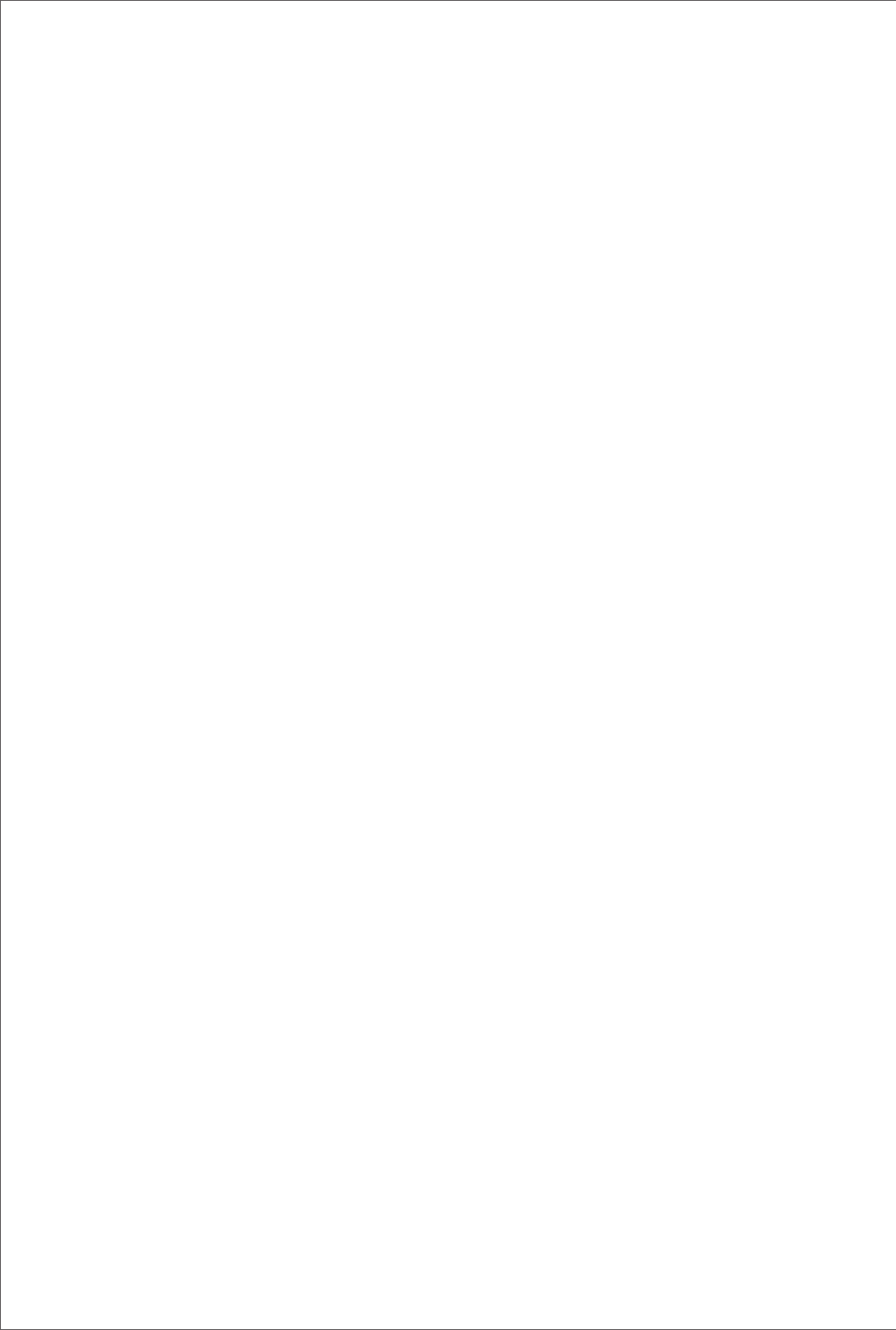#### STEINER STUDIES

## <span id="page-34-0"></span>Der Beitrag der Waldorfpädagogik zu einer ,global citizenship education'

Eine Studie im Kontext der Forschung zur international ausgerichteten Bildung (international education)

*Jonathan M. Code*

**[ENGLISH VERSION](#page-0-0)** 

### *Zusammenfassung*

Die vorliegende Studie untersucht kritisch solche Zugänge zur Erziehungswissenschaft, die für sich in Anspruch nehmen, in Schülern "Vorstellungen über und eine Neigung zum *global citizenship*" zu fördern. Den allgemeinen Hintergrund und weiteren Kontext für diese Diskussion bildet der Begriff einer international ausgerichteten Bildung (*international education*), wobei besondere Aufmerksamkeit auf die Frage gerichtet wird, wie im Kontext der Waldorfpädagogik der Begriff *global citizenship* verstanden und umgesetzt wird.

In der bisherigen erziehungswissenschaftlichen Debatte ist der Waldorfpädagogik keine besondere Aufmerksamkeit geschenkt worden, weder im Hinblick auf deren Verhältnis zu einer *international education*, noch hinsichtlich einer Erziehung zum *global citizenship*. Die vorliegende Studie untersucht, wie im Kontext der Waldorfpädagogik der Begriff des *global citizenship* theoretisch gegriffen werden könnte. Sie stützt sich dabei auf eine Typologie, die von Laura Oxley und Paul Morris (2013) entwickelt worden ist und welche die unter dem Begriff *global citizenship* verstandenen Typen und Haltungen in zwei Hauptkategorien unterteilt.

Hauptquelle dieser Analyse sind die vorliegenden englischsprachigen Arbeiten zur Waldorfpädagogik, wobei das Hauptaugenmerk auf solche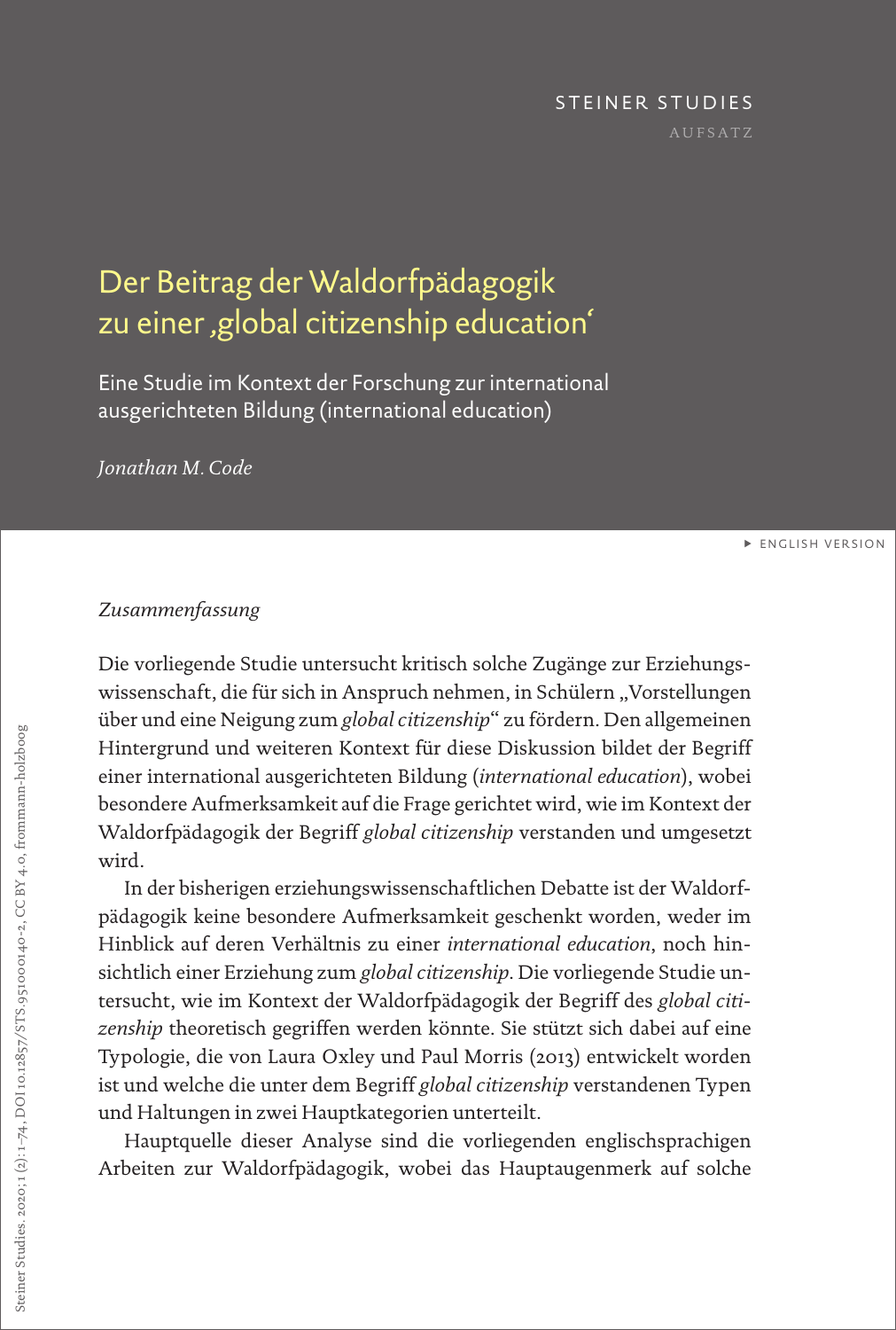Studien gerichtet ist, in denen nicht die Waldorfschulen als solche im Zentrum stehen, sondern deren Pädagogik und die zwischen pädagogischen Zielen, theoretischen Ansätzen und praktischen Erfahrungen – wie sie in der Literatur dargestellt werden – einen deutlichen Unterschied machen. Da die Waldorf-Bewegung ein wachsendes globales Phänomen darstellt und viele Waldorfschulen die Erziehung zum *global citizenship* als eines ihrer pädagogischen Ziele beschreiben, scheint eine kritische Untersuchung wie die vorliegende, welche diese Ziele im Kontext einer *global citizenship education* untersucht, dringend angezeigt.

*Schlagworte:* Waldorfpädagogik, Waldorfschulen, Erziehungswissenschaft, Rudolf Steiner, global citizenship, international education

## Einleitung

#### *Der Begriff des 'global citizenship'*

In dieser Studie werden kritische Zugänge zur Pädagogik untersucht, welche den Anspruch erheben, "die Idee eines *global citizenship* bzw. eine Empfänglichkeit für diese Haltung zu fördern".1 Der Begriff des *global citizenship*  hat während des vergangenen Jahrzehnts wachsende Beachtung in der Forschung gefunden und ist Gegenstand kritischer Analysen und Diskussionen geworden.2 Allerdings ist dieser Begriff als solcher nicht leicht zu fassen. Er ist von verschiedenen Autoren unterschiedlich aufgefasst worden und wird von manchen als hilfreiche pädagogische Kategorie angesehen, während andere ihn zurückweisen als ein bequemes Schlagwort für ein ganzes Bündel von Haltungen, die – selbst wenn sie Gültigkeit haben sollten –, nur auf einen sehr selektiven Teil der Weltbevölkerung angewendet werden können. Die vorliegende Studie untersucht und analysiert eine Reihe verschiedener Perspektiven auf den Begriff des *global citizenship*, wobei insbesondere die Art und Weise beachtet werden soll, wie dieser im Diskursfeld der Forschung zur international ausgerichteten Bildung (*international education*) und speziell in der Literatur über Waldorfpädagogik diskutiert wird.

1 Marshall (2010), 182.

2 Marshall (2007), 42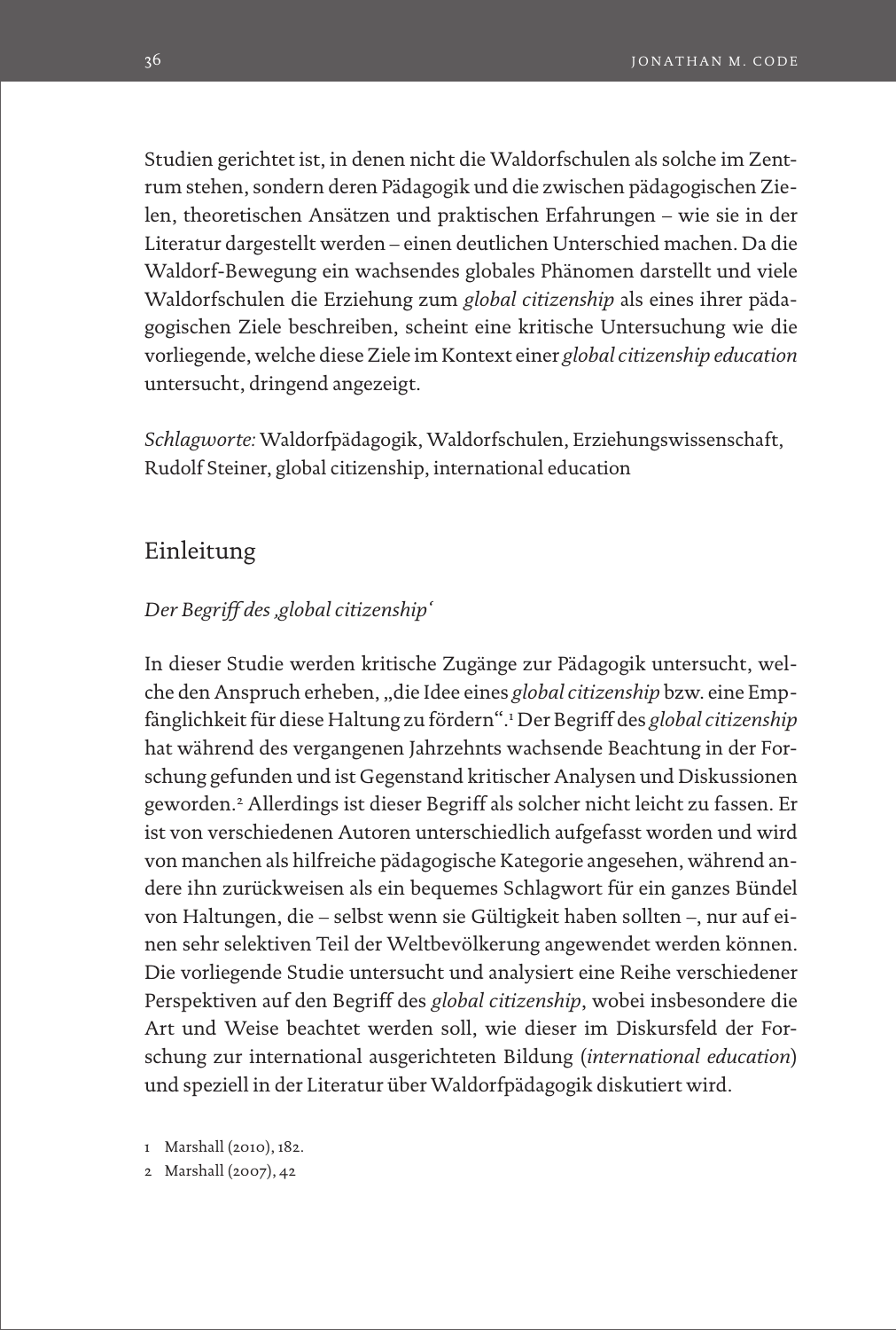Im Kontext der Debatte um die international ausgerichtete Bildung nimmt Richard Bates3 – und zwar aus soziologischer Perspektive – eine überwiegend kritische Haltung gegenüber dem Begriff des *global citizenship* und seiner angeblichen Vorteile ein. Auch James Cambridge und Jeff Thompson4 nähern sich dem Begriff aus der Sicht der Forschung über diese pädagogische Richtung. Dabei umreißen sie die ideologischen Wurzeln der Idee international ausgerichteter Bildung und stellen dar, wie diese eher zu pragmatischen Zielsetzungen neigt, indem weltweit pädagogische Ziele und Praktiken von einer marktorientierten Globalisierungsidee bestimmt werden. Yong Zhao<sup>5</sup> sieht *global citizenship* als zentralen Begriff im Rahmen eines von ihm gesehenen pädagogischen Paradigmenwechsels, indem er argumentiert, dass dieser Begriff als zentral für die Bedürfnisse von Lernenden im 21. Jahrhundert verstanden werden muss. Harriet Marshall6 wendet einen großen Teil ihrer Aufmerksamkeit der terminologischen Komplexität jener Diskurse zu, die um den Begriff geführt werden; auch betrachtet sie die normativen und "instrumentalisierenden Absichten, die bei der Diskussion um eine Erziehung zum *global citizenship* im Hintergrund stehen".7

Im Folgenden möchte ich die Aufmerksamkeit auf die wachsende Forschungsliteratur richten, welche das Konzept von *global citizenship education* im Kontext der Waldorfpädagogik behandelt.8 Waldorfpädagogik ist ja schon an sich ein viel zu wenig von der Wissenschaft untersuchtes Feld,9 besonders ist dies der Fall im Kontext der Literatur über die international ausgerichtete Bildung und die *global citizenship education*. Ich möchte daher zunächst einige Gründe dafür nennen, warum ich es für wichtig halte, Waldorfpädagogik in diese internationale Forschungsdebatte einzubringen.

Beruflich betrachtet, bin ich in den vergangenen zwei Jahrzehnten hauptsächlich in der Waldorflehrerausbildung tätig gewesen, sowohl national wie international. Ich habe dabei in der beruflichen Weiterbildung von Waldorf-

- 4 Vgl. Cambridge und Thompson (2001, 2004).
- 5 Vgl. Zhao (2015a, 2015b, 2012).
- 6 Vgl. Marshall (2007, 2010, 2011).
- 7 Marshall (2011), 412.

8 Waldorfpädagogik wird in englischen Veröffentlichungen auch bezeichnet als "Steiner education", etwa bei Childs (1991), oder als "Steiner/Waldorf education", vgl. Gidley (2009) und Oberski und McNally (2006).

9 Vgl. Dahlin (2017).

<sup>3</sup> Vgl. Bates (2012).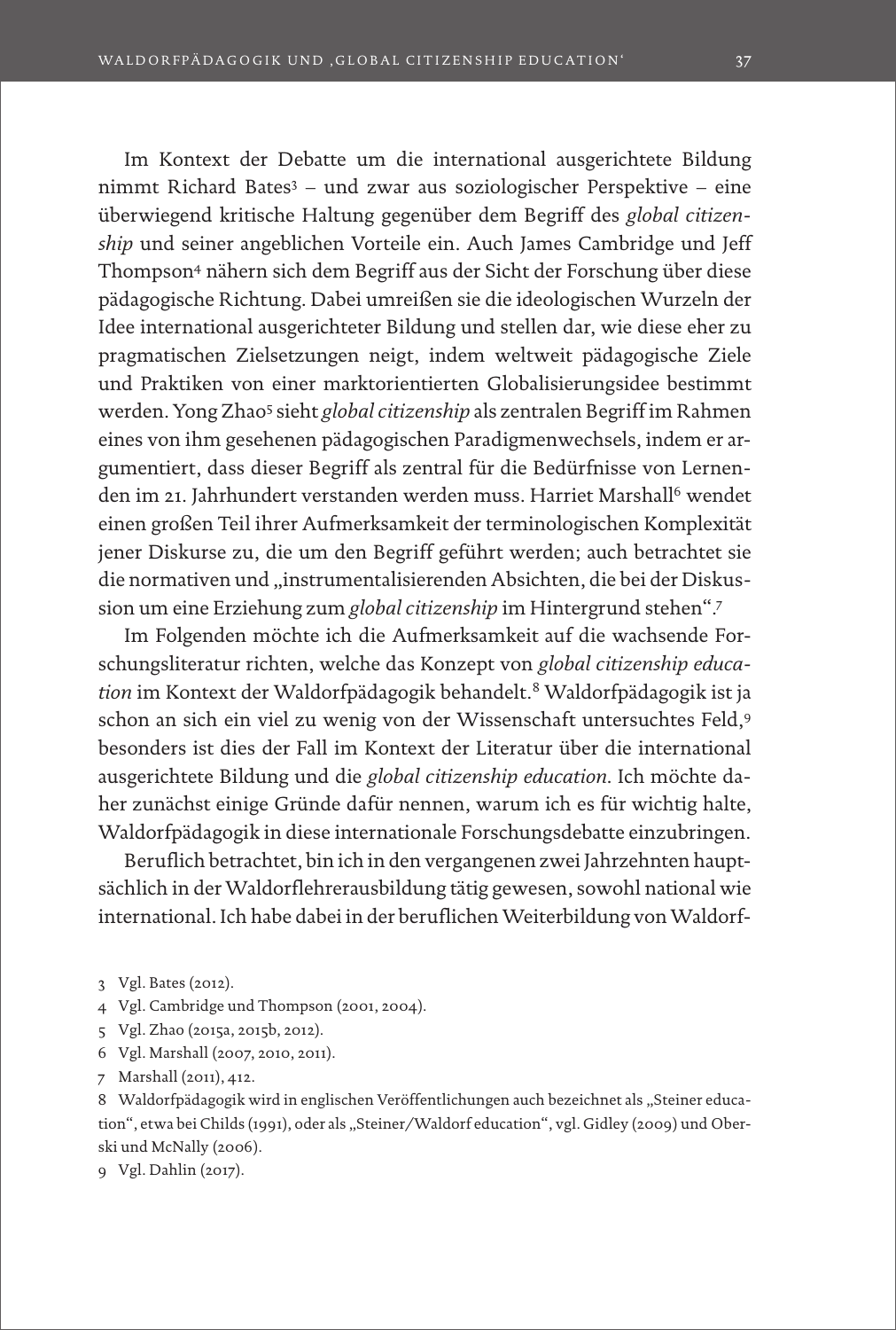lehrern in Großbritannien, den USA, Kanada, China, Nordeuropa, Skandinavien und Südafrika gearbeitet. In dieser Funktion war es wichtig für mich, die theoretischen und praktischen Aspekte dieses pädagogischen Ansatzes zu verstehen,<sup>10</sup> besonders auch die Frage, in welcher Hinsicht diese Pädagogik die Entwicklung von Lernenden beeinflusst. Die Waldorfpädagogik hat sich – seit ihrer Begründung in Deutschland im Jahr 1919 – in der gesamten Welt verbreitet und vergrößert auch gegenwärtig ihre internationale Präsenz Jahr für Jahr. Nach jüngsten Schätzungen gibt es derzeit 1092 Schulen in 64 Ländern sowie 1857 Waldorf Kindergärten in über 70 Ländern.11 Allein in China ist die Präsenz von Waldorfschulen und Kindergärten seit 2004 – als die Chengdu Schule gegründet wurde – auf mittlerweile "60 Waldorfschulen und mehr als 400 Kindergärten angewachsen, in denen ausschließlich oder teilweise Waldorfpädagogik praktiziert wird".12

Schon diese wachsende Internationalisierung ist ein Aspekt der Waldorfpädagogik, der es rechtfertigen würde, diese Richtung im Kontext der Forschung über international ausgerichtete Bildung zu betrachten. Die vorliegende Studie möchte dies tun, und dabei dem Begriff *global citizenship* besondere Aufmerksamkeit schenken. Dabei bin ich mir im Klaren darüber, dass die *internationale Präsenz* eines pädagogischen Ansatzes – so wie dieser Begriff derzeit in der Forschungsliteratur verstanden wird – noch kein Garant dafür ist, dass dieser Ansatz selbst auch den Anforderungen an eine international ausgerichtete Bildung entspricht. Ich werde auf diesen Punkt noch zurückkommen.

## *International ausgerichtete Bildung und Waldorfpädagogik: die Kultivierung eines 'global citizenship'*

Das Konzept der international ausgerichteten Bildung und die Waldorfpädagogik teilen die gemeinsame Zielvorstellung, die Entwicklung eines *global citizenship* fördern zu wollen. Während aber in der allgemeinen erziehungswissenschaftlichen Literatur dieser Begriff von Forschern verschie-

11 So auf der Webseite von Waldorf Worldwide: [https://www.freunde-waldorf.de/en/wal](https://www.freunde-waldorf.de/en/waldorf-worldwide/waldorf-education/waldorf-world-list/)[dorf-worldwide/waldorf-education/waldorf-world-list/;](https://www.freunde-waldorf.de/en/waldorf-worldwide/waldorf-education/waldorf-world-list/) zuletzt aufgerufen am 26. März 2019. 12 Statistik nach der Webseite *Waldorf Education on the Move in Asia*: [http://www.nna-news.](http://www.nna-news.org/news/article/?tx_ttnews%5Btt_news%5D=2639&cHash=eea66f65927ce80850dcaf44c9fd69f8) [org/news/article/?tx\\_ttnews%5Btt\\_news%5D=2639&cHash=eea66f65927ce80850dcaf44c9fd](http://www.nna-news.org/news/article/?tx_ttnews%5Btt_news%5D=2639&cHash=eea66f65927ce80850dcaf44c9fd69f8) [69f8](http://www.nna-news.org/news/article/?tx_ttnews%5Btt_news%5D=2639&cHash=eea66f65927ce80850dcaf44c9fd69f8); zuletzt aufgerufen im März 2019.

<sup>10</sup> Vgl. Code (2011).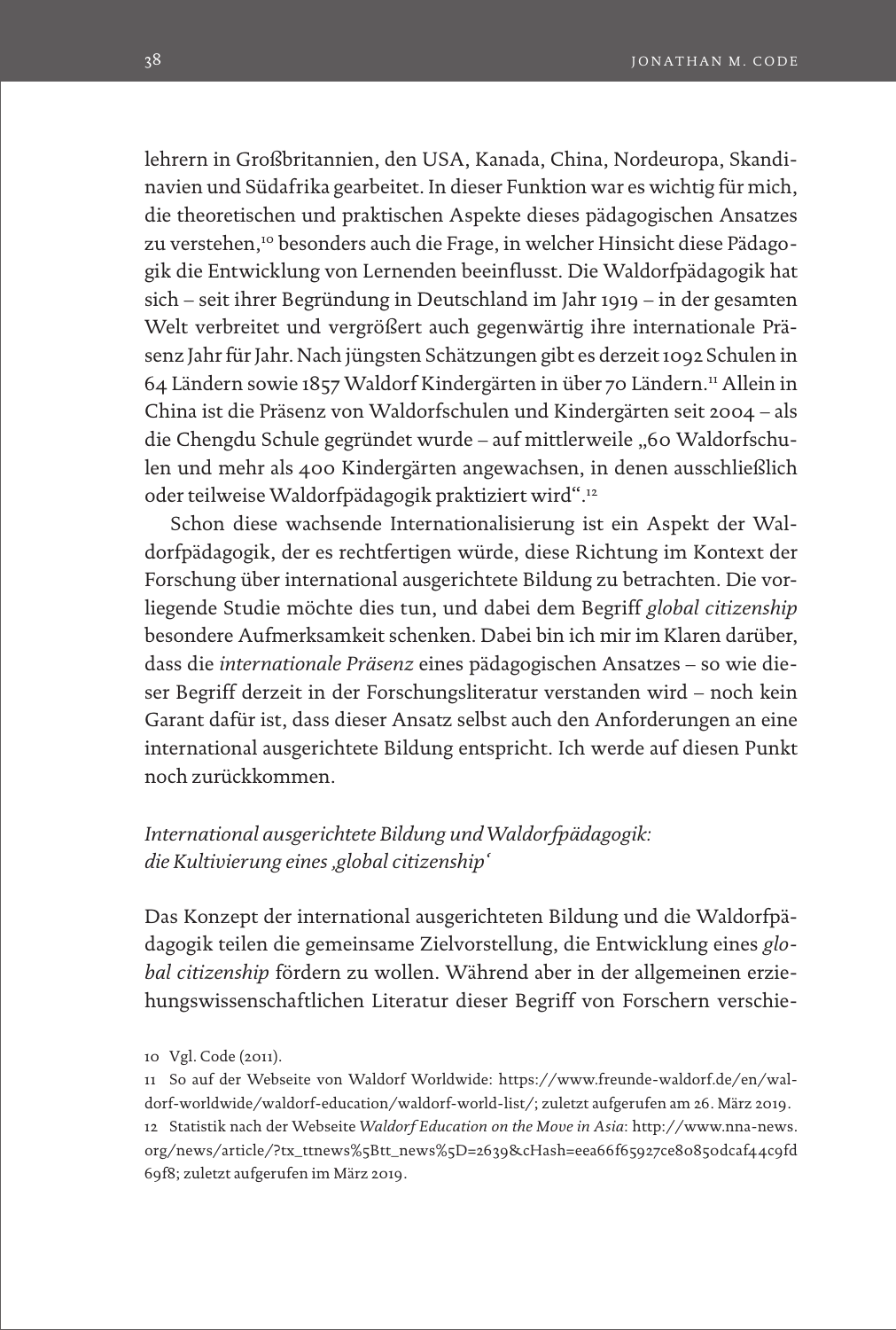denster Richtungen untersucht worden ist,13 ist dies im Rahmen der Literatur zur Waldorfpädagogik bisher nicht angemessen geschehen. Zwar weisen viele Waldorfschulen in ihrem Werbematerial ausdrücklich darauf hin, dass sie die Entwicklung eines global citizenship befürworten,<sup>14</sup> doch bleibt meist unklar, welches Ideal bzw. welcher Typus von *global citizenship*15 von Waldorfseite jeweils anvisiert wird. Eines der Ziele dieser Studie soll daher sein, klarer herauszuarbeiten, welchen Typus von *global citizenship* die Waldorfpädagogik von ihren Voraussetzungen her im Auge haben muss.

Ein weiterer Grund, im Kontext der Debatte um die international ausgerichtete Bildung die Waldorfpädagogik ins Auge zu fassen, ist der, dass beide Richtungen aus den "Trümmern des ersten Weltkrieges" heraus entstanden sind.16 Dies bedeutet für beide Richtungen zwar jeweils etwas unterschiedliches, aber die Tatsache, dass heute Schulen bestehen, in denen Aspekte beider Richtungen miteinander verbunden werden,<sup>17</sup> kann als Hinweis dafür gesehen werden, dass hier Überschneidungen und Synergien zwischen ihnen bestehen. Einige dieser Synergien zwischen dem Konzept der international ausgerichteten Bildung und der Waldorfpädagogik, aber auch einige Unterschiede, sollen im Folgenden beleuchtet werden, und zwar durch die Optik der *global citizenship education*.

13 Vgl. Bates (2012); Oxley und Morris (2013); Goren und Yemini (2017); Roberts u. a. (2013); Stein (2015) und Schultz (2007).

14 Um hier einige zu nennen: *Roaring Fork Waldorfschule*, USA (www.waldorfschoolrf.com); *Internationale Waldorfschule Den Haag* (www.internationalwaldorfschool.nl); *Haleakala Waldorf Schule*, Hawaii, USA (www.waldorfmaui.org/55/vision-and-mission); *Edinburgh Steiner Schule*, Schottland UK (www.edinburghsteinerschool.org.uk/steiner-education/); *Sloka Hyderabad Waldorf Schule*, Indien (http://slokawaldorf.org/pedagogy/); *Whistler Waldorf Schule*, Kanada (https://whistlerwaldorf.com/high-school/student-exchange/); *Junyi Grundschule*, Taiwan (http://junyi.tw/english). Siehe auch die Webseite des ,International Waldorf Movement for references to Waldorf Education in a globalised world' (https://www.freunde-waldorf. de/en/waldorf-worldwide/waldorf-education/international-movement/); zuletzt aufgerufen am 26. März. 2019.

15 Marshall (2010), 413.

16 Cambridge und Thompson (2004).

17 Vgl. etwa die niederländische *International Waldorf School of the Hague* ([www.international](http://www.internationalwaldorfschool.nl)[waldorfschool.nl](http://www.internationalwaldorfschool.nl)), das *Colegio Rudolf Steiner* in Chile ([www.colegiorudolfsteiner.cl\)](http://www.colegiorudolfsteiner.cl) oder die *Sophia Mundi School* in Australien ([www.sophiamundi.vic.edu.au/overview/\)](http://www.sophiamundi.vic.edu.au/overview/); zuletzt aufgerufen am 20. Juli 2020.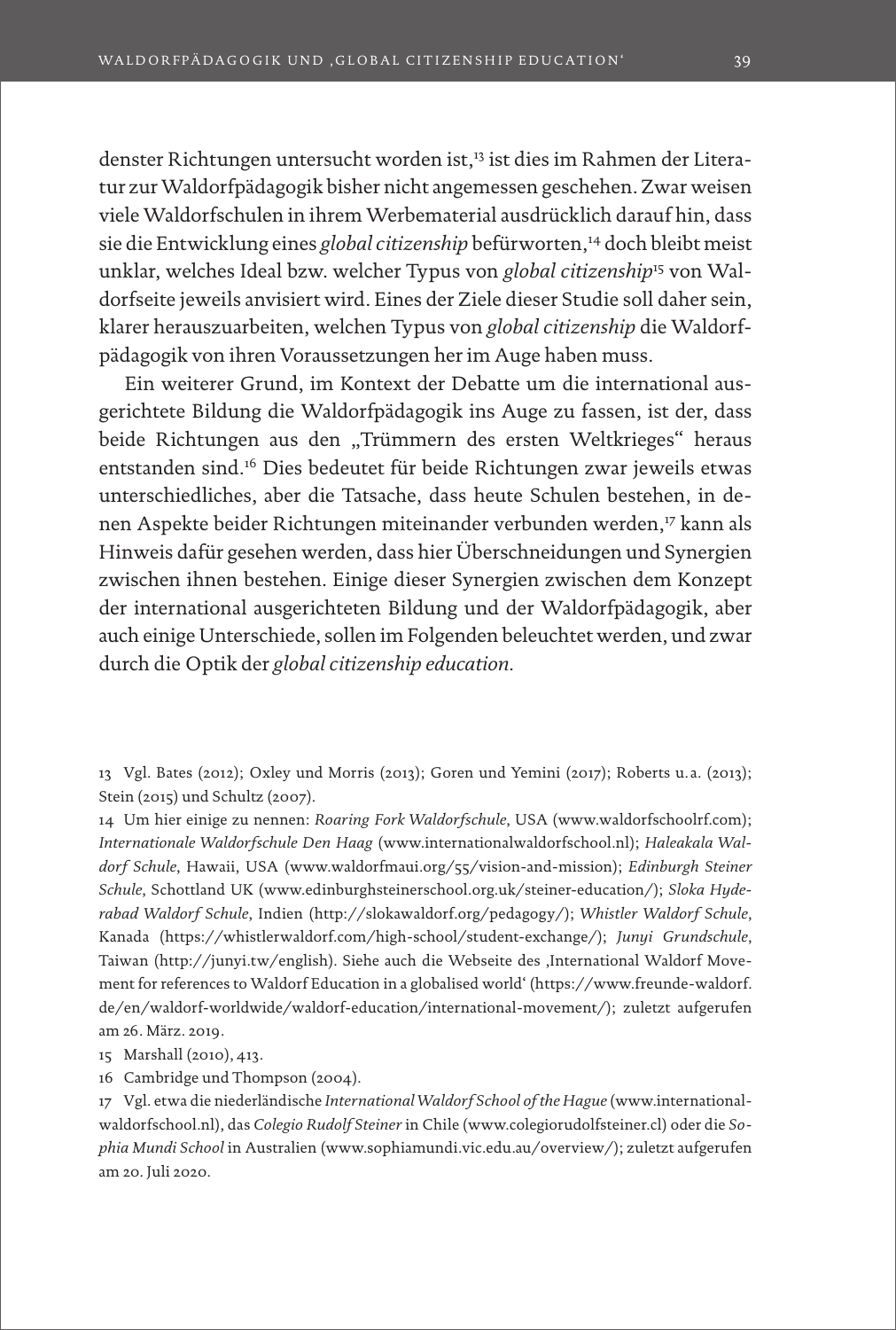Zu diesem Zweck soll zunächst das Konzept der international ausgerichteten Erziehung geklärt werden, denn die Einbeziehung der Waldorfpädagogik in den Diskurs über dieses Konzept wird von einer solchen Klärung viel gewinnen. Sodann werde ich meine Aufmerksamkeit auf den Begriff des *global citizenship* selbst lenken, um eine Basis dafür zu haben, die Waldorfpädagogik in eine Beziehung zur bestehenden Literatur über *global citizenship* und *global citizenship education* setzen zu können. Da ein solches Unternehmen leicht ausufern könnte, werde ich mich dabei einer Taxonomie bedienen. Diese ist im Bereich der Forschung zum *global citizenship* selbst entwickelt worden als ein Instrument, mit dem es möglich ist zu evaluieren, wie eine Orientierung auf *global citizenship* im Rahmen der Waldorfpädagogik konzeptualisiert, verstanden und gefördert werden kann. Bevor dies geleistet werden kann, wäre jedoch die Frage zu klären, ob es überhaupt gerechtfertigt ist, die Waldorfpädagogik in den Kontext der Diskussion um die international ausgerichtete Bildung zu bringen.

## *Der Begriff der international ausgerichteten Bildung*

In ihrem Buch *Introduction to international education: International schools and their communities*<sup>18</sup> beschreibt Mary Hayden den Begriff der international ausgerichteten Bildung (*international education*) als einen Überbegriff, unter dem all jene pädagogischen Ansätze zu verstehen seien, die nicht national ausgerichtet sind, sondern stattdessen die Kultivierung einer internationalen Orientierung und ähnlicher Haltungen anstreben. Die Diskussion darüber, was alles unter diesen Überbegriff fällt – und was auszuschließen ist – hält derzeit noch an.19 Man kann feststellen, dass die Frage der Zugehörigkeit zu diesem Überbegriff bisweilen an Diskussionen über die Grundausrichtung einer Schulart geknüpft ist,<sup>20</sup> bisweilen aber auch an solche über deren Curriculum<sup>21</sup> über den Typus oder die Methode ihrer Akkreditierung<sup>22</sup> oder auch eine Kombination dieser Aspekte. Ian Hill macht darüber hinaus eine Unterscheidung zwischen international ausgerichteter Bildung

- 20 Hill (2016); Hayden und Thompson (2013); Cambridge und Thompson (2004).
- 21 Hill (2002, 2012).
- 22 Brunold-Conesa (2010).

<sup>18</sup> Haydn (2006).

<sup>19</sup> Hill (2016).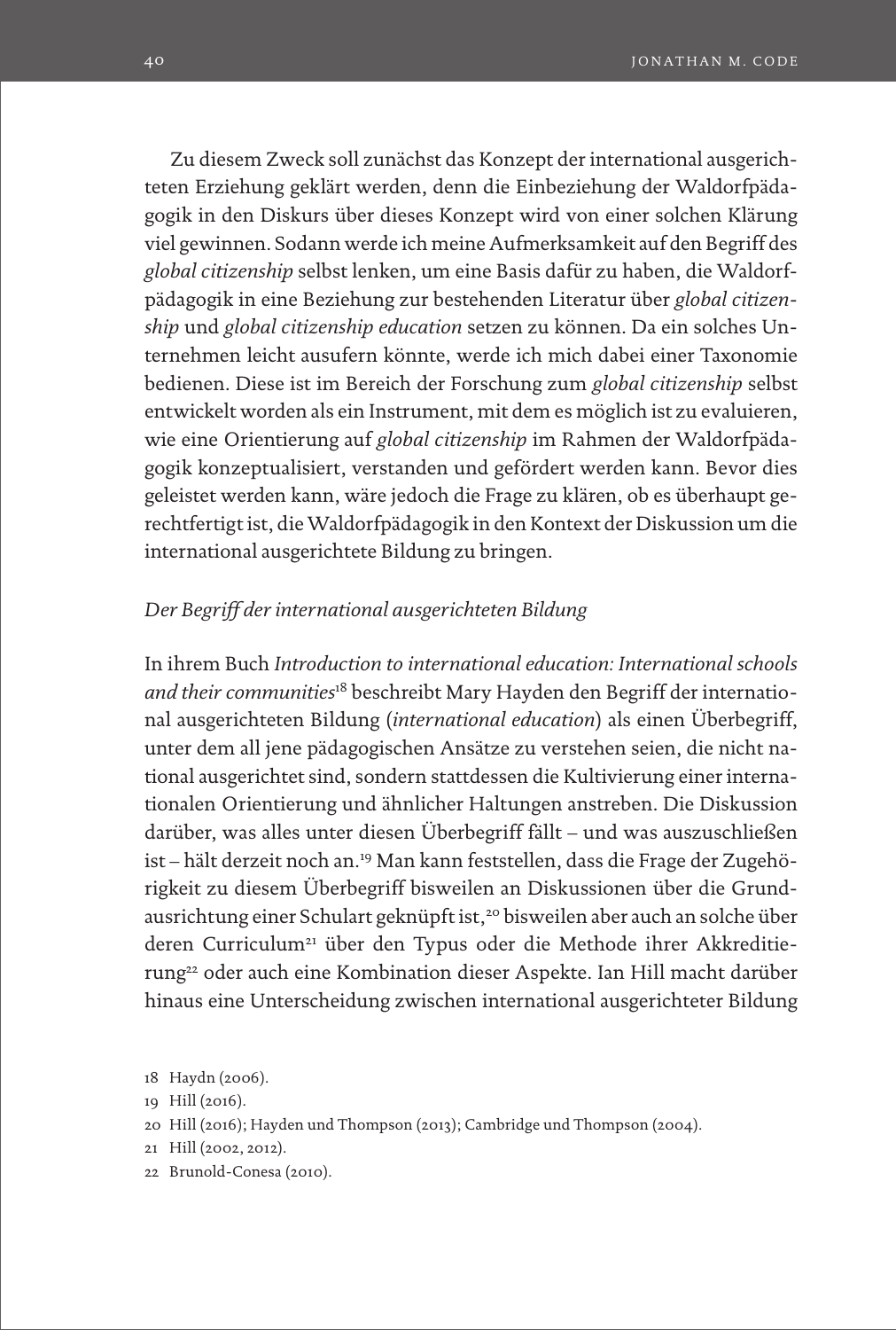und international ausgerichteten Schulen und stellt fest, dass "diese beiden Begriffe nicht notwendig dasselbe bedeuten".23 Diese Unterscheidung lädt dazu ein, in eine Diskussion über international ausgerichtete Bildung auch solche pädagogischen Konzepte einzubeziehen, die in der Debatte um international ausgerichtete Schulen (im Sinne des von Hill<sup>24</sup> vorgeschlagenen Spektrums) bisher eine Außenseiterrolle gespielt haben, die aber nichtsdestoweniger vielleicht einen Beitrag zur internationalen Erziehungsforschung leisten könnten. Cynthia Brunold-Conesa<sup>25</sup> etwa wählt einen solchen Zugang, indem sie die Montessori-Pädagogik in Beziehung zur Debatte um eine international ausgerichtete Bildung und um die *global citizenship education* setzt.

Jeff Thompson<sup>26</sup> hat Wesentliches zur Diskussion darüber beigetragen, was und was nicht unter den Begriff der international orientierten Bildung fällt, indem er vorgeschlagen hat, dass sich unter diesem Überbegriff so verschiedene Konzepte finden wie etwa *global citizenship education*, *development education, education for international understanding, education for sustainable development* oder *intercultural education*. Von hier aus gesehen kann die Tatsache, dass Waldorfschulen es als eines ihrer Ziele formulieren, ihre Schüler zu *global citizens* erziehen zu wollen, als erster Hinweis darauf genommen werden, dass Waldorfpädagogik – zumindest vorläufig – tatsächlich unter die Ansätze der international ausgerichteten Bildung, wie Thompson sie umrissen hat, fallen könnte.

Was den Ursprung und die Grundabsichten international ausgerichteter Schulen und Waldorfschulen angeht, so haben, neben anderen Autoren – vor allem Mary Hayden,<sup>27</sup> Ian Hill<sup>28</sup> and Tristan Bunnell<sup>29</sup> – einen Überblick über Ersteren vorgelegt, Bo Dahlin<sup>30</sup> und Valentin Wember<sup>31</sup> hingegen eine Diskussion der Letzteren. Diese zeigen, dass es zwar distinkte Unterschiede zwischen beiden Richtungen bezüglich ihrer jeweiligen historischen Her-

- 23 Hill (2016), 9.
- 24 Hill (2016).
- 25 Brunold-Conesa (2010).
- 26 Thompson (2016).
- 27 Haydn (2006).
- 28 Hill (2012).
- 29 Hill (2014).
- 30 Dahlin (2010b, 2017).
- 31 Wember (2015).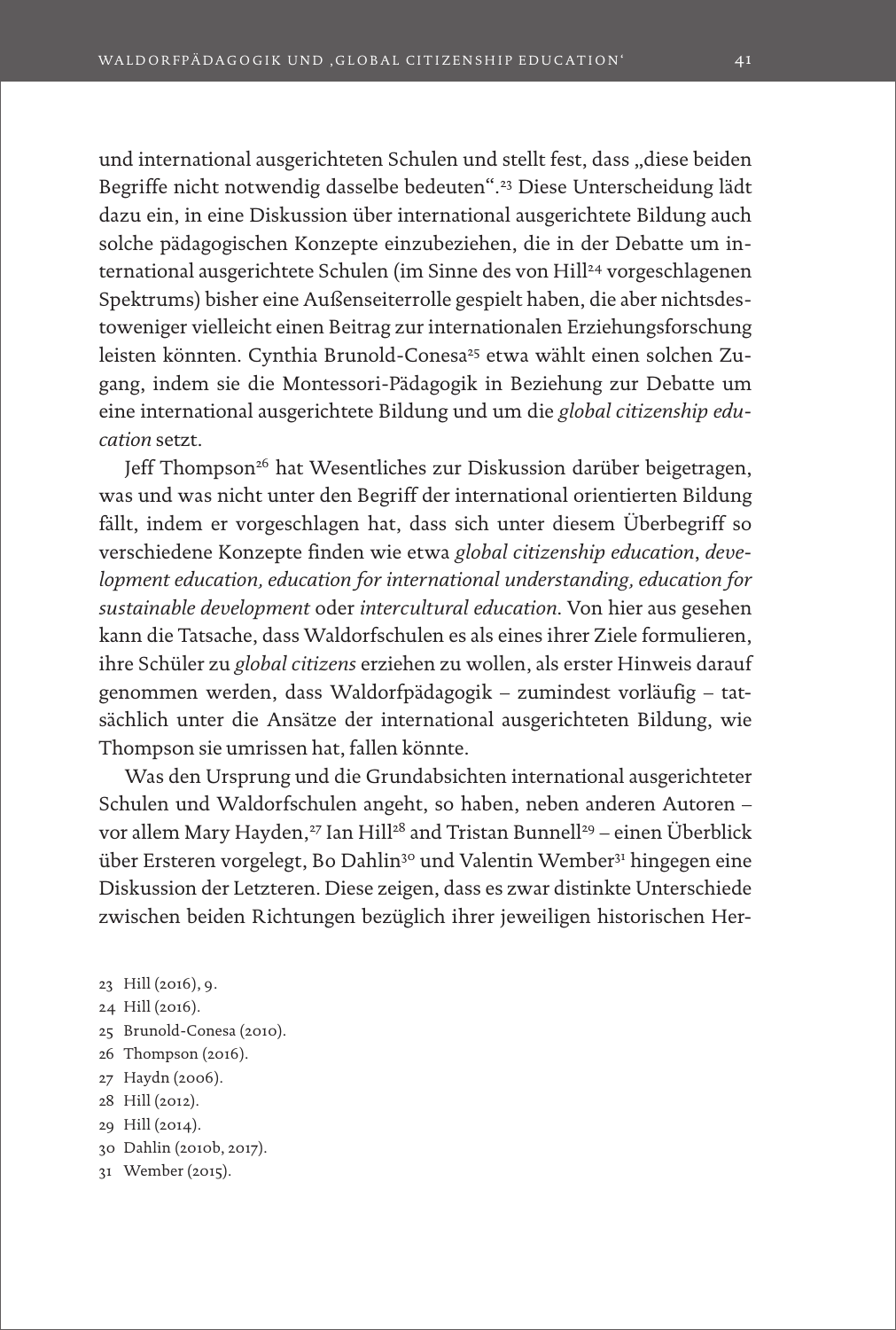kunft gibt, sie sich aber in ihren übergeordneten Zielen und Ansätzen weitgehend überschneiden. Letzteren soll daher in den folgenden Abschnitten eine ausführlichere Betrachtung gewidmet werden, indem diese Ziele und Ansätze aus der Perspektive des *global citizenship* diskutiert werden sollen. Und damit komme ich zum nächsten Teil dieser Untersuchung. Da dieser Begriff im Zentrum meiner Überlegungen stehen soll, wird zunächst festzustellen sein, wie *global citizenship* in der gegenwärtigen Forschung und im akademischen Diskurs bestimmt wird. Nur dann kann der Blick wieder auf die Waldorfpädagogik gerichtet und untersucht werden, wie von diesem speziellen pädagogischen Ansatz aus die Idee eines *global citizenship* gefasst und für die Praxis der Waldorfschule fruchtbar gemacht werden kann.

## *'Global Citizenship': Perspektiven*

Der Begriff des *global citizenship* ist keineswegs unproblematisch. So herrscht zum Beispiel Uneinigkeit über seine Definition, seine Eignung als sinnvoller Begriff32 und als Beschreibung eines Bildungszieles.33 Die vorliegende Studie kann aufgrund ihres begrenzten Umfangs und wegen der Breite des Themenfeldes keine umfassende Darstellung der Literatur zu diesen Fragen geben. Stattdessen soll ein kurzer Überblick über die Begriffe *global citizenship* und *global citizenship education* gegeben werden, an den sich eine ausführlichere Auseinandersetzung mit der Meta-Perspektive anschließen soll, welche in der von Laura Oxley und Paul Morris<sup>34</sup> entwickelten Typologie vorliegt.

In seinem Artikel *Is global citizenship possible, and can international schools provide it?* argumentiert Bates,35 dass es im eigentlichen Sinn nicht möglich ist, ein *global citizen* zu sein, da es so etwas wie einen globalen Staat, der Grundlage einer solchen Staatsbürgerschaft sein könnte, nicht gebe.36 Er räumt zwar eine metaphorische Eignung des Begriffes ein, weist aber dann auf die zentrale Doppeleigenschaft einer jeden Staatsbürgerschaft hin - dass eine solche nämlich immer "ein Ausdruck von Zugehörigkeit und zu-

- 33 Gardner-McTaggart und Palmer (2018).
- 34 Oxley und Morris (2013).
- 35 Bates (2012).
- 36 Ebd., 262.

<sup>32</sup> Bates (2012); Parekh (2003).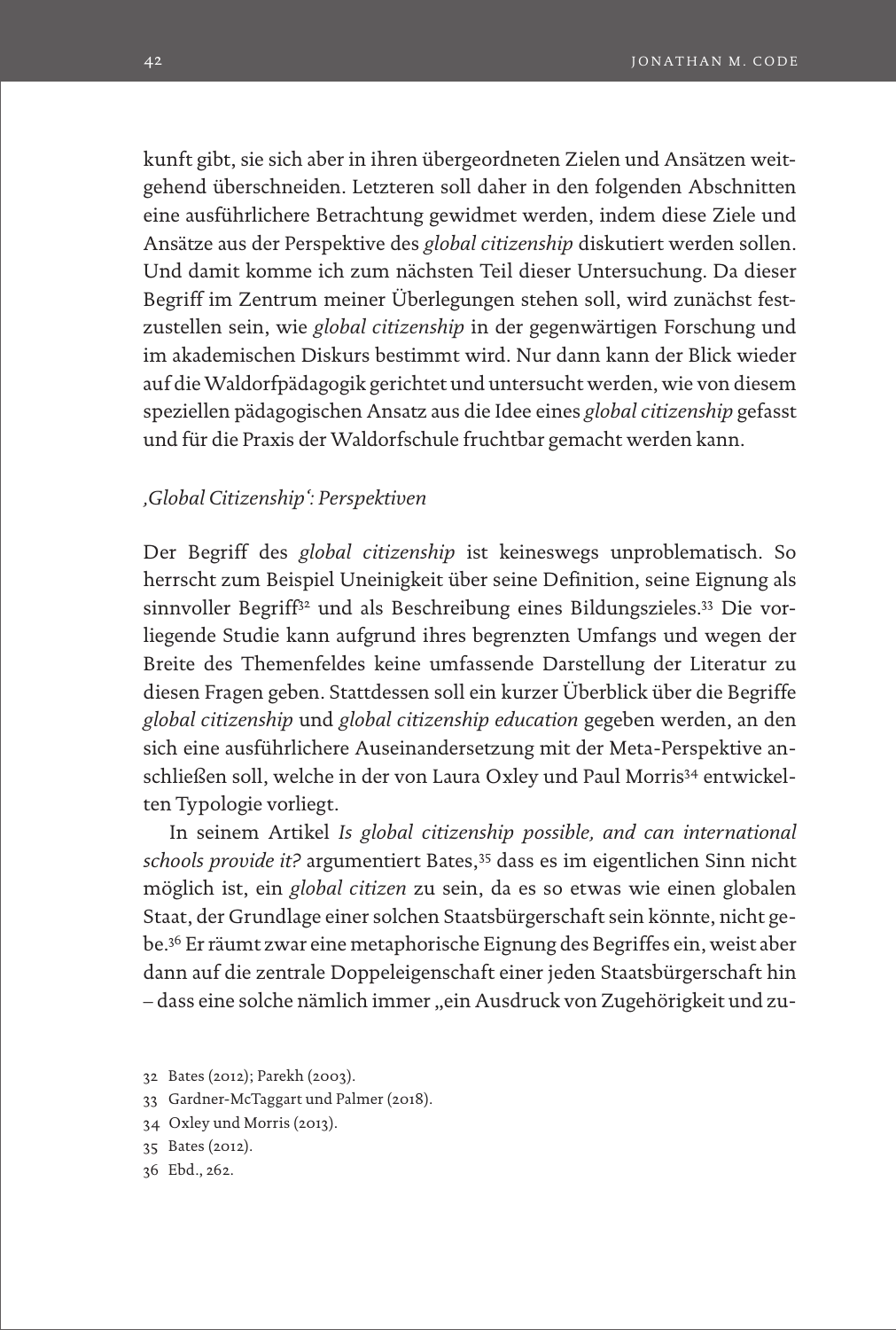gleich ein Verfahren des Ausschlusses ist".37 Indem Bates *global citizenship* in ökonomischen Begriffen fasst,<sup>38</sup> identifiziert er drei Ebenen einer globalen Gemeinschaft und schreibt die Möglichkeit einer Realisierung jener Mobilität und jener transnationalen Möglichkeiten, die mit dem Begriff des *global citizenship* verbunden sind, der ersten Ebene zu. Bates' Kritik am Begriff des *global citizenship* weist auf die Phänomene der Marginalisierung und Elitenbildung hin, die dadurch entstehen, dass gegenwärtig ökonomische und politische Einflüsse die Mobilität in unterschiedlichen Gesellschaften entweder ermöglichen oder aber diese beschränken.

In ihrem Artikel *Education for Global Citizenship* setzt sich Lynette Schultz39 mit dem Begriff des *global citizenship* auseinander, indem sie ihn in Verbindung mit verschiedenen Formen von "globaler ökonomischer Teilhabe" bringt.40 Schultz schlägt drei Verständnisarten dieses Begriffs vor, die sie als *neo-liberal, radikal* und *transformativ* charakterisiert. Ein neo-liberal verstandenes *global citizenship* konzentriert sich darauf, Individuen für eine optimale Teilhabe an einer vornehmlich neo-liberalen Ökonomie und Ideologie vorzubereiten, wobei der Schwerpunkt auf Marktökonomie, persönlichem Eigentumsrecht und freiem Handel liegt. Diese Form von *global citizenship* hat *globale Mobilität* zum Ideal und definiert diese als die Fähigkeit, unbehindert von nationalen Grenzen ökonomische und soziale Beziehungen formen und unterhalten, sowie auch all jene Möglichkeiten ergreifen zu können, die sich aus Marktchancen und unternehmerischen Gelegenheiten ergeben.<sup>41</sup>

In seiner radikalen Bedeutung genommen, bedeutet *global citizenship* einen Aufruf an Menschen, durch Kritik und Aktion Stellung gegen bestimmte Institutionen – insbesondere gegen Finanzinstitutionen wie den IMF und die Weltbank –, die sich an "sozialer Ausbeutung und ökonomischer Zerstörung" beteiligen, zu beziehen.42 Radikal verstandenes *global citizenship* zielt darauf ab, informierte Aktivisten heranzubilden, die Stellung in sozialen Konflikten beziehen können, welche aus politischen Ent-

- 38 Robinson (2004).
- 39 Schultz (2007).
- 40 Bates (2012), 267.
- 41 Schultz (2007), 252.
- 42 Ebd., 254.

<sup>37</sup> Ebd., 263.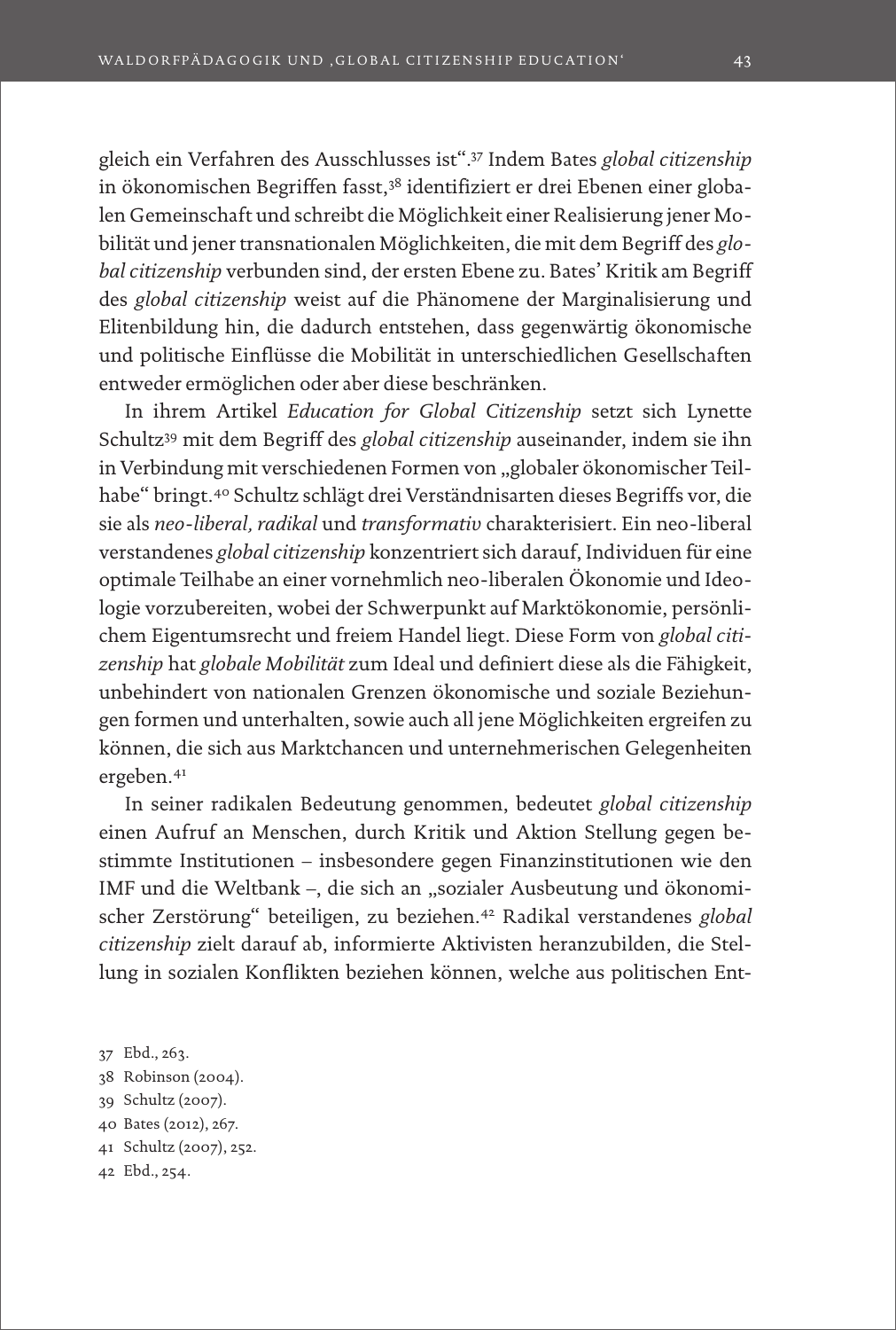scheidungen und Praktiken resultieren, die von einem nicht-nachhaltigen, ökonomiezentrierten Verständnis von Globalisierung ausgehen. Das dritte Verständnis wäre das von Schultz diskutierte transformative Verständnis. Diese Form von *global citizenship* zielt auf die Kultivierung des Prinzips der Inklusion – nicht nur in ökonomischer Hinsicht, sondern auch im Sinne von kultureller und sozialer Inklusion, also etwa die Schaffung von Umweltbewusstsein und Friedenswillen. Transformatives *global citizenship* setzt sich für die Entwicklung einer Bewusstheit ein, welche "lokale und globale Erfahrungen" einbezieht.43

In *Mapping Global Citizenship*  <sup>44</sup> schlägt Sharon Stein ebenfalls verschiedene Typen dieses Begriffes vor, die sich in vieler Hinsicht mit denen von Schultz decken, in einigen bemerkenswerten Ausnahmen aber auch von deren Modell abweichen. Stein fasst den Begriff des *global citizenship* als *unternehmerisch, liberal-humanistisch, gegen Unterdrückung gerichtet* und als *inkommensurabel* auf. Die Eigenheiten einer jeden Bedeutung des Begriffs liegen in der Art, wie sie "gewisse Fähigkeiten des Wissens, Seins und Beziehens" beschreiben.45

Das *unternehmerische* Verständnis des *global citizenship* ist nach Stein nicht wesentlich verschieden von der Kategorie der *Neo-Liberalität*, wie Schultz46 sie verwendet. Der Schwerpunkt liegt hier auf einer Bildung, welche Individuen auf den "ökonomischen Erfolg"<sup>47</sup> vorbereitet – d.h. sich die Fähigkeit anzueignen, in einem depolitisierten, marktzentrieren internationalen Wirtschaftsraum erfolgreich den Wettbewerb um Arbeitsplätze zu bestehen. Vorherrschend ist hier – wie in der neo-liberalen Perspektive – die Tendenz, möglichst alle Menschen unabhängig von ihrem soziokulturellen Hintergrund in eine *unternehmerisch* geprägte Lebens- und Arbeitsposition zu bringen. Kritiker dieser Haltung weisen darauf hin, dass die wettbewerbsbasierte Marktökonomie, die diesem Model als Ideal zugrunde liegt, in der Praxis vielfach für die Marginalisierung einer bedeutenden Anzahl von Menschen, sowohl in nördlichen wie in südlichen Ländern<sup>48</sup> verantwortlich ist und dass die tatsächliche Verwirklichung eines *unternehmerisch* gepräg-

<sup>43</sup> Ebd., 255.

<sup>44</sup> Stein (2015).

<sup>45</sup> Ebd., 243.

<sup>46</sup> Schultz, (2007).

<sup>47</sup> Ebd., 244.

<sup>48</sup> Vgl. Bates (2012); Balarin (2011) und Marshall (2011).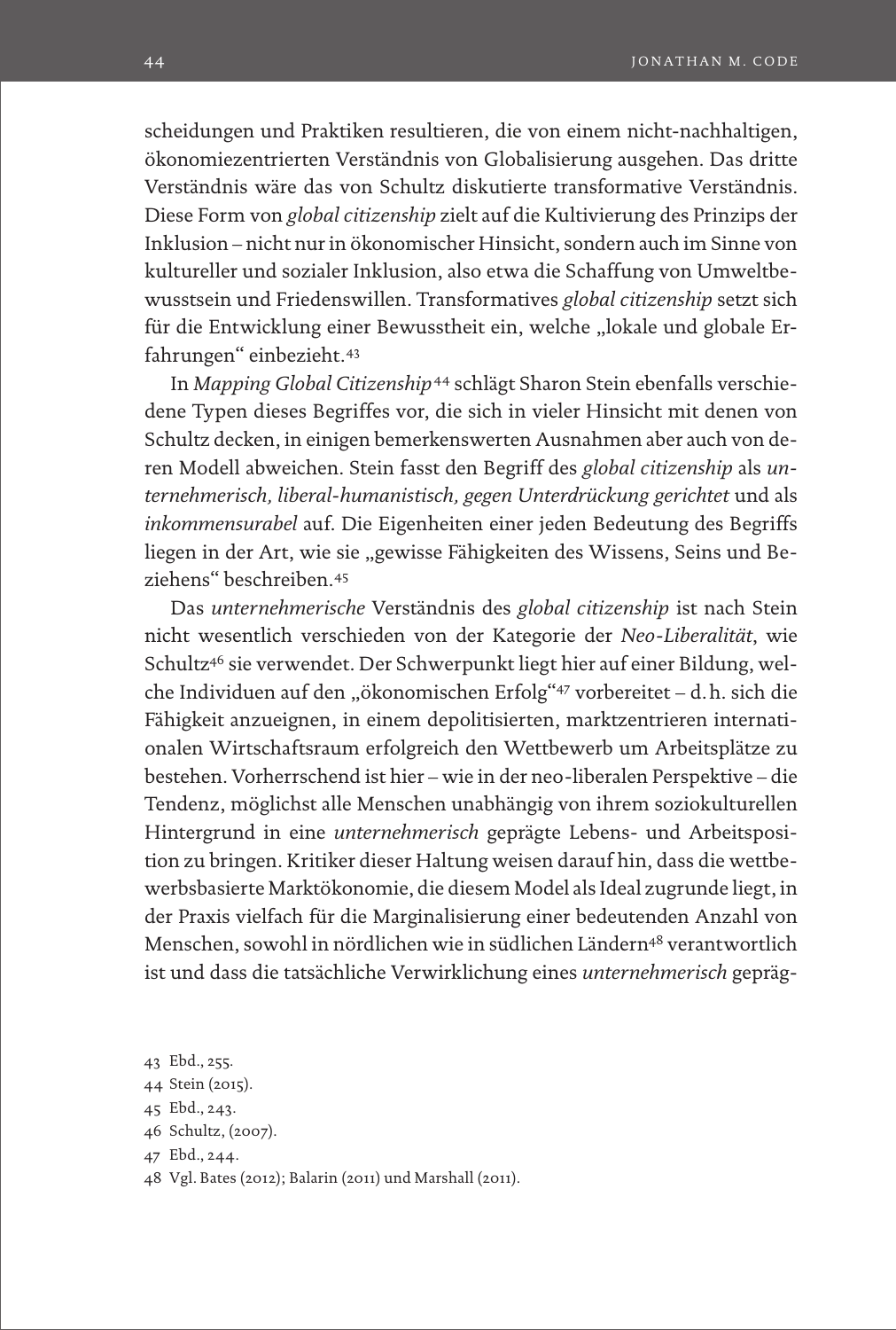ten *global citizenship* tatsächlich nur einer relativ kleinen Zahl von Menschen offensteht.

Stein charakterisiert die *liberal-humanistische* Position, indem sie einen Schwerpunkt auf sowohl die Fähigkeit zur kritischen Selbstprüfung, als auch auf die Anerkennung der Verbindungen des Individuums zu andern Menschen und die Fähigkeit, "die Welt mit den Augen des anderen anzusehen" legt.49 Von dieser Position aus wird auch ein besonderer Schwerpunkt auf ein interkulturelles Verständnis gelegt. Allerdings ergeben sich aus der *liberal-humanistischen* Position auch gewisse Gefahren, z.B. wenn eine gutgemeinte Bildung, die eigentlich auf ein kulturelles Eintauchen in eine andere Kultur abzielt, tatsächlich von bestimmten Entwicklungsvorstellungen geprägt ist, die eine unreflektierte "Verwestlichung" darstellen.

In der *gegen Unterdrückung gerichteten anti-oppressiven* Position, die von Stein formuliert wird, schwingen Elemente mit, die Schultz als das *radikale*  Verständnis von *global citizenship* beschrieben hat: "Sie tendiert dazu, sich für eine gerechtere Verteilung von Resourcen einzusetzen, für Gerechtigkeit in Bildung und Rechtswesen, für mehr horizontale Formen des Regierens und Verwaltens. Auch hat sie die Neigung, existierende Strukturen radikal zu hinterfragen und zu verändern, bis hin zu ihrer Abschaffung".50 Diese Position problematisiert ferner jene Fassungen des *global citizenship*, deren Begriff des Kosmopolitischen eurozentrisch oder imperialistisch gefärbt erscheint. Um solche Tendenzen zu umgehen, schlagen einige Autoren vor, die Sprache des *global citizenship* überhaupt zu verändern, damit die Probleme, die mit solchen imperialistischen Assoziationen verbunden sind, vermieden werden können. So wird vorgeschlagen, statt dessen von einem "globally informed collectivism" zu sprechen,<sup>51</sup> von einem "trans-border de*mocratic citizenship*",<sup>52</sup> von "*trans-local relationalities*"<sup>53</sup> oder von "*globally oriented citizens*".54

Die vierte von Stein identifizierte Position ist das sogenannte *inkommensurable global citizenship*. Sie erhält ihren Namen durch eine Distanzierung von den drei anderen Definitionen, welche allesamt auf der Annahme beruhen, dass *global citizenship* darin bestehe, bestimmte politische und pä-

- 51 Rhoads and Szelenyi (2011).
- 52 Mohanty (2003).
- 53 Jazeel (2011).
- 54 Parekh (2003).

<sup>49</sup> Stein (2015), 245.

<sup>50</sup> Ebd., 246.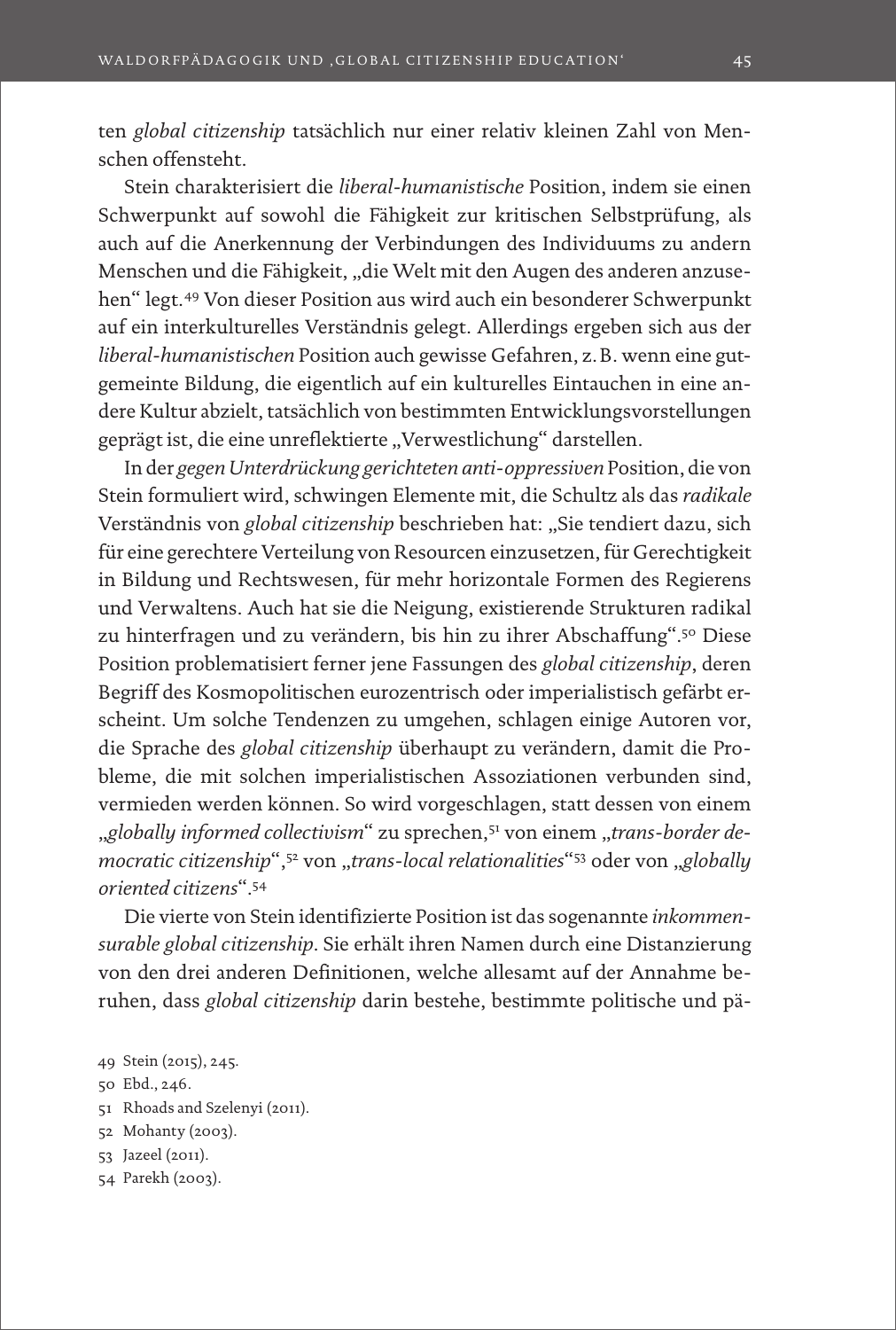dagogische Zielvorstellungen im Voraus formulieren, planen und dann realisieren zu können.55 Sie sieht solche Vorstellungen insgesamt kritisch als Ausdruck einer "eurozentisch-kosmopolitischen Neuordnung der Welt", dem die Vorstellung einer "Hierarchie der Humanität" zugrunde liege,<sup>56</sup> besonders bei jenen Positionen, die als *neo-liberal*  <sup>57</sup> und *unternehmerisch*  gekennzeichnet worden sind. Das *inkommensurable* Verständnis von *global citizenship* strebt weder danach, kulturelle Unterschiede, verschiedene Weltanschauungen oder andere signifikante Differenzen zwischen verschiedenen kulturellen Kontexten auszugleichen; noch sucht es reale Unterschiede in jene allgemeinen epistemologischen oder ontologischen Bedeutungsrahmen aufzulösen, die allzu oft eurozentrischer Natur sind. Vielmehr versucht diese Position, unterschiedliche Existenzweisen als gleichwertig und unverzichtbar zu verstehen, anstatt darin Anzeichen eines Mangels, einer Unterlegenheit oder einer ungenügenden Entwicklung zu sehen".58 Zentral für diese Position ist die sie kennzeichnende Einladung, innerhalb der Grenzen des Inkommensurablen zu verbleiben, damit erkannt werden kann, dass "unterschiedliche Weisen des Wissens [...] unglaublich schöpferisch sein können".59

Oxley und Morris<sup>60</sup> haben einen sehr konstruktiven Beitrag in der Debatte um das *global citizenship* geleistet, indem sie die "bisher umfassendste Taxonomie"61 dieses Begriffes und seiner vielfachen Bedeutungen vorgelegt haben. Marshall<sup>62</sup> hat vorgeschlagen, dass solche Typologien ein "nützliches Instrument für die Auseinandersetzung mit der empirischen Forschung über die Praxis der *global citizenship education*"63 sein können. Ebenso sehen dies Oxley und Morris, indem sie vorschlagen, dass ihre Typologie ein "hilfreiches Instrument" für die Evaluation und Analyse von *global citizenship education* Curricula ist.64 Ausgehend von diesem Vorschlag benutze ich

- 55 Stein (2015), 247. 56 Ebd. 57 Schultz (2007). 58 Stein (2015), 248. 59 Ebd.
- 60 Oxley und Morris (2013).
- 61 Goren und Yemini (2017), 170.
- 62 Marshall (2011).
- 63 Ebd., 214.
- 64 Ebd., 316.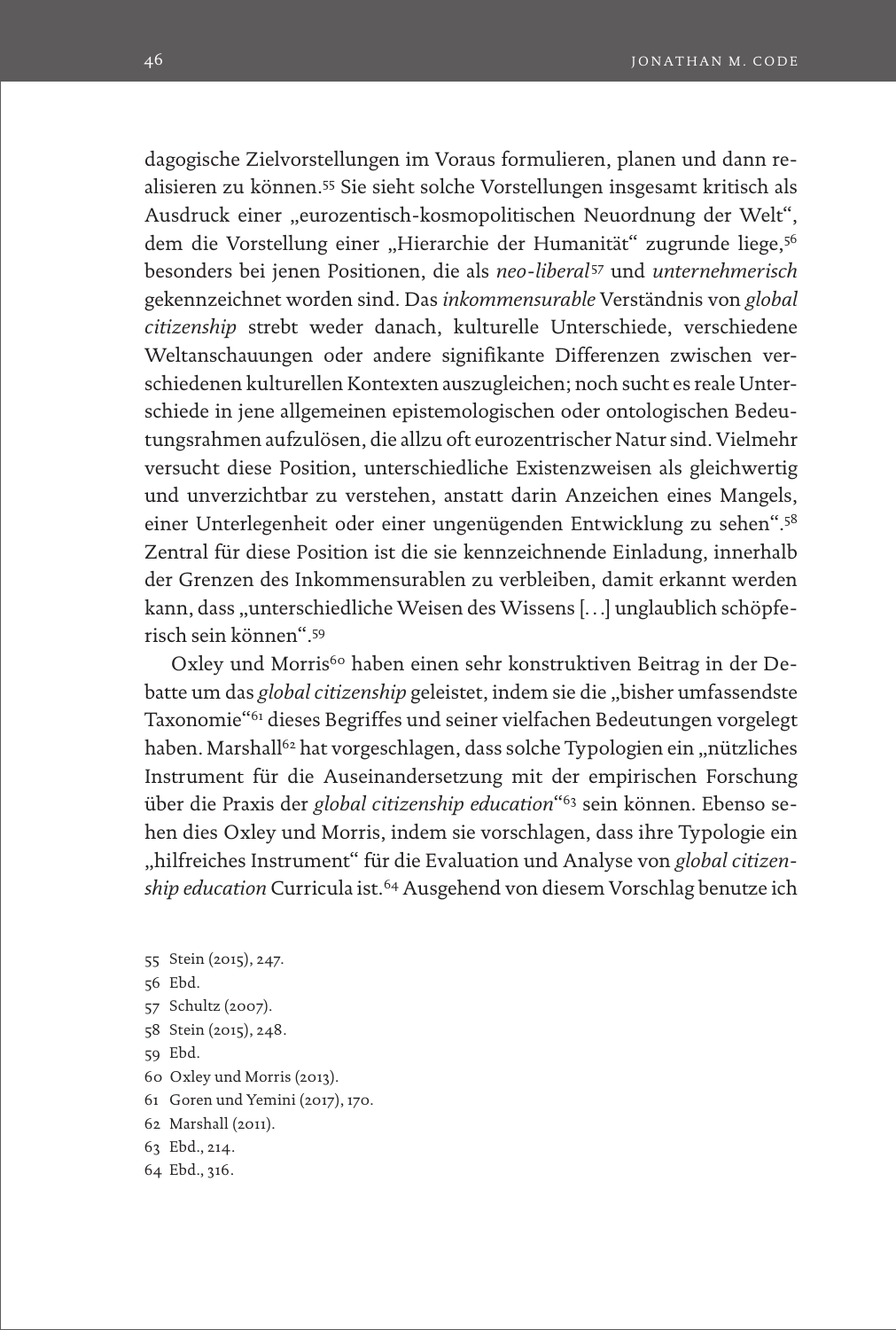im Folgenden die von Oxley und Morris vorgeschlagene Typologie, um zu analysieren, wie *global citizenship* im Kontext der Waldorfpödagogik verstanden und gefördert werden kann. Doch sind vor einer solchen Analyse wohl einige Worte über die bisher vorliegende Forschung über diese pädagogische Richtung angebracht.

## *Waldorfpädagogik und Global Citizenship*

Die Waldorfpädagogik hat im bisherigen akademischen Diskurs eine gewisse Beachtung gefunden. So führt etwa Jennifer Gidley<sup>65</sup> eine ganze Reihe von Publikationen zu diesem Thema an.<sup>66</sup> Allerdings ist auffällig wenig dazu geschrieben worden, in welchem Verhältnis diese Pädagogik zur Idee der international ausgerichteten Bildung steht. Auch ist der Frage, wie das Konzept einer *global citizenship education* hier in Theorie und Praxis zur Anwendung kommt, wenig Beachtung geschenkt worden. Dahlin merkt an: "Es gibt eine reichhaltige Sekundärliteratur zur Waldorfpädagogik. […], aber systematische empirische Forschungen zu dieser Schulform sind relativ selten, vor allem in Anbetracht der Tatsache, dass es Walddorfschulen seit vielen Jahrzehnten überall in der Welt gibt".67 Es besteht anscheinend eine Diskrepanz zwischen den erklärten Zielen der Waldorfpädagogik (wie diese z.B. auf den Webseiten von Schulen zu finden sind, die von *global citizenship* als einem Bildungsziel sprechen) und der Forschung über diese Bildungskonzeption, in der kaum über *global citizenship education* gesprochen wird. Beiträge zu diesem noch wenig entwickelten – allerdings langsam an Beachtung zunehmenden – Forschungsfeld finden sich in Veröffentlichungen von Bo Dahlin, Jennifer Gidley, Neil Boland, Martin Ashely, Philip und Glenys Woods, sowie bei David Mitchell and Douglas Gerwin.68

Das Ziel der vorliegenden Studie ist, um dieses noch einmal zu betonen, die folgenden Fragen näher ins Auge zu fassen:

<sup>65</sup> Gidley (2008).

<sup>66</sup> Das Online-Journal *Research on Steiner Education* (RoSE) ist wahrscheinlich die reichste Quelle für akademische Forschungen zum Thema; hier werden Artikel und Rezensionen einer ganzen Reihe von Autor\*innen veröffentlicht.

<sup>67</sup> Dahlin (2017), 5.

<sup>68</sup> Vgl. Dahlin (2010a); Gidley (2008); Boland (2015); Woods, Ashely und Woods (2005); sowie Mitchell and Gerwin (2007).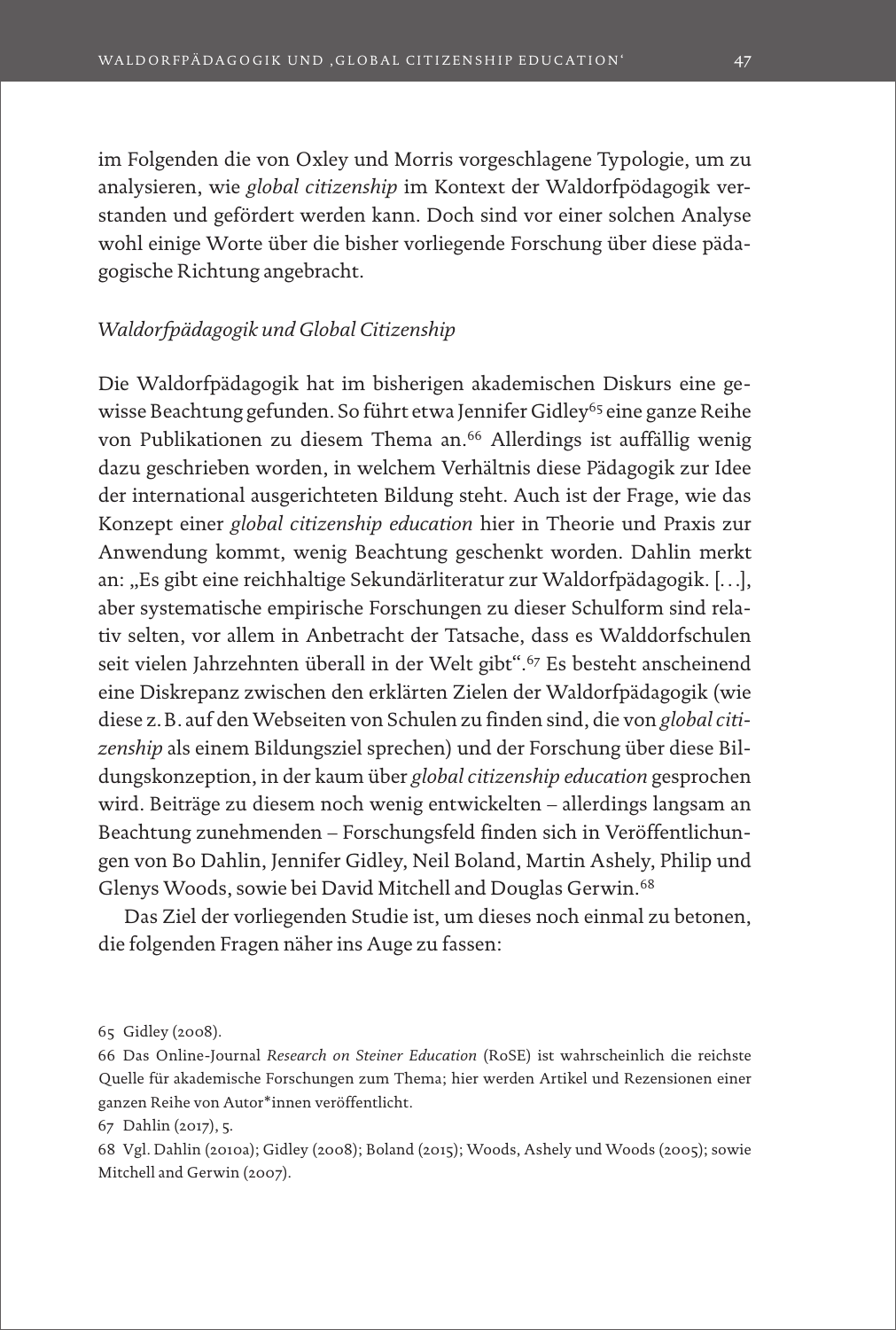- Wie muss die Konzeption eines *global citizenship* aus der Perspektive der Waldorfpädagogik verstanden werden?
- Worin unterscheidet sich das Verständnis von *global citizenship* innerhalb der Waldorfpädagogik von der Art, wie dieses Konzept im allgemeinen Diskurs über die international ausgerichtete Bildung diskutiert wird? Und wo stimmen beide Richtungen überein?

Methodisch gehen wir so vor, dass wir – aufgrund der Abwesenheit einer substantiellen Forschungsliteratur zum Thema *global citizenship* und Waldorfpädagogik – von der Taxonomie ausgehen, die von Oxley und Morris entwickelt worden ist, um so in einem ersten Schritt zumindest etwas Licht auf diese Frage zu werfen.

## *Mögliche Grenzen dieser Studie*

Aufgrund dieser Methodologie bewegt sich diese Studie in engen Grenzen, auf die an dieser Stelle noch einmal hinzuweisen ist.

Erstens haben, da *global citizenship* als Konzeption in der Waldorfpädagogik in der Regel nicht ausdrücklich definiert wird, sämtliche Verbindungen, die zwischen der entsprechenden Literatur und der Taxonomie von Oxley und Morris bestehen, bestenfalls einen vorläufigen Charakter und können nicht als endgültig angesehen werden. Zweitens wird durch diesen Ansatz der Begrifflichkeit von Oxley und Morris ein Übergewicht gegeben, der dieser an sich nicht zukommt, weil sie nur *eine* Möglichkeit darstellt, *global citizenship* und *global citizenship education* im Kontext der Waldorfpädagogik zu untersuchen. Andere Zugänge, deren Betrachtung den Rahmen dieser Studie aber überschreiten würde, könnten und müssten hier eigentlich berücksichtigt werden.

Eine dritte Beschränkung dieser Studie besteht darin, dass die Untersuchung sich ausschließlich auf die existierende Forschungsliteratur zur Waldorfpädagogik beschränkt – und wo möglich auf solche Artikel, die in *peer reviewed* Fachzeitschriften erschienen sind –, nicht aber die empirische Forschung einbezieht, sich also nicht auf die direkte Befragung von Lehrern, Schülern und Absolventen dieser Schulform stützt (obwohl natürlich ein großer Teil der Literatur selbst auf solchen Befragungen beruht). Auch kann hier nicht in angemessener Weise darauf eingegangen werden, wie diese theoretischen Aspekte der Waldorfpädagogik tatsächlich in den verschiede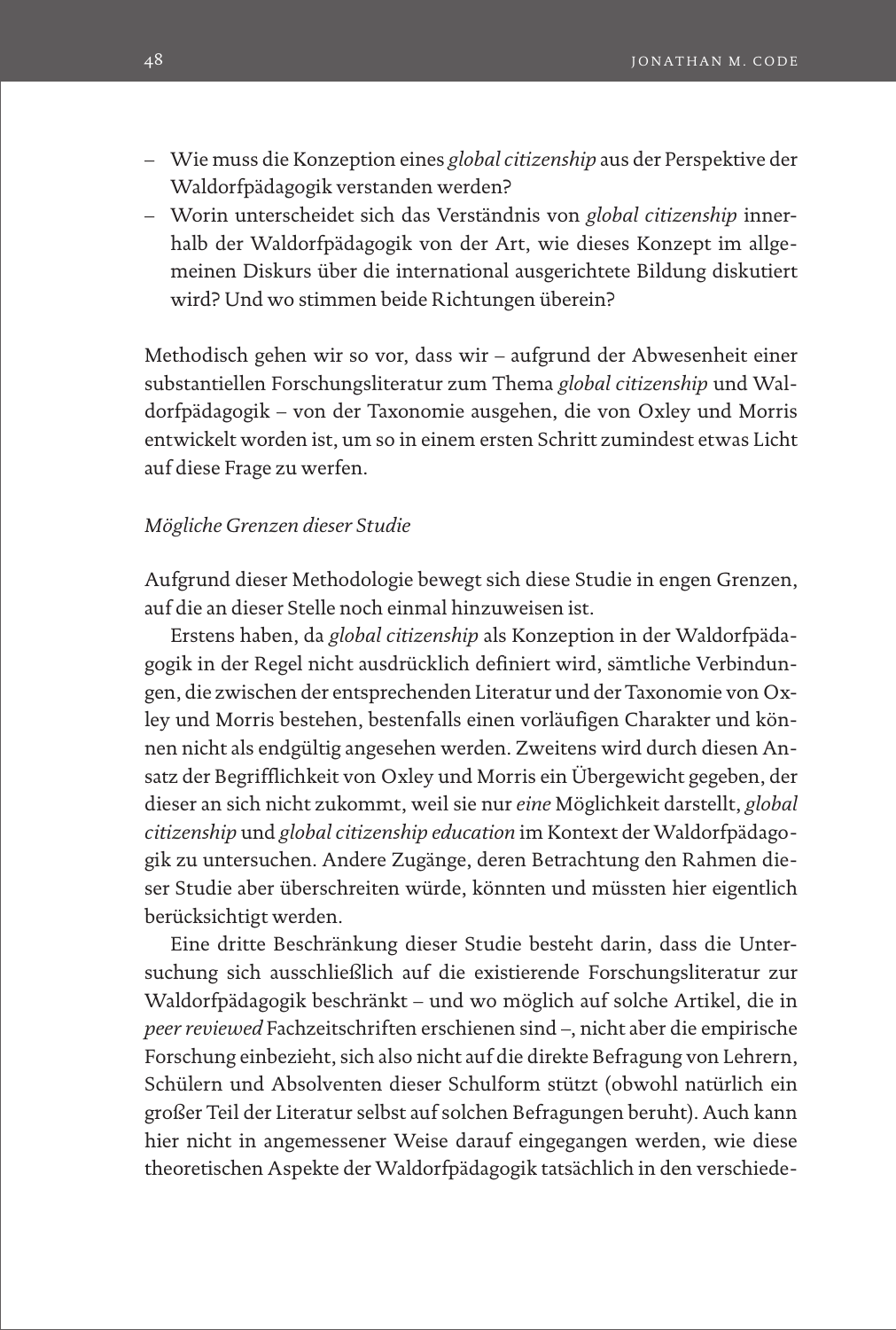nen Schulen praktisch umgesetzt werden – was ein wichtiger Aspekt weiterführender Untersuchungen zu diesem Thema sein müsste. Ich folge daher der von Valentin Wember<sup>69</sup> vorgeschlagenen Unterscheidung zwischen Waldorfschulen und Waldorfpädagogik und konzentriere mich im Folgenden vor allem auf die Prinzipien der Letzteren.

Eine weitere Beschränkung, die hier anzumerken wäre, ist die Tatsache, dass die Waldorfpädagogik als solche relativ komplex ist und leicht missverstanden werden kann, wenn nicht sachgemäß mit ihr umgegangen wird.70 Im Rahmen der vorliegenden Studie kann dieser Bildungskonzeption nicht der Grad von kritischer Aufmerksamkeit geschenkt werden, welcher dem Thema *global citizenship* innerhalb der Waldorfpädagogik eigentlich angemessen wäre. Die anschließenden Überlegungen können daher nur einen ersten Schritt darstellen, der auf eine Reihe von Aspekten nicht eingeht, zugleich aber zweifellos neue Fragen aufwirft, die weiterführende kritische Untersuchungen nötig machen.

# Waldorf Education und Global Citizenship

## *Waldorf Education und Cosmopolitan GC*

Die Typologie von Oxley und Morris unterscheidet acht verschiedene Formen des *global citizenship*, die sich in zwei Hauptgruppen aufteilen: "Kosmopolität" und "Engagement" (advocacy). In der ersten Gruppe finden sich die Unterkategorien *politisch, ethisch, ökonomisch* und *kulturell*; als Formen des Engagements werden dabei *soziale, kritische, umweltbezogene* und *spirituelle* unterschieden.71 Detaillierte Beschreibungen dieser verschiedenen Formen finden sich bei Oxley und Morris;72 kurze Charakterisierungen werden weiter unten gegeben. Wie lässt sich nun, anhand dieser Taxonomie und im Licht der existierenden Literatur zur Waldorfpädagogik, Einblick darin gewinnen, wie *global citizenship* an Waldorfschulen kultiviert wird?

69 Wember (2015).

- 71 Oxley und Morris, (2013).
- 72 Ebd.

<sup>70</sup> Dahlin (2017).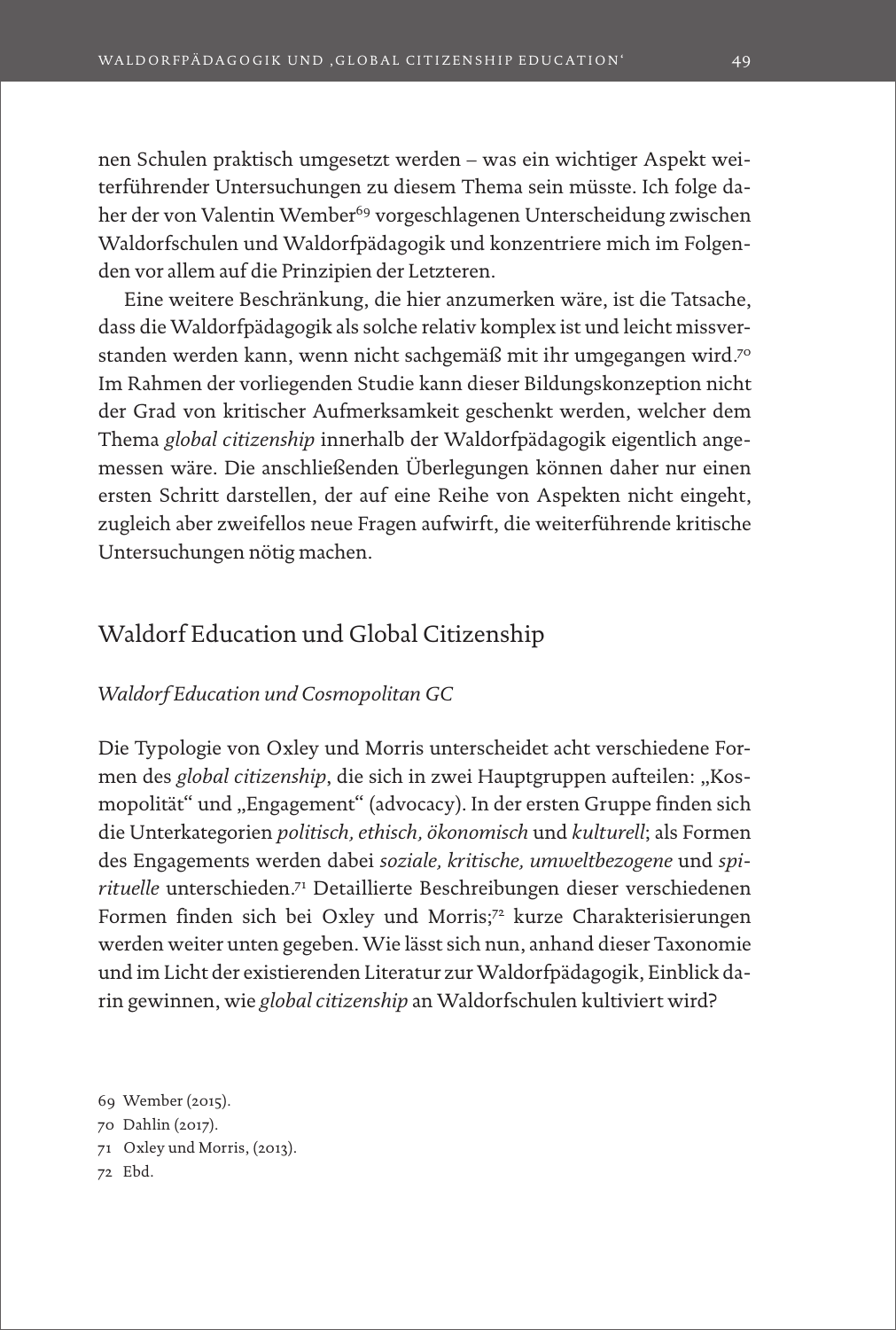## *Politische Dimension*

Politisch verstandenes *global citizenship* konzentriert sich "auf das Verhältnis des Individuums zum Staat und zu anderen politischen Einheiten, insbesonders innerhalb einer kosmopolitischen Demokratie".73

Durch empirische Studien, die in verschiedenen Kontexten durchgeführt worden sind, konnte gezeigt werden, dass die Waldorfpädagogik erfolgreich dazu beiträgt, Interesse an und Engagement für politische Vorgänge zu entwickeln, und zwar auf eine Art und Weise, die sich von derjenigen anderer Schulformen nicht sehr unterscheidet. Diese Studien zeigen ferner, dass ein großer Teil der nicht durch eine Waldorfschule gegangenen Schüler eine im Vergleich mit Waldorfschülern größere Tendenz dazu haben, ein sogenanntes , early closure' durchzumachen, d.h. ein ursprünglich vorhandenes Interesse an politischen und sozialen Themen schnell wieder zu verlieren.74 Dahlin hat dokumentiert, dass das politische Engagement von Waldorfschülern stärker dazu tendiert, zu tatsächlichem gesellschaftsveränderndem Aktivismus zu führen, als dasjenige von Schülern in konventionellen Schulen, und er weist auf verschiedene Studien aus anderen Kontexten hin,75 die zu ganz ähnlichen Schlüssen kommen. Diese Studien zeigen ferner, dass in Waldorfschulen das politische Interesse in der Regel mit dem Schulalter steigt. Dahlin weist darauf hin, dass bisher noch unklar ist, ob und in welchem Maße diese politische Haltung der Schüler curricularen Faktoren, pädagogischen Ansätzen oder sonstigen theoretischen Prinzipien der Waldorfpädagogik zuzuschreiben ist, oder ob hier vor allem der Einfluss des Elternhauses oder andere Umweltfaktoren in der Entwicklung der Schüler in Anschlag zu bringen sind.76 Er merkt jedoch an, dass aus diesen Ergebnissen deutlich hervorgeht, dass politisch verstandenes *global citizenship* an Waldorfschulen eindeutig nachzuweisen ist.77

Wenn man die Frage nach einem *global citizenship* an Waldorfschulen stellt, wird man natürlich auch Rudolf Steiners eigene soziale und philo-

<sup>73</sup> Ebd.

<sup>74</sup> Dahlin (2010a).

<sup>75</sup> Es handelt sich um Studien aus Schweden (Dahlin, 2010a); Norwegen (Solhaug 2007); Australien (Gidley 2002) und England (Woods, Ashley, Woods, 2005).

<sup>76</sup> Dahlin (2010a).

<sup>77</sup> Vgl. auch Gidley (1997).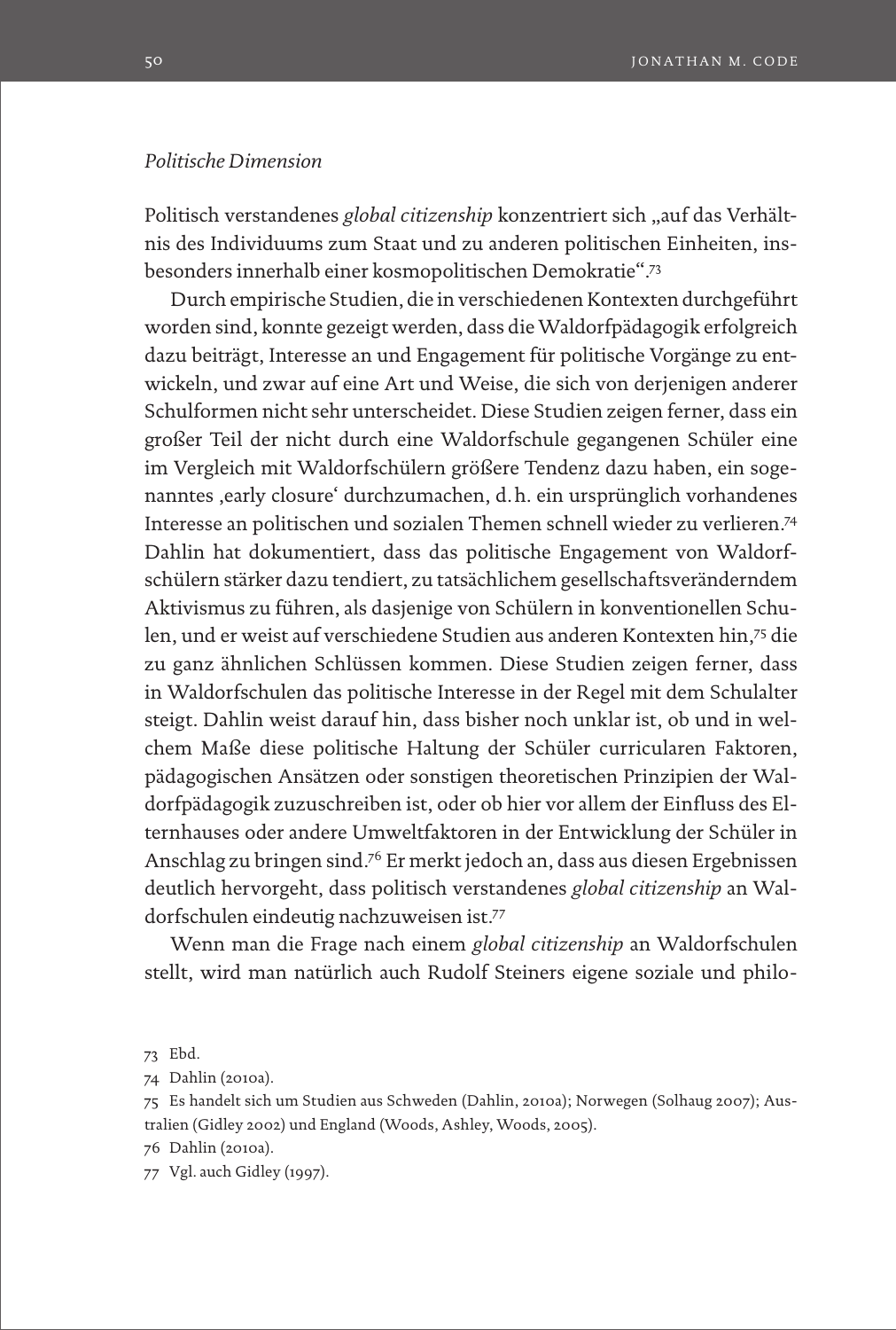sophische Ideen in Anschlag bringen müssen, auch wenn diese als solche an Waldorfschulen nicht unterrichtet werden, sondern nur implizit in den Zielen und Prinzipien dieser Schulform zum Ausdruck kommen. Eine detaillierte Darstellung derselben findet sich in *Steiner Waldorf education, Social Three-Folding, and civil society: Education as cultural power*, 78 sowie an anderer Stelle bei Dahlin<sup>79</sup> and bei Wember.<sup>80</sup> Dahlin beschreibt die Waldorfpädagogik als eine Richtung, die aus einer bestimmten Anschauung des Menschen begründet und hervorgegangen ist, die diesen fundamental im Sozialen situiert (sei es in lokaler oder in globaler Hinsicht):

Nach dieser [Steiner's] Anschauung zeichnet sich eine demokratische Gesellschaft dadurch aus, dass in ihr jedem individuellen Menschen ermöglicht wird, seine mitgebrachten Potentiale zu verwirklichen und somit die Gesellschaft zu befähigen, sich in Übereinstimmung mit der Kreativität und mit den Fähigkeiten, die auf diese Art frei werden, zu entwickeln. Dadurch wird natürlich die künftige Entwicklung einer wahrhaft demokratischen Gesellschaft unvorhersehbar. Die logische Konsequenz dieser Idee ist, dass den Schulen die Aufgabe zukommt, diese mitgebrachten positiven Fähigkeiten aller Kinder zu entwickeln, ohne Rücksicht darauf, was nach Ansicht der Vertreter von Staat und Ökonomie das Beste für die Nation ist.<sup>81</sup>

Diese Äußerungen zeigen, dass es in Steiner's Sozialphilosophie ein radikales Element gibt, welches für eine relativ große Autonomie der drei grundlegenden Bereiche des sozialen Lebens plädiert, d.h. des Staates oder gesetzgebenden Bereichs, des ökonomischen Bereichs und des kulturellen Bereichs, in welchem auch die Erziehung angesiedelt ist.<sup>82</sup> Diese zugrundeliegenden Ideen Steiners werden in Dahlins Artikel ausführlich dargestellt und mit anderen Sozialkonzepten auf Gemeinsamkeiten und Unterschiede verglichen.<sup>83</sup> Hier soll nur so viel gesagt werden, dass eine eingehendere Eva-

- 80 Wember (2015), 134–142.
- 81 Dahlin (2010b), 50.
- 82 Ebd.

83 Daniel Bells Buch *The Cultural Contradictions of Capitalism* fasst, ähnlich wie Steiner, eine Dreigliederung der Gesellschaft ins Auge. Doch scheint es, als berücksichtige Bell nicht Steiner's frühere Hinweise zu dieser Thematik, welche sich auf die Strukturierung des sozialen Lebens beziehen. Möglicherweise waren ihm diese früheren Äußerungen Steiners nicht bekannt.

<sup>78</sup> Dahlin (2010b).

<sup>79</sup> Dahlin (2017).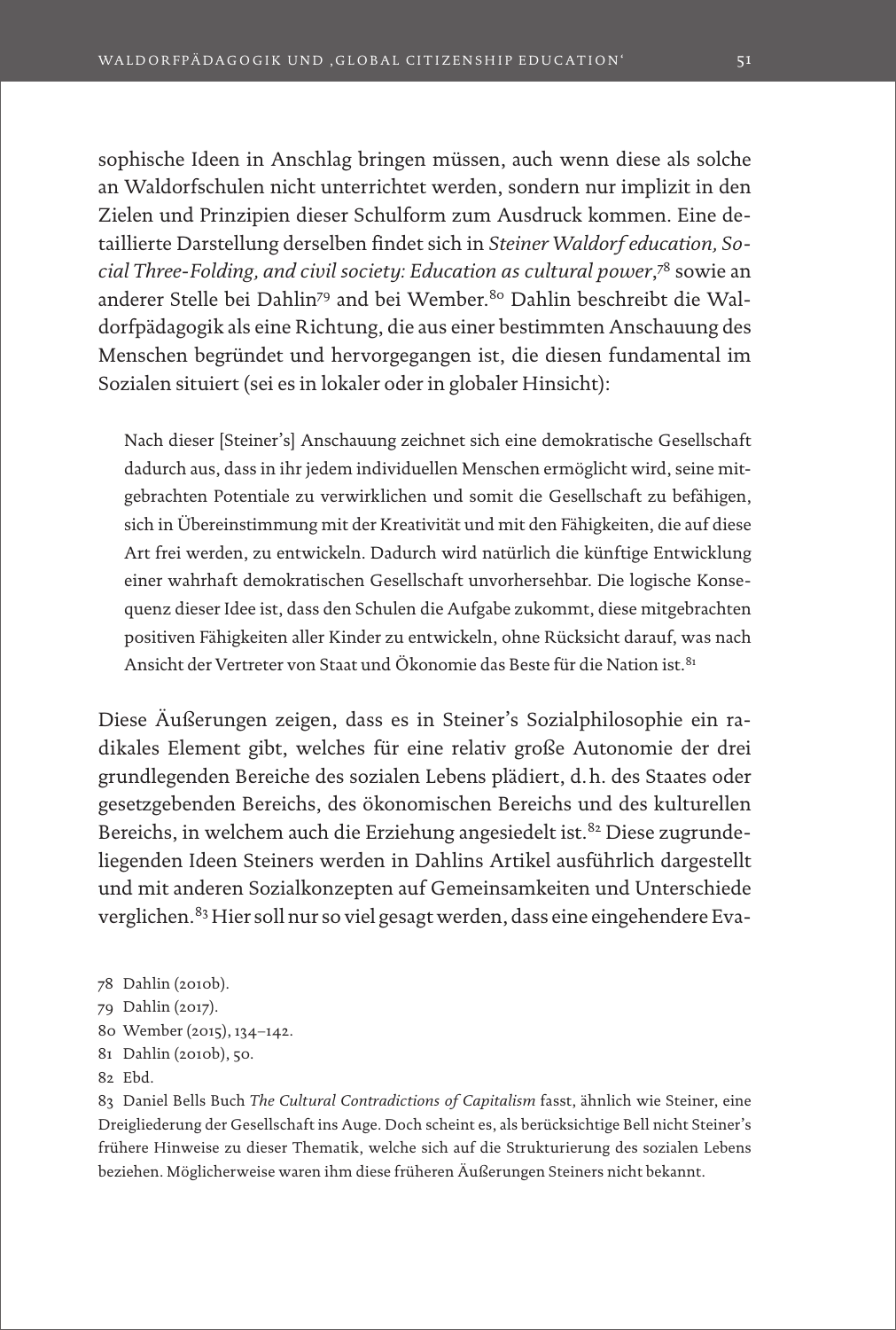luation eines *global citizenship* im Kontext der Waldorfschulen eine grundlegende Betrachtung dieser Vorschläge Steiners für eine Neuordnung des sozialen Organismus erfordern würde. Die Tatsache, dass Waldorfschulen und Waldorfpädagogik in den meisten Teilen der Welt in einem nicht derart dreigegliederten sozialen Millieu operieren müssen, kann als eine Ursache für die Schwierigkeiten und Kompromisse angesehen werden, denen Lehrer, Eltern und Administratoren dieser Schulform sich oft ausgesetzt sehen.

Viele pädagogische Initiativen haben sich zum Ziel gesetzt, Schüler darauf vorzubereiten, in optimaler Weise den globalen "Konkurrenzkampf um Talent"84 bestehen zu können, der im gegenwärtigen politischen und pädagogischen Diskurs so häufig betont wird. Gegenüber diesen Einflüssen ist auch das Konzept der international ausgerichteten Bildung nicht immun, trotz der ursprünglich stark wertorientierten Ursprünge dieser Richtung.<sup>85</sup> Hugh Lauder bemerkt, dass "der Idealismus, der ursprünglich die Idee dieser Bildungsrichtung motivierte, von ökonomischen und sozialen Klasseninteressen verdrängt worden ist, welche durch die Globalisierung bedingt sind".86 Im Vergleich zu diesen Entwicklungen innerhalb der international ausgerichteten Bildung könnte davon gesprochen werden, dass die Waldorfpädagogik sich dieser Entwicklung, welche die Erziehung einer künftigen Elite zum Ziel hat, deutlich entgegenstellt oder ihr zumindest nicht entspricht. Dabei zeigen gewisse Studien, dass die Waldorfpädagogik im Hinblick auf Lernerfolg genauso erfolgreich sein kann wie andere pädagogische Zugänge, sogar erfolgreicher, wenn die Bewertung nach ganzheitlichen Gesichtspunkten vorgenommen wird.87 Erfolg im globalen Wettbewerb um Arbeitsplätze wäre also als ein *kontingentes* Bildungsziel der Waldorfpädagogik anzusehen, nicht aber als vorrangiges Ziel dieser Erziehungskonzeption. Jedenfalls wird durch die Tatsache, dass mehrere Autoren ein mit dem Alter *zunehmendes* Interesse von Waldorfschülern an Politik und politischen Fragen nachgewiesen haben, zumindest vorläufig bestätigt, dass die Waldorfpädagogik in der Tat einen gewissen Erfolg in der Kultivierung eines politischen *global citizenship* nachweisen kann.

- 85 Cambridge und Thompson (2004).
- 86 Lauder (2006), 441.
- 87 Larrison, Daly und VanVooren (2012).

<sup>84</sup> Lauder (2007).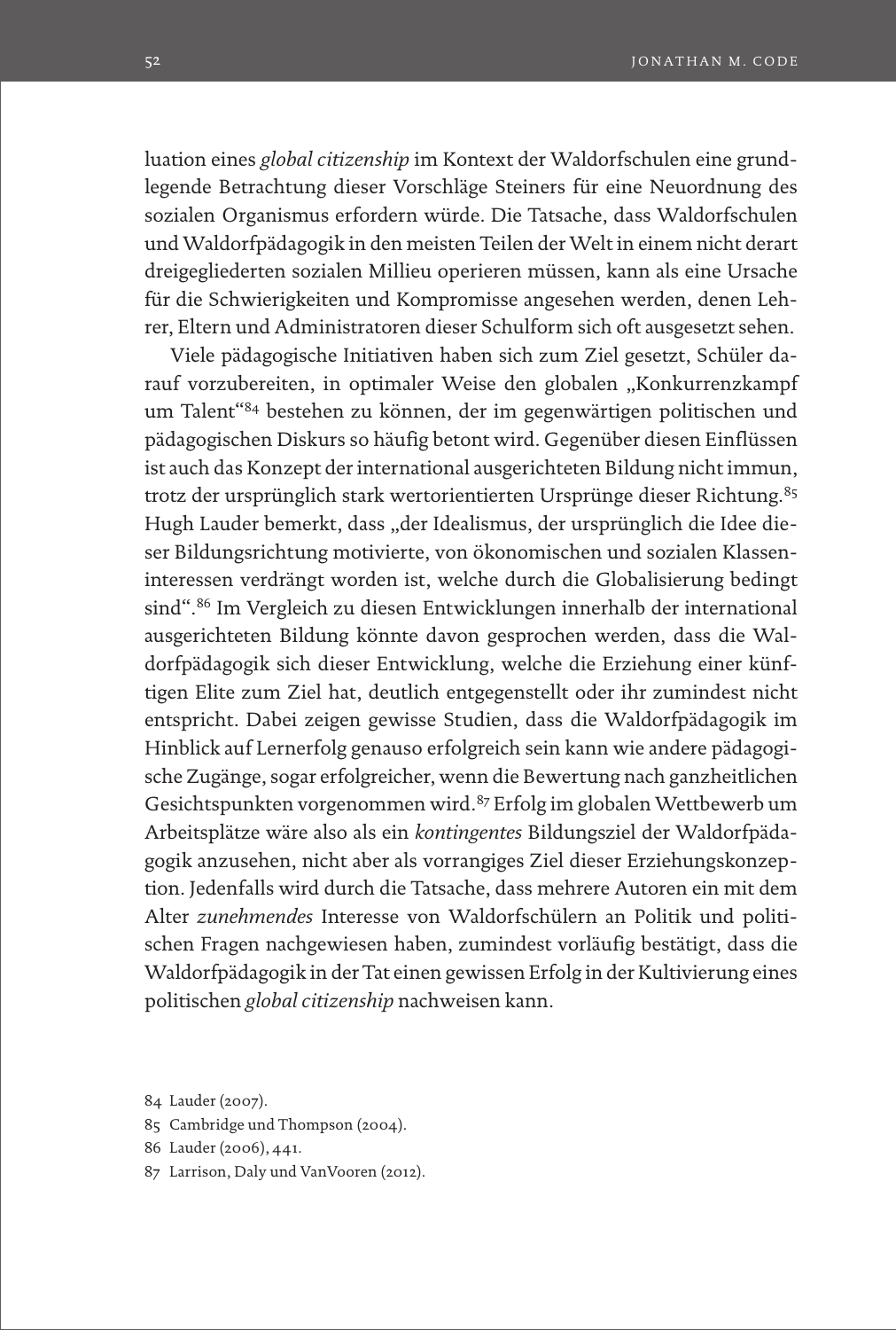## *Ethische Dimension*

Ethisch verstandenes *global citizenship* betrachtet "die ethische Positionierung von Individuen und Gruppen zueinander, wobei in der Regel Menschenrechte im Vordergrund stehen".88

Die Gründungsideale der Waldorfpädagogik<sup>89</sup> enthalten offensichtlich einige Schlüsselkonzepte, die auf die Entwicklung moralischer und ethischer Werte abzielen. So wurde die erste Waldorfschule von Emil Molt initiiert, dem Besitzer der Waldorf-Astoria Zigarettenfabrik. Molt wollte den Kindern seiner Arbeiter eine Erziehung ermöglichen, weil er erkannt hatte, dass "das deutsche Schulsystem seiner Zeit diesen Kindern keine Möglichkeiten bieten konnte".90 Dies bezieht sich auf die Tatsache, dass deutsche Schulen im Jahr 1919 nach Geschlechtern getrennt unterrichteten und die unteren sozialen Klassen benachteiligten. Die Gründung der Waldorfschule, die auf den pädagogischen Vorstellungen Rudolf Steiners beruhte, war für diese Zeit insofern radikal, als sie daraus hervorging, dass "ein Kapitalist den Wunsch hatte, eine Schule für Kinder aller sozialen Klassen zu finanzieren, in der Kinder beiden Geschlechts zusammen unterrichtet wurden".91 Diese Wurzeln der Waldorfpädagogik wurden gelegt, lange bevor im 20. Jahrhundert die Ideen von Globalisierung und *global citizenship* hervortraten. Steiners starke Betonung von "Individualität und Freiheit" und seine Vorstellung von Erziehung als einem "Faktor sozialer Veränderung"<sup>92</sup> war wegweisend für die damalige Zeit.

Es war also von Anfang an eines der Kernziele der Waldorfpädagogik, einen Zugang zur Erziehung zu entwickeln, der dasjenige im Auge hat, "was universell in allen Menschen ist, unabhängig von Ethnizität, Klasse, Religion oder Geschlecht. […] Es sollte eine Schule für die Menschheit sein".93 In

91 Ebd., 2.

92 Ebd., 5.

93 Ebd., 2.

<sup>88</sup> Oxley und Morris (2013).

<sup>89</sup> Die Ursprünge der ersten Waldorfschule können örtlich und zeitlich sehr spezifisch nachgewiesen werden. Die erste Schule dieser Art wurde 1919 in Stuttgart gegründet. Die mit dieser neuen Schule verbundenen Persönlichkeiten, Ereignisse, Sozialimpulse und Gründungsprinzipien sind von einer Reihe von Autoren detailiert beschrieben worden: Uhrmacher (1995); Dahlin (2017); Gidley (2010, 2008); Wember (2016).

<sup>90</sup> Dahlin (2017), 1.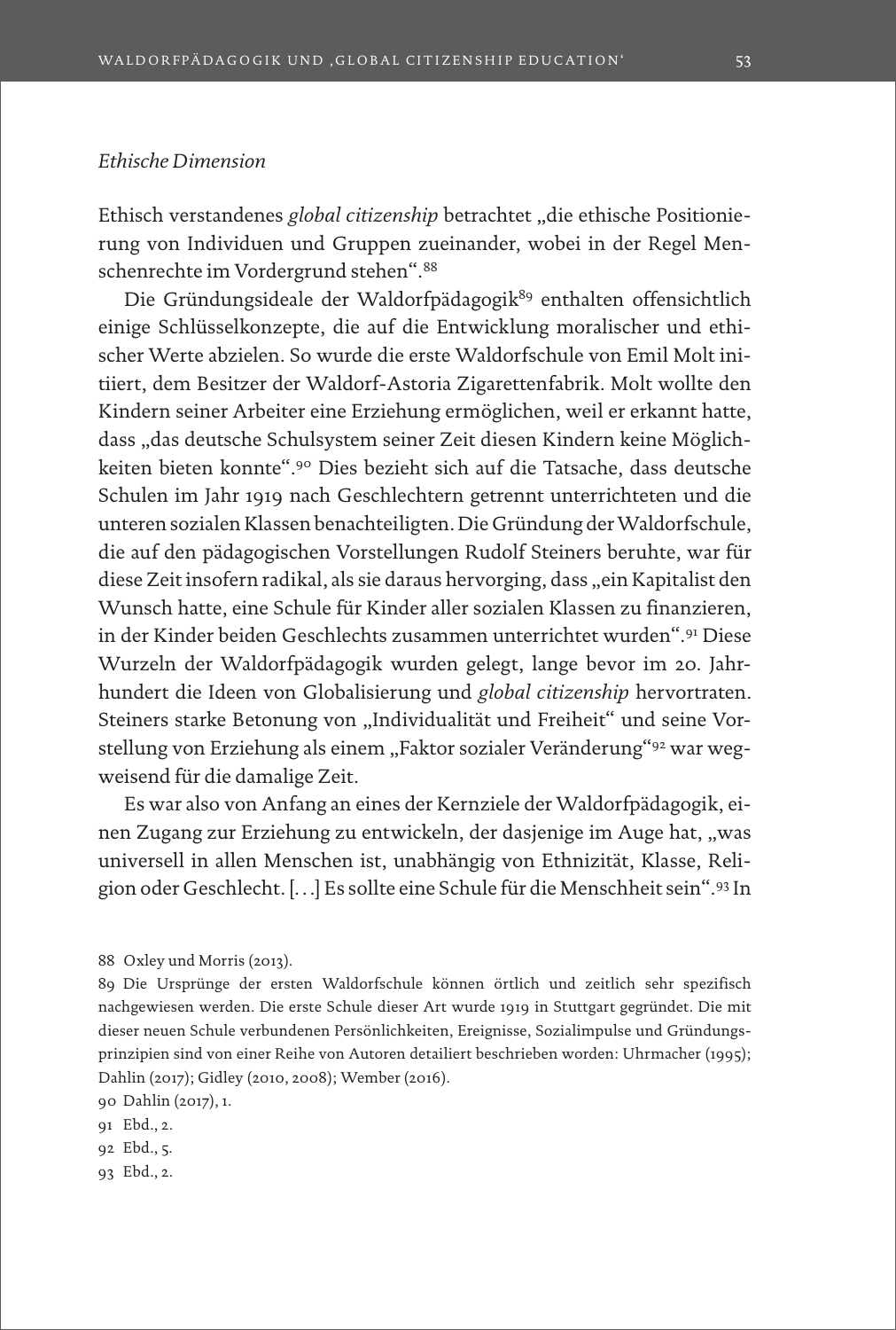dem Abschnitt von Dahlins Arbeit, aus dem diese Zitate stammen, werden auch mögliche Missverständnisse dieses Erziehungsideals diskutiert. Waldorfpädagogik war nicht darauf aus, die Unterschiedlichkeit und Einzigartigkeit des Individuums und seines Kontexts zu negieren, so Dahlin, und es war auch nicht ihr Ziel, eine Reihe uniformer pädagogischer Praktiken, Methoden und Ansätze zu entwickeln, welche dann bei allen Menschen und überall gleich anzuwenden wären – unabhängig von ethnischen, religiösen, kulturellen, sozialen oder geschlechtlichen Unterschieden. Auch wenn solche Tendenzen im Zuge des globalen Zuwachses der Waldorfschulen tatsächlich hervorgetreten sind,94 liegt dies nicht in den originären Bildungszielen der Schulform, sondern ist Ergebnis jener Tendenz zur Vereinheitlichung, die bei allen Schulformen im Verlauf der Zeit zu bemerken ist.95

Ist die Waldorfpädagogik ihrem ursprünglichen Ziel einer 'Erziehung für alle' treu geblieben? Diese Frage wird innerhalb und außerhalb der Waldorfschulen immer wieder aufgeworfen. Je nachdem welches Land und welche Schule betrachtet wird, fällt die Antwort auf diese Frage jedoch unterschiedlich aus. Kurz gesagt: während in manchen Gegenden die Waldorfschulen hohe Gebühren erheben müssen und daher für finanziell benachteiligte Schichten oft nicht zugänglich sind, kommen sie in anderen Gegenden mit geringeren Beiträgen aus. In manchen Fällen werden die Schulen – etwa in Deutschland, in den *Charter Schools* innerhalb der USA und den *Academies* in Großbritannien – staatlich großzügig bezuschusst. In anderen Worten: diese Frage kann nicht global beantwortet werden und die notwendige länderspezifische Betrachtung würde den Rahmen der vorliegenden Untersuchung sprengen.

Im Rahmen einer Diskussion über *global citizenship* an Waldorfschulen muss auch die Tatsache angesprochen werden, dass Rudolf Steiner immer wieder beschuldigt wird, Rassist gewesen zu sein oder zumindest im Rahmen seiner Darstellungen rassistische Äußerungen gemacht zu haben. Von solchen Anschuldigungen wird dann auch gern in der Presse berichtet, wobei sich solche Berichte aber fast immer durch einen Mangel an eingehender Auseinandersetzung entweder mit den theoretischen Grundlagen der Waldorfpädagogik oder mit den Entgegnungen auf solche Vorwürfe

<sup>94</sup> Dahlin (2017); Boland (2015); Gidley (2008).

<sup>95</sup> Gidley (2008); Todd (2008).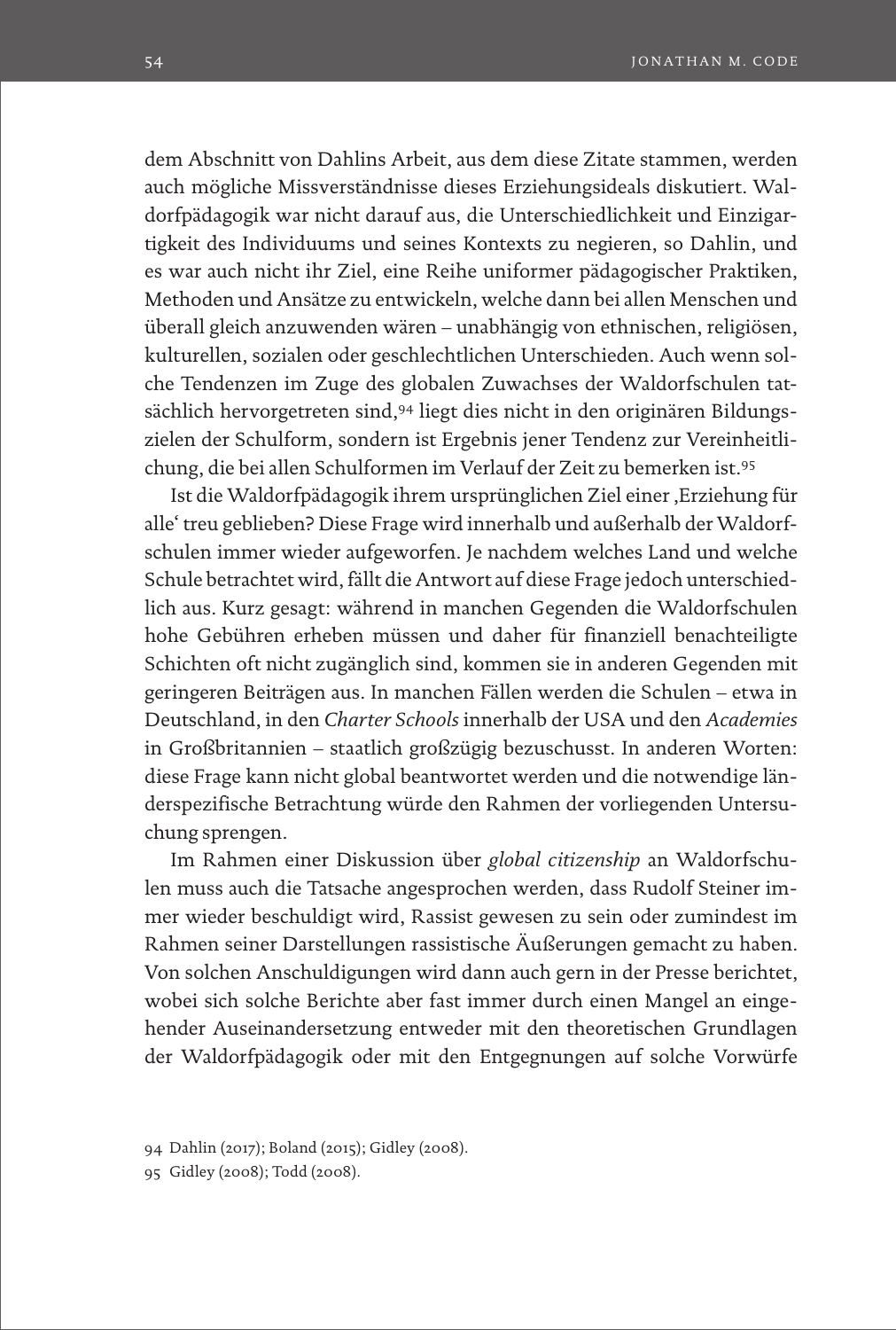auszeichnen.96 In den Niederlanden wurde im Jahr 2000 eine formale Untersuchung des Vorwurfs eines von Steiner angeblich ausgehenden Rassismus durchgeführt.97 Die entsprechende Kommission kam – nach intensiver Prüfung der ca. 89.000 Seiten des steinerschen Werkes – zu dem Ergebnis, dass der Vorwurf unbegründet sei.98 Dahlin führt dazu eine Äußerung Steiners an, in der dieser seine Ansichten zum Thema Rasse direkt anspricht: "[…] Ein Mensch, der heute von dem Ideal von Rassen, und Nationen und Stammeszugehörigkeiten spricht, der spricht von Niedergangsimpulsen der Menschheit […] denn durch nichts wird sich die Menschheit mehr in den Niedergang hineinbringen, als wenn sich die Rassen-, Volks- und Blutsideale fortpflanzen" (GA 177, 220).

Man wird also definitiv sagen können, dass im Hinblick auf ein ethisch verstandenes *global citizenship* die Waldorfpädagogik in der Tat zur Förderung eines solchen beiträgt – ein Argument, dass so auch von Iddo Oberski und Jim McNally<sup>99</sup> sowie von Jennifer Gidley<sup>100</sup> gemacht wird.

## *Wirtschaftliche Dimension*

Ein ökonomisch verstandenes *global citizenship* betrifft "das Zusammenspiel von Macht, Kapitalformen, Arbeit, Rohstoffen mit den Bedingun-

#### 96 Dahlin (2017); Rose (2013).

97 www.waldorfanswers.org/ARacistMyth.htm#Netherlands); zuletzt aufgerufen am 26. März 2019. Anm. d. Übersetzers: Im Hinblick auf die fortgesetzt kontroverse und bisweilen sehr emotionale Natur dieser Debatte scheint uns an dieser Stelle der folgende klärende Hinweis angebracht. Der Bericht der niederländischen Kommission kam in der Tat zu dem Ergebnis, dass das Gesamtwerk Rudolf Steiners als solches keine dezidierte Rassenlehre im traditionellen Sinn enthalte und auch keine Aussagen, die eindeutig in der Absicht gemacht wurden, Menschen oder Personengruppen wegen ihrer Rassenzugehörigkeit zu beleidigen. Zugleich wurde aber auch festgestellt, dass das Gesamtwerk Rudolf Steiners durchaus eine Anzahl von Aussagen enthalte, die nach heutigen Maßstäben diskriminierenden Charakters sind oder zumindest als diskriminierend interpretiert werden könnten. Es wurden 16 Aussagen Steiners identifiziert, die, würden sie heute öffentlich vertreten, nach niederländischem Recht aufgrund ihres diskriminierenden Charakters strafbar wären.

98 Dahlin (2017), 3 f.

99 Oberski und McNally (2006), 937.

100 Gidley (2010b), 140.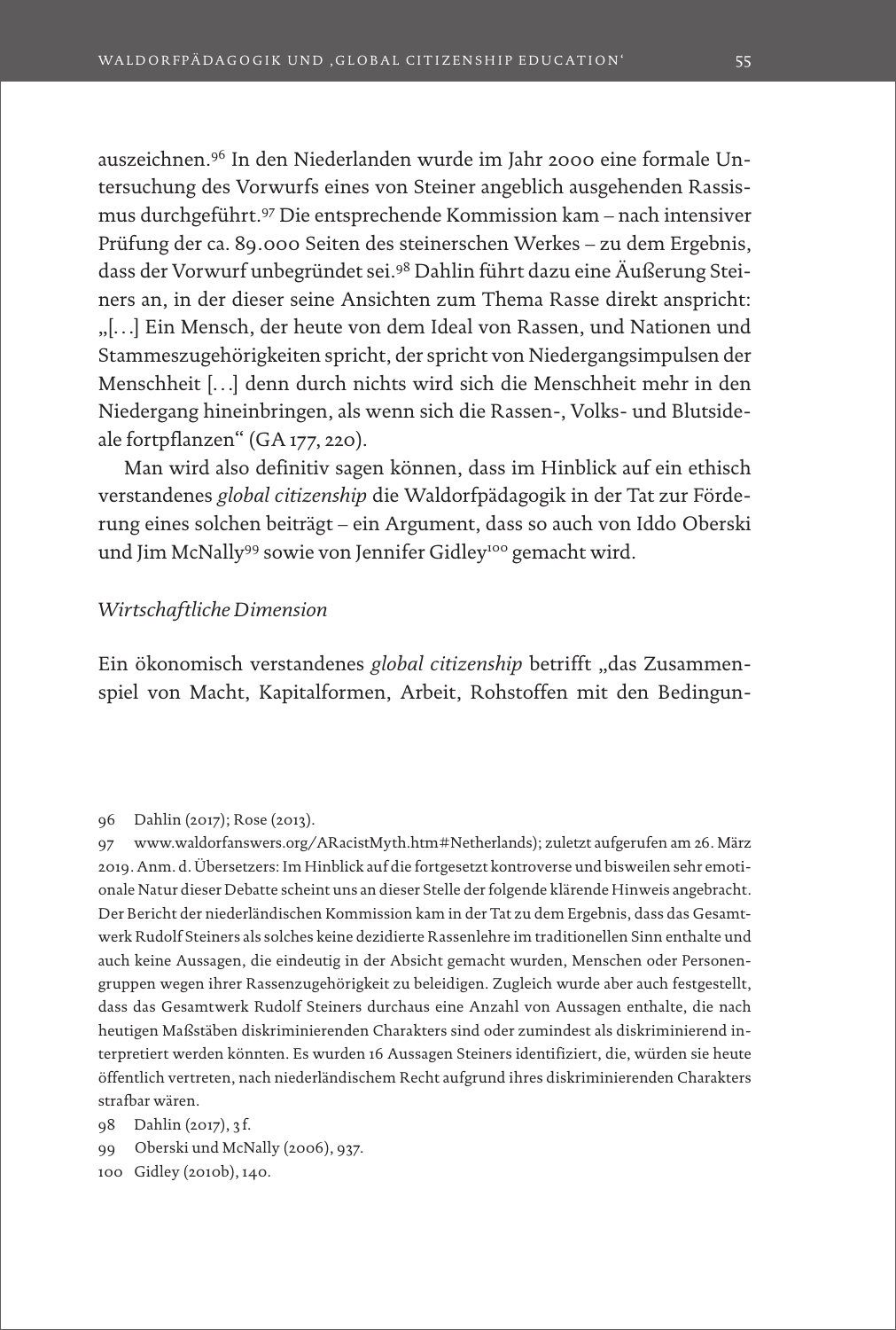gen menschlichen Lebens, oft auch dargestellt als eine Entwicklung zur Internationalität".101

Verschiedene praktische Aspekte der Waldorfpädagogik könnten als förderlich für die Entwicklung eines derart verstandenen *global citizenship* verstanden werden. Dazu gehören lebensnahe Arbeitserfahrungen, freiwilliges Engagement, Sozialprojekte und *fundraising*-Initiativen, die in nahezu jedem Schuljahr Teil des Schülerlebens sind. Insofern jedoch unter dem ökonomischem *global citizenship* auch die Beschäftigungsfähigkeit und die optimale berufliche Positionierung auf dem Weltmarkt verstanden wird,102 scheint die Waldorfpädagogik in dieser Hinsicht nicht viel beitragen zu können. Denn diese Faktoren gehörten niemals zu ihren zentralen Zielen. Wember gibt dieser Tatsache Ausdruck, indem er betont, dass es niemals das Ziel der Waldorfschule war, "Schüler zu etwas Bestimmten zu machen".103 Er führt dies weiter aus, indem er erklärt, dass es aus Perspektive der Waldorfpädagogik unangebracht wäre, wenn Forderungen aus der Geschäftswelt – d.h. aus dem ökonomischen Bereich – die Ziele des Erziehungswesens bestimmen würden, wenn also etwa "das Erziehungsministerium versuchen würde sicherzustellen, dass das Schulsystem solche ,Produkte' erzeugt, wie von der Ökonomie oder vom Wissenschaftsbetrieb gewünscht werden".104 Allerdings haben sich heutzutage viele Schulen und Erziehungssysteme (insbesondere in Großbritannien) einem solchen Ziel verschrieben, und es ist "eine ökonomische Agenda, welche die Politik der *global citizenship education* in England dominiert".105 Das Konzept der international ausgerichteten Bildung ist also, wie es scheint, nicht immun gegen die wachsende Betonung von Beschäftigungsfähigkeit und wirtschaftlicher Positionierung von Schülern als Bildungszielen.106 Im Gegensatz dazu ist es eines der zentralen Prinzipien der Waldorfpädagogik, dass die Erziehung vor allem der Förderung jener Fähigkeiten junger Menschen dienen muss, welche diese individuell mit in die Welt bringen bzw. die sie sich selbst als Ziel ihres Reifungsprozesses setzen, und zwar erst dann, wenn sie sich individuell auch

- 103 Wember (2016), 77.
- 104 Ebd., 77.
- 105 Department for Education and Skills (2004a); Hayden (2013).
- 106 Cambridge und Thompson (2004); Lauder (2007).

<sup>101</sup> Oxley und Morris (2013).

<sup>102</sup> Zhao (2015a).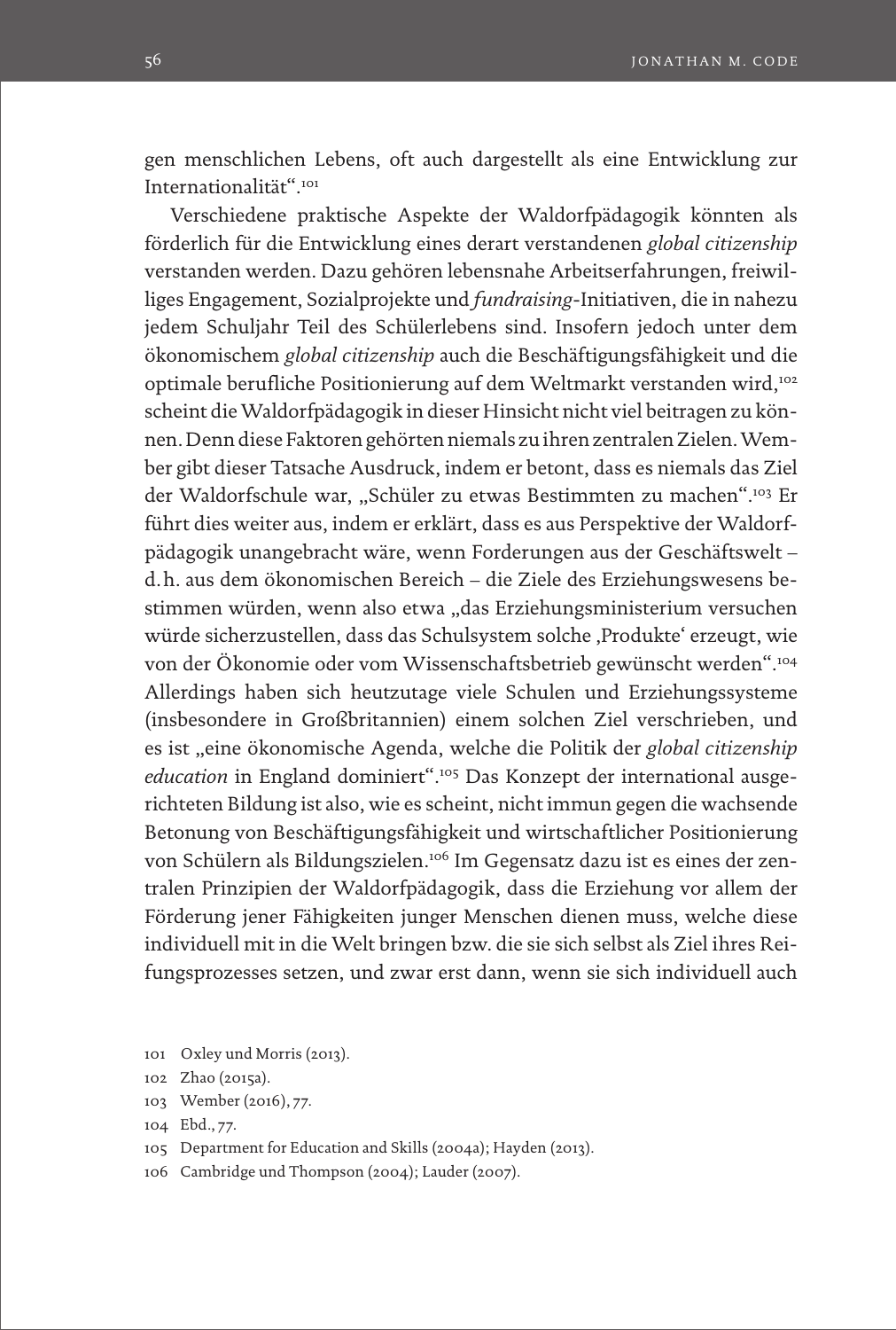bereit fühlen, diese Aufgabe zu übernehmen.107 Aus dieser Perspektive wird der Mensch als ein werdendes und selbstbestimmtes Wesen verstanden, welches nicht in vorgefasste Entwicklungsrichtungen gezwungen werden darf, und ganz besonders nicht aus bloß ökonomischen Erwägungen heraus. Spuren dieser Einstellung finden sich auch sowohl in den pädagogischen Hinweisen Kurt Hahns<sup>108</sup>, als auch in den fundamentalen theoretischen Grundlagen der international ausgerichteten Bildungsidee.

Als Vater zweier Kinder, die auf Waldorfschulen gegangen sind, ist es allerdings meine persönliche Erfahrung, dass der Idee einer ökonomischen Kompetenz von Schülern durchaus mehr Aufmerksamkeit geschenkt werden könnte. Allerdings müsste eine solche Ausrichtung auf ökonomische Kompetenz so kultiviert werden, dass sie den Grundprinzipien der Waldorfpädagogik treu bliebe. Forscher wie Daniel Bell und andere Ökonomen haben versucht, mit Blick auf die Vorstellungen Steiners das Konzept einer Erziehung zur ökonomischen Kompetenz zu entwickeln, welches das richtige Maß an relativer Unabhängigkeit von ökonomischem und staatlichem Einfluss auf die Bildung im Auge haben.109 Auf diese Weise würde sichergestellt, dass sich hier eine Form ökonomischen *global citizenship* entwickeln kann, die nicht mit den charakteristischen Kernprinzipien der Waldorfpädagogik kollidiert.

## *Kulturelle Dimension*

Im kulturellen Sinne bezieht sich global citizenship "auf die Symbole, welche die Mitglieder einer Gesellschaft vereinigen oder trennen, wobei ein besonderer Schwerpunkt auf der Globalisierung von Kunst, Medien, Sprache, Wissenschaft und Technik gelegt wird".110

Ein zentraler Schwerpunkt der Waldorfpädagogik ist die Ausbildung der Fantasie, sowie der kreativen und künstlerischen Fähigkeiten, die gegenüber den rationalen und diskursiven Fähigkeiten nicht vernachlässigt werden sollen.111 Die entsprechenden Hinweise Steiners, welche die Waldorfpäda-

<sup>107</sup> Wember (2015), 77.

<sup>108</sup> Cambridge und Thompson (2004), 163; Hayden and McIntosh (2018), 405.

<sup>109</sup> Vgl. Perlas (2003); Naastepad und Budd (2019); Steiner (2000); Rohen (2011); Lyons (2011).

<sup>110</sup> Oxley und Morris (2013).

<sup>111</sup> Dahlin (2017); Gidley (2010b); Oberski und McNally (2006); Wember (2015).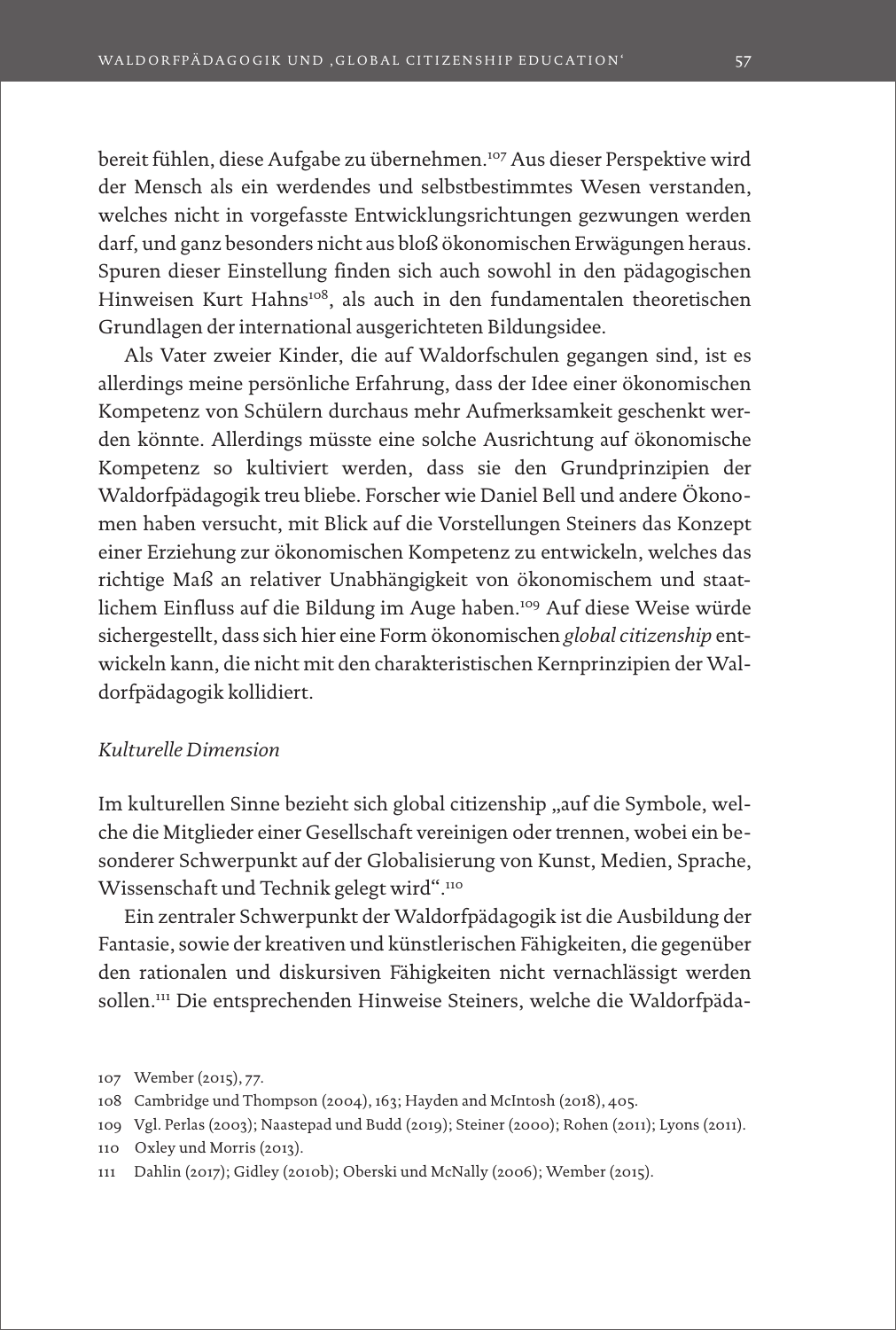gogik von Anfang an bestimmt haben – also die Betonung des Lernens "mit Kopf, Herz und Hand" und das Ziel eines ausgeglichenen Verhältnisses zwischen praktischen, intellektuellen und künstlerischen Aktivitäten – werden oft als mit jenen verwandt – wenn nicht sogar als identisch – angesehen, die von John Dewey und Johann Heinrich Pestalozzi gegeben worden sind. Nach diesem Prinzip sollen in der Erziehung nicht nur akademische, künstlerische und praktische Fächer unterrichtet werden, sondern es soll in jedem Fach immer der *ganze* Mensch (mit seinem Denken, Fühlen und Wollen) in den Lernprozess eingebunden sein. In den meisten Waldorfschulen wird dieses Lernziel in einem hohen Maße verwirklicht und stellt eines der charakteristischen Eigentümlichkeiten dieser Schulform dar. Natürlich gibt es auch in diesem Bereich Schwierigkeiten und Herausforderungen.112

Kulturell verstandenes *global citizenship* wird im Rahmen der Waldorfpädagogik in verschiedener Weise gefördert. So ist das Erlernen von Fremdsprachen ein Kernziel dieses Ansatzes – und zwar nicht bloß für solch praktische Zwecke wie internationale berufliche Mobilität, sondern um jener pädagogischen, kognitiven und entwicklungspsychologischen Vorteile willen, die das Erlernen einer zweiten (und in manchen Fällen einer dritten) Sprache als solches mit sich bringt. Die Waldorfpädagogik teilt diese Betonung des Erwerbs einer Fremdsprache mit dem Konzept der international orientierten Bildung und weist zudem darauf hin, dass das Erlernen einer zweiten Sprache "nicht nur Sensibilität, Respekt, Toleranz und Einfühlungsvermögen fördert, sondern dem Lernenden zugleich den Zugang zu einem größeren Spektrum an Erlebnissen, Erfahrungen und Perspektiven ermöglicht".113

Internationale Austauschprogramme und langzeitige Aufenthalte als Gastschüler in einer ausländischen Schule sind zentrale Mittel der Waldorfpädagogik, um interkulturelles Bewusstsein zu fördern. Diese werden mit Lerneinheiten verbunden, in denen in frühen Schuljahren die lokale Geographie auf eine solche Weise unterrichtet wird, an die später durch eine mehr international ausgerichtete Betrachtung angeknüpft werden kann. Dies wird durch die pädagogische Methode des projektorientierten Lernens umgesetzt, wobei jeder Schüler sich auf der Basis persönlicher Interessen, Vorlieben oder verwandtschaftlicher Beziehungen ein Land auswählt und zu diesem Land dann ein Projekt entwickelt. Bei der Planung und Umset-

<sup>112</sup> Wember (2015), 126 f.; Dahlin (2017).

<sup>113</sup> Brunold-Conesa (2010), 262.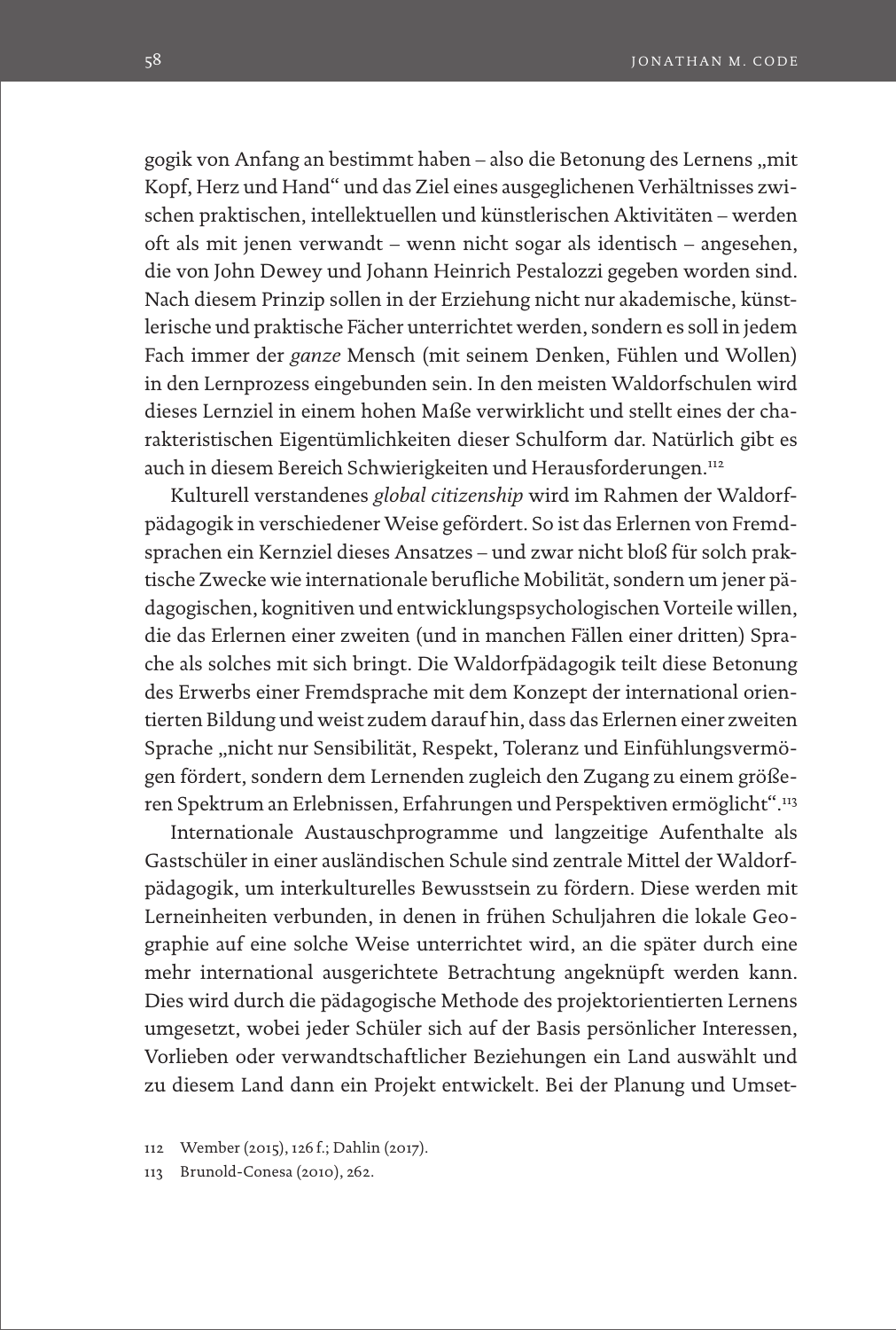zung des Projekts werden dann charakteristische Aspekte wie länderspezifische Gerichte, Kleidung, Musik usw. des jeweiligen Landes in den Lernprozess einbezogen.

Aufgrund dieser vorläufigen Betrachtung scheinen also die vier kosmopolitisch verstandenen Aspekte des *global citizenship* innerhalb der Waldorfpädagogik durch deren spezifische Ausrichtung durchaus gefördert zu werden. Dabei steht allerdings weniger eine pragmatische Perspektive im Hintergrund, welche eine Instrumentalisierung des Gelernten für die "globale Positionierung" der Lernenden im Auge hat, sondern die Idee der ganzheitlichen Entwicklung des Menschen. Freilich kann man auch diese humanistische Prägung, die den Kern der Waldorfpädagogik ausmacht, als eine ideologische Ausrichtung ansehen, welche sie mit dem Konzept der international orientierten Bildung gemein hat. Auf diesen Punkt werde ich später in dieser Untersuchung noch ausführlicher eingehen.

# Waldorfpädagogik und 'Global Citizenship' als Engagement

In Bezug auf jene Formen des *global citizenship*, welche unter dem Begriff des *Engagements* gefasst werden können, heißt es bei Oxley und Morris:

## *Soziales Bewusstsein*

Sozial verstandenes *global citizenship* konzentriert sich auf "die Verbindungen zwischen Individuen und Gruppen sowie deren Engagement für menschliche Belange, wobei oft der Begriff einer ,globalen Zivilgesellschaft' (global civil society) verwendet wird".114

Gidley berichtet in ihrer Studie über Ansichten und Aussichten von älteren Waldorfschülern in Australien, dass deren Bild von einer ", bevorzugten Zukunft' durch ausgesprochen soziale Zukunftsvorstellungen geprägt sei, während die Vorstellungen von Jugendlichen im allgemeinen sich stärker auf eine technikbestimmte Zukunft richteten".115 In einem anderen Aufsatz<sup>116</sup> bezieht Gidley Steiner selbst sowie Elemente der Waldorfpädagogik

114 Oxley und Morris (2013). 115 Gidley (2010b), 139. 116 Gidley (2010a).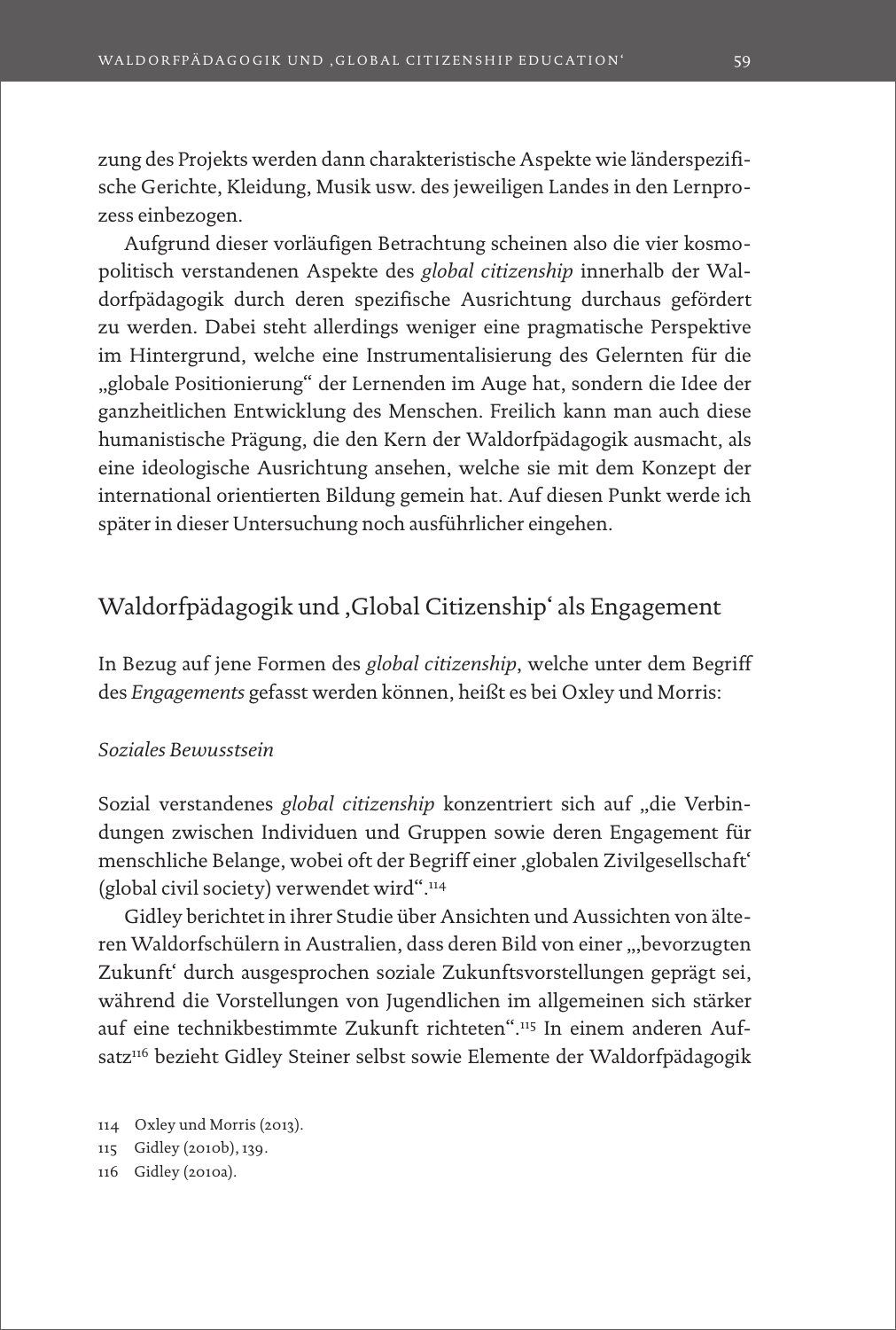in eine weit gespannte und umfangreiche Studie zu solchen pädagogischen Denkern und Initiativen ein, die auf eine radikale Veränderung im Erziehungswesen abzielen. Darin schreibt Gidley zusammenfassend:

Die Menschheit hat einen Höhepunkt in ihrer wissenschaftlichen und technologischen Entwicklung erreicht, doch der Schaden, der in diesem Prozess der Erde zugefügt worden ist, stellt den Begriff des Fortschritts insgesamt in Frage. Als Alternative dazu könnte man das Wort *Fortschritt* aber auch auf die Entwicklung und Reifung des Bewusstseins und der moralischen, ethischen und spirituellen Werte anwenden, statt auf Daten über Erwerb und Konsum, wobei man allein den materiellen Fortschritt im Auge hat.<sup>117</sup>

Gidleys Begriff einer Erziehung hin zu *Liebe, Leben* und *Weisheit* wird manchem gegenwärtigen Pädagogen allzu idealistisch erscheinen. Doch zeigen Gidleys extensive Studien, verbunden mit ihrer persönlichen Erfahrung als Waldorflehrerin, dass eine Betonung der sozialen Dimension der Bildung deutlich zugenommen hat, auch da, wo bisher instrumentelle oder operationale Tendenzen vorherrschten, verbunden mit einer an Einfluss zunehmenden "Überprüfungskultur" (,audit culture').<sup>118</sup> Von Gidleys Studien aus betrachtet, kann davon ausgegangen werden, dass die Waldorfpädagogik zu jenen Schulformen gehört, in denen 'Globalisierung' nicht in *neo-liberalen*  und *unternehmerischen* Begriffen<sup>119</sup> bzw. als ökonomisches Phänomen verstanden wird, sondern als ein sozialer und weltorientierter Begriff, welcher die Rolle der Menschen in der Welt, ihre Werte und Beziehungen untereinander als wesentlich für ein soziales Handeln betrachtet. In dieser Hinsicht passt die Waldorfpädagogik vielleicht am besten in jene Kategorie von *global citizenship*, welche Stein als *liberal-humanistisch* und *inkommensurabel*  bezeichnet.120

## *Kritisches Bewusstsein*

Im Hinblick auf ein kritisches Bewusstsein konzentriert sich *global citi*zenship, auf die Herausforderungen, welche die Folge von Ungerechtigkeit

 Ebd., 551. Gidley (2010a). Schultz (2007). Stein (2015).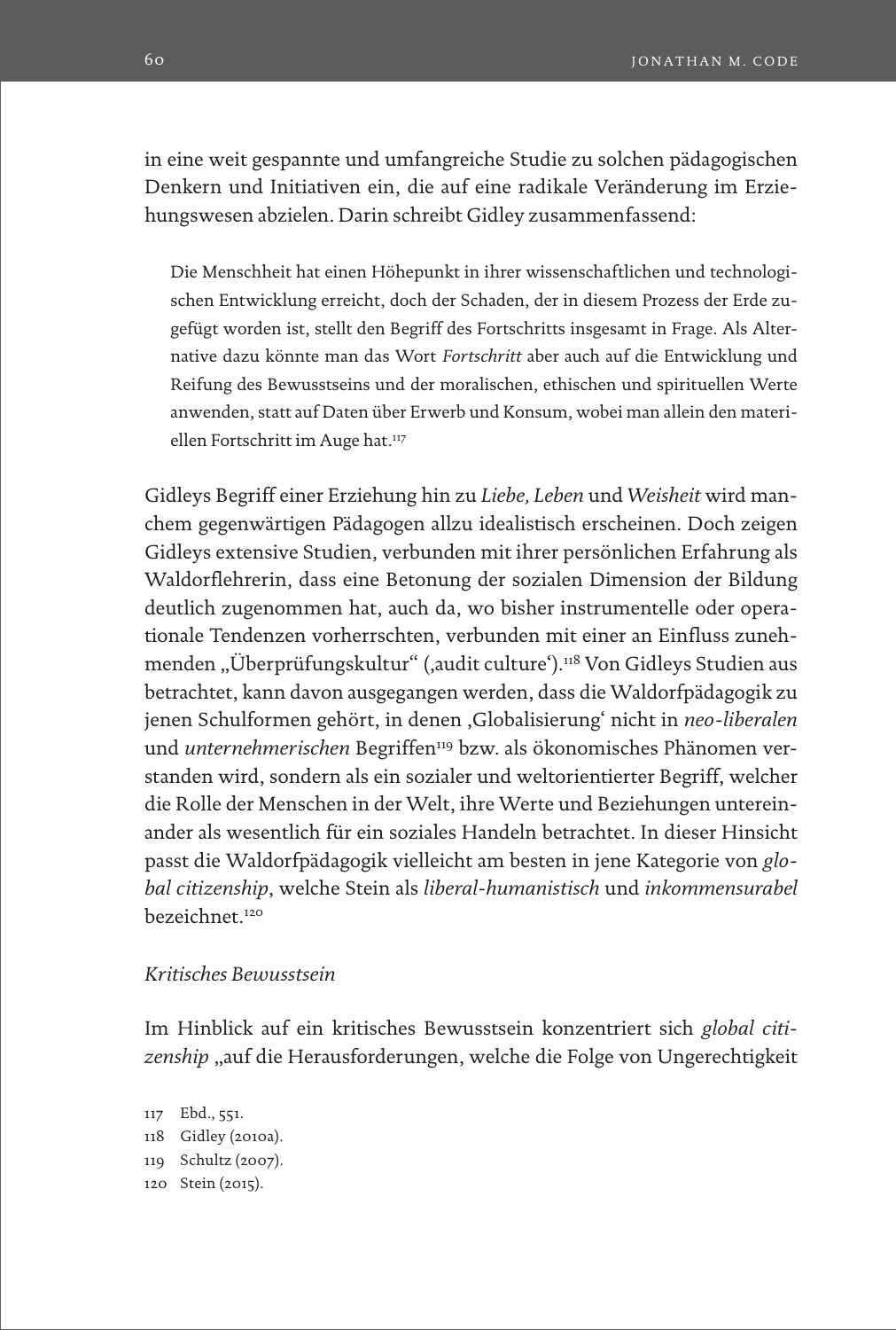und Unterdrückung sind, wobei eine Kritik sozialer Normen in Anschlag kommt, welche, ausgehend von einer postkolonialen Agenda, auf die Verbesserung der Lebensverhältnisse benachteiligter und marginalisierter Bevölkerungsteile abzielt".121

Schüler aus der Oberstufe an australischen Waldorfschulen teilen mit ihren Mitschülern an anderen Schulformen ein starkes Interesse an umweltbezogenen Themen sowie an sozialen Fragen und Konflikten. Paradoxerweise teilen sie mit diesen allerdings nicht das von Letzteren oft zum Ausdruck gebrachte Gefühl von Machtlosigkeit. Stattdessen artikulieren Waldorfschüler einen im Vergleich "starken Sinn für Aktivismus mit dem Ziel der Schaffung einer positiveren Zukunft".122

Dahlin123 berichtet von einer schwedischen Studie, welche die kritischen und kreativen Fähigkeiten von Waldorfschülern untersucht, wenn diese mit komplexen sozialen Fragen konfrontiert werden. Die Aufgaben, welche diesen Schülern vorgelegt wurden, legten regelmäßig ein bestimmtes Spektrum impliziter und expliziter Wertvorstellungen und Ansichten an den Tag. Die Schüler hatten eigene Interpretationen bestimmter ihnen vorgelegter Probleme zu entwickeln ("tatsächliche Ereignisse aus der Tagespresse").<sup>124</sup> Die Studie verglich dann die Antworten von Waldorfschülern mit denen von Schülern an schwedischen Staatsschulen und evaluierte die Reaktionen auf die entsprechenden Problemstellungen. Die erhobenen Daten wurden sowohl quantitativ als auch statistisch ausgewertet.<sup>125</sup> Eine vergleichbare Studie wurde von Trond Solhaug in Norwegen durchgeführt.<sup>126</sup> Beide Studien wiesen übereinstimmend denselben Trend nach. Die Waldorfschüler erzielten höhere Bewertungen im Bereich des "sozialen Engagements, sowie in Bezug auf ihr Interesse an sozialen Fragen und ihre Teilnahme an außerparlamentarischer politischer Arbeit".127 Die Schüler von Staatsschulen hingegen erzielten – im Gegensatz zu den Waldorfschülern – höhere Ergebnisse in den Bereichen faktischen Wissens und parlamentarischer politischer Arbeit. Diese Ergebnisse können allerdings nur ganz allgemeine Hinweise da-

- 121 Oxley und Morris (2013).
- 122 Gidley (2010b), 141–143.
- 123 Dahlin (2010).
- 124 Ebd., 169.
- 125 Dahlin (2010).
- 126 Solhaug (2007).
- 127 Dahlin (2010), 177–178.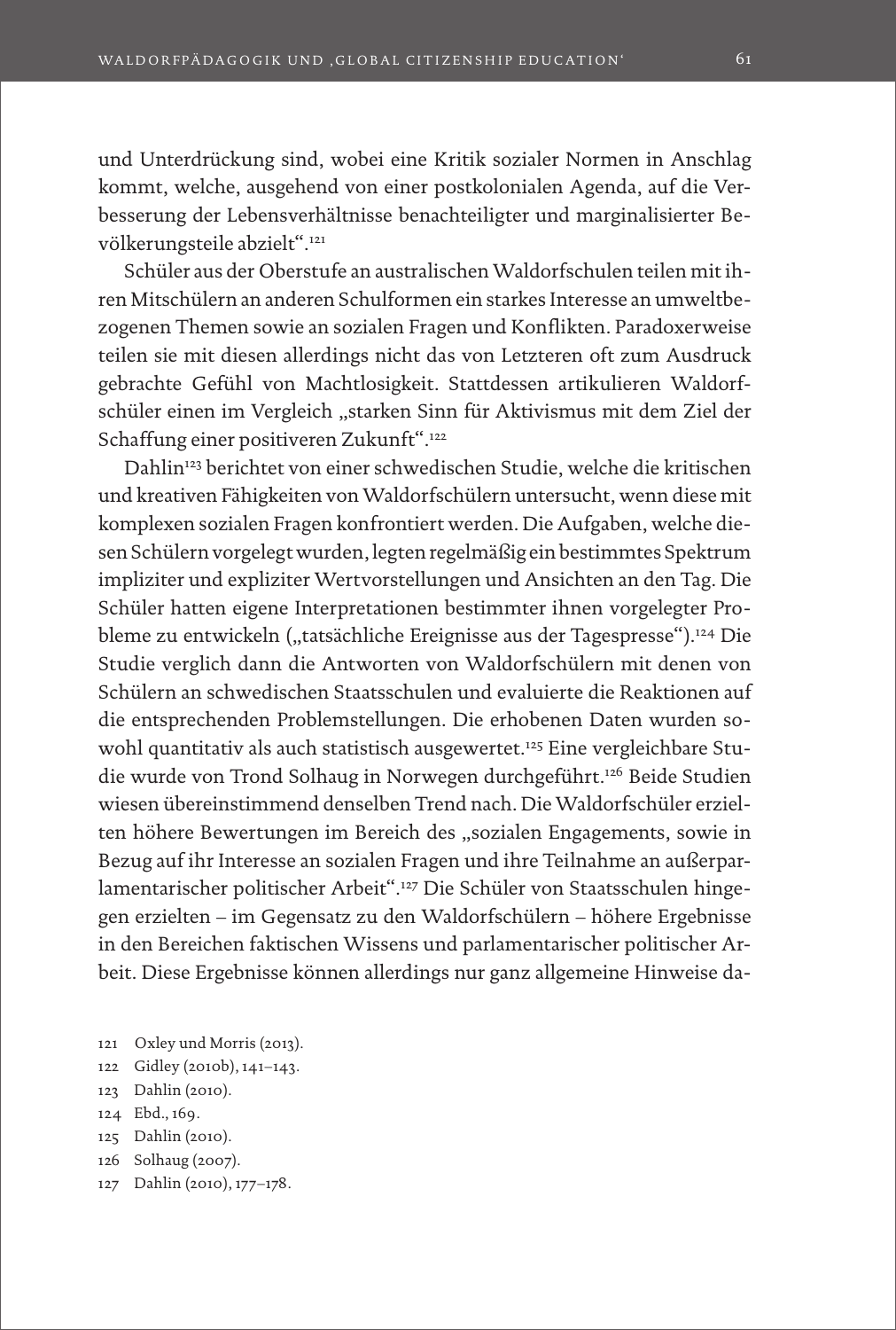rauf geben, in welchem Maße die genannten Studien tatsächlich imstande sind, ein *global citizenship* im Sinne eines kritischen Bewusstseins nachzuweisen, da sie den Begriff eines ,kritisch verstandenen *global citizenship*' selbst nicht verwenden. Die hier von mir gezogenen Schlüsse sind daher nur hypothetischer Natur und bedürfen weitergehender Studien.

## *Umweltbewusstsein*

Ein umweltbezogenes *global citizenship* konzentriert sich "auf das Engagement, Veränderungen des menschlichen Handelns in Bezug auf sein Verhältnis mit der natürlichen Umwelt anzustreben, was gewöhnlich unter dem Begriff der Entwicklung zur Nachhaltigkeit gefasst wird".128

Gidley charakterisiert die Waldorfpädagogik als einen Erziehungsansatz, welcher sich zum Ziel setzt, das "Verhältnis aller Dinge zueinander"<sup>129</sup> zu verstehen, wobei dieses Verständnis als wirkliches Wissen und nicht bloß als ein abstrakter Begriff verstanden wird. Die hervorragende Bedeutung der Entwicklung von Umweltbewusstsein und von Bereitschaft zu entsprechendem Engagement – und damit ein Aspekt umweltbezogenen *global citizenships* – wird auch in einer anderen Studie Gidleys hervorgehoben,130 welche auf der Befragung von Waldorfschülern in Australien beruht.

Martin Ashley beschreibt in seinem Artikel *Here's What You Must Think About Nuclear Power*131 in detailierter Weise, wie in der Waldorfpädagogik versucht wird, ein *langfristiges* Verständnis der Natur und der Umwelt zu entwickeln. Ashleys Forschungen, die sich auf den Begriff des "early closure" konzentrieren,<sup>132</sup> deuten darauf hin, dass dieses Phänomen als Begleiterscheinung jener pädagogischen Ansätze verstanden werden kann, welche umweltbezogene Fragen – und die damit verbundenen komplizierten ethischen und moralischen Probleme – an Schüler heranbringen, die noch zu jung sind, um intellektuell und emotional angemessen mit solchen Fragen umgehen und sie in bedeutungsvoller Weise in ihr Leben integrieren zu können. Ashely meint, dass Steiner mit seinem Verständnis eines Zusam-

- 128 Oxley und Morris (2013).
- 129 Gidley (2010b), 140.
- 130 Ebd., 144.
- 131 Ashley (2008).
- 132 Ashley (2005, 2008).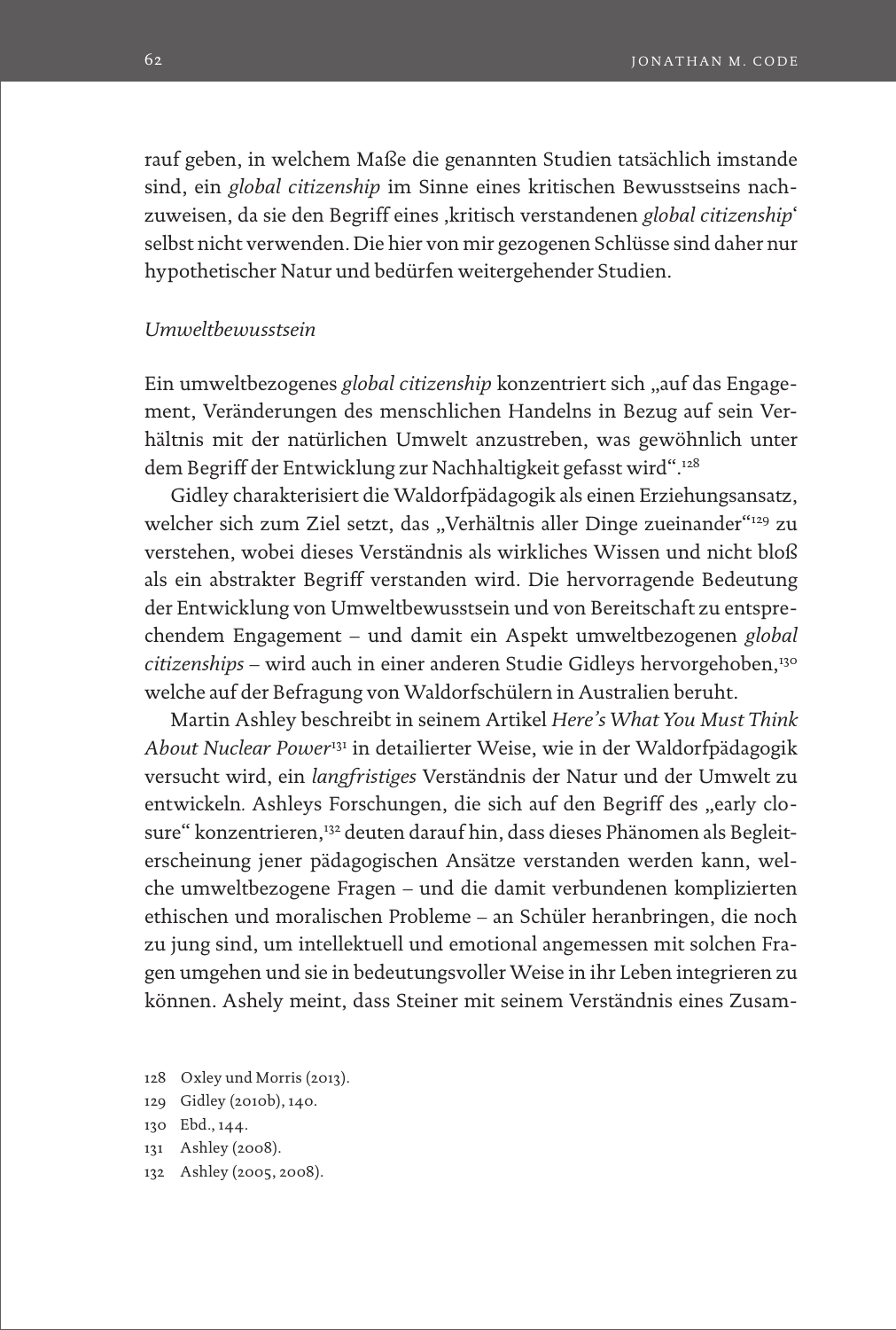menhangs zwischen Curriculum und der Entwicklung des Kindes, welches fordert, die richtigen Inhalte zur richtigen Zeit zu unterrichten, "seiner Zeit um viele Jahre voraus war".133 Steiners Ansatz kann, in Ashley's Worten, als ein solcher verstanden werden, der "dem Phänomen des *early closure* entgegenwirkt".134

Arve Mathisen und Marianne Tellmann<sup>135</sup> bieten eine Reihe von Beispielen dafür, wie in der Waldorfpädagogik versucht wird, ein "kaltes, distanziertes und herzloses"136 Denken zu vermeiden, welches sich entwickelt, wenn abstrakte Konzepte unterrichtet werden, bevor mittels "konkreter körperlicher, sinnlicher und phantasiebezogener Erfahrungen"<sup>137</sup> dem intellektuellen Verständnis eine entsprechende Grundlage geschaffen wird. Die Autoren dieses Artikels weisen immer wieder auf jene Aspekte innerhalb der Waldorfpädagogik hin, welche von der Entwicklung von "Liebe" für andere Lebewesen und für die natürliche Welt sprechen – ein Bildungsziel welches in vielen pädagogischen Konzeptionen auffällig abwesend ist, da sich diese stattdessen auf rein quantifizierbare Ergebnisse und auf globale Positionierung als Bildungsziel konzentrieren. Mathiesen und Tellmann beschreiben den auf Sinn bzw. auf die Sinne bezogenen, ergebnisoffenen und interaktiven Zugang der Waldorfpädagogik zu einem Verständnis von Natur und Umwelt wie folgt:

Die Erscheinung eines einzelnen Phänomens in der Natur verweist auf und ermöglicht die Erfahrung, dass jedes Lebewesen ein Rätsel darstellt, ein Geheimnis, welches dennoch ein Fenster öffnet zum Verständnis der allgemeinen Naturgesetze. Diese Rätsel, welche die einzelnen Lebewesen darstellen, ein jedes durch seine individuellen Eigenschaften und Schönheiten, sind nicht durch den Lehrer zu lösen, und nicht sofort. Sie sollen stattdessen, als offene Fragen, die Einbildungskraft anregen und ein Gespür dafür entwickelt, dass sich in den tatsächlichen Phänomenen ein verborgenes Wesen verbirgt.<sup>138</sup>

- 134 Ebd.
- 135 Mathisen und Tellmann (2018).
- 136 Ebd., 2.
- 137 Ebd.
- 138 Ebd., 10.

<sup>133</sup> Ashley (2008), 70.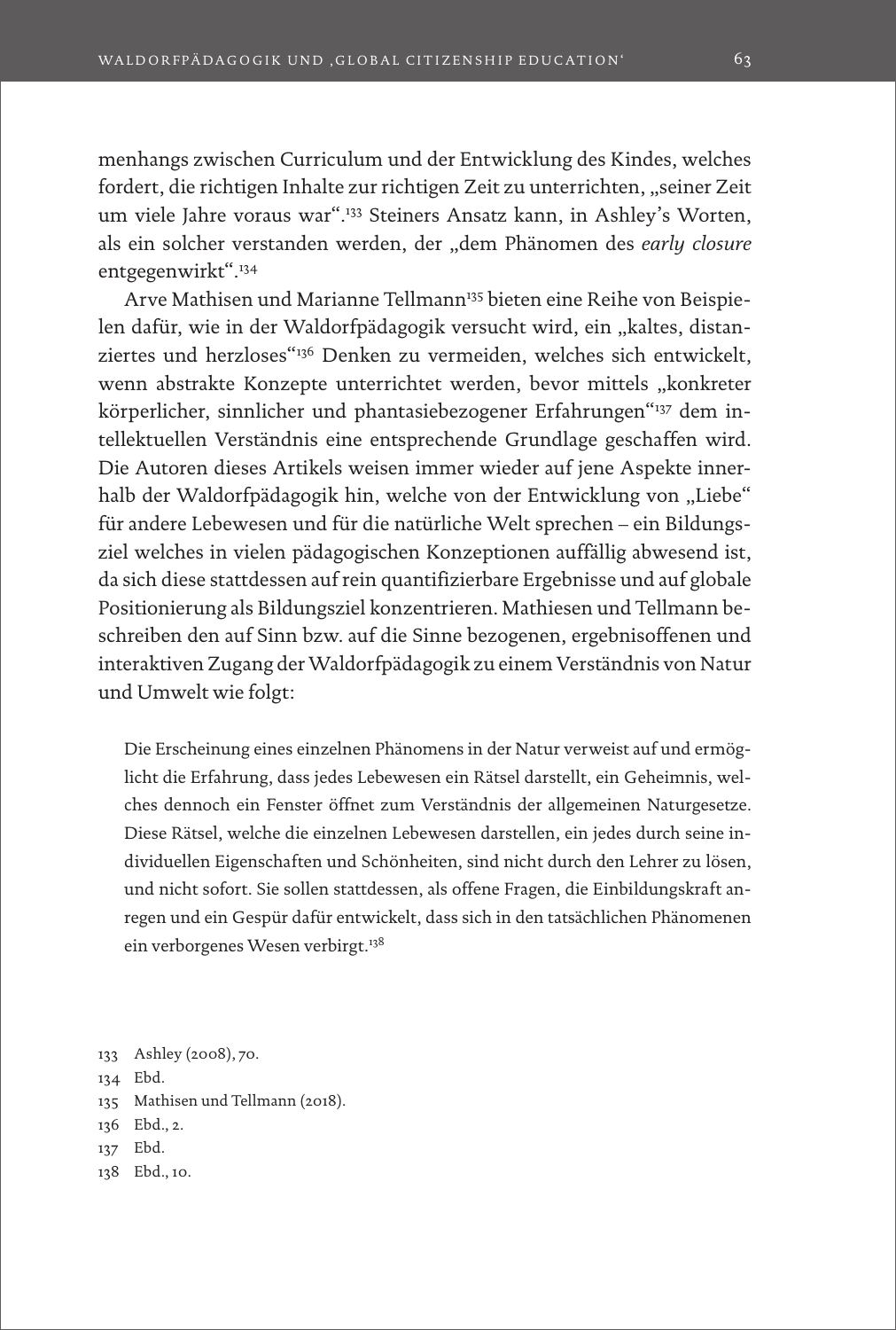Schon diese wenigen Andeutungen darüber, wie in der Waldorfpädagogik versucht wird, ein Bewusstsein für Natur und Umwelt und somit einen Aspekt von *global citizenship education* zu verwirklichen, zeigen, dass es in diesem Ansatz darum geht, ein solches Bewusstsein nicht allzu abstrakt und verfrüht an Schüler heranzuführen. Des Weiteren beschränkt er sich nicht auf die rein kausalen und mechanischen Aspekte dieses Themas, vielmehr zielt er, durch die Kultivierung von Einfühlungsvermögen, Einbildungskraft, Ergebnisoffenheit und relationalem Verstehen, auf das Verständnis einer Welt, "die über den Menschen hinausgeht", und auf den Platz, welchen der Mensch innerhalb derselben einnimmt. Dabei wirft die Betonung eines verborgenen Wesens hinter den Phänomenen zugleich die Frage auf, inwiefern die Entwicklung eines *global citizenship* auch eine spirituelle Dimension hat und inwiefern die Waldorfpädagogik zu einer solchen beitragen kann.

### *Spiritualität*

In spiritueller Hinsicht beinhaltet *global citizenship* "die nicht durch Wissenschaft erfassbaren und unmessbaren Aspekte der menschlichen Beziehungen, wobei es vor allem um gegenseitige Fürsorge und Liebe sowie um spirituelle und emotionale Bindungen geht".139

Für die Waldorfpädagogik ist der spirituelle Aspekt ein hochwichtiger Faktor und obwohl die Waldorfschulen sich in ihrem Ansatz als "unkonfessionell" verstehen, beschreiben sie sich doch selbst als "ganzheitlich" und "spirituell ausgerichtet". Doch was bedeutet dies genau? Die Verwendung des Begriffs "spirituell" bedarf im Kontext der Waldorfpädagogik einer sorgfältigen Behandlung, wenn diese nicht missverstanden werden soll.<sup>140</sup> Gidley führt aus, dass die gegenwärtige Jugend in einer Zeit aufwächst, in welcher die übergeordneten Narrative der Neuzeit durch postmoderne Diskurse weitgehend dekonstruiert worden sind und ein Wertvakuum hinterlassen haben. In dieses Vakuum hinein bietet die Waldorfpädagogik "einen Ansatz an, der mittels der Wiedereinbeziehung des Sakralen eine Neuformulierung menschlicher Wertvorstellungen ermöglicht".141 Sie bezieht die-

139 Oxley & Morris (2013). 140 Dahlin (2017). 141 Gidley (2010b), 140.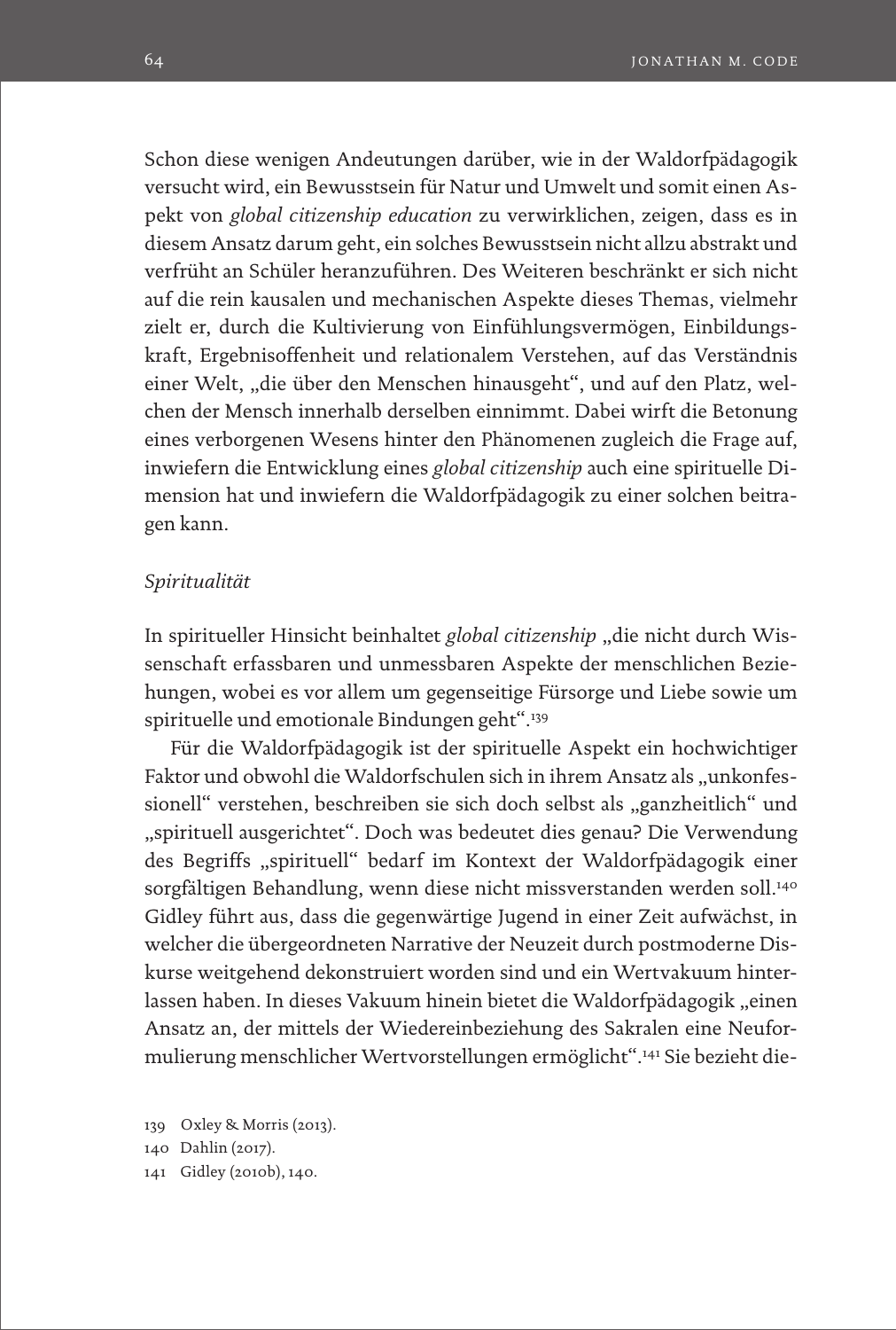sen Aspekt der Waldorfpädagogik auf die von Thomas Berry thematisierte *nachkritische Naivität*, auf das *teilhabe-orientierte Bewusstsein*, welches von Morris Berman – und übrigens ganz ähnlich auch von Owen Barfield – beschrieben worden ist, sowie auf das Konzept einer *postmodernen Spiritualität*, von der David Tracey spricht.142 Dahlin führt aus, dass Steiners "spirituelle pädagogische Anthropologie […] die unabdingbare Grundlage war für seine Hinweise auf einen pädagogischen Zugang, der, obwohl einerseits verwandt mit anderen zeitgenössischen reformpädagogischen Ansätzen, sich von diesen doch dadurch unterscheidet, dass eine starke Betonung gelegt wird auf den sich entwickelnden Menschen als ein Wesen mit einer leiblichen, einer seelischen und einer geistigen Dimension".143 Hier bietet sich dem zeitgenössischen Leser wiederum eine Verständnisschwierigkeit, weil sich durch die Entwicklung des modernen Denkens bestimmte Denkgewohnheiten in den herrschenden kulturellen Diskurs eingeschlichen haben, aufgrund derer man dazu neigt, die Kategorie des "Spirituellen" mit Begriffen wie "mystisch" oder "metaphysisch" gleichzusetzen und infolge dessen – zumindest implizit – davon ausgeht, dass ein entsprechender Diskurs keine wissenschaftliche Grundlage haben kann. Wenn sich die moderne (analytisch und reduktiv vorgehende) Wissenschaft mit dem Betriff des "Spirituellen" auseinandersetzt, dann werden entsprechende Beschreibungen spiritueller Erfahrung in der Regel so interpretiert, dass sie auf psychischen, anatomischen, neurologischen oder biologischen Tatsachen beruhen bzw. von diesen verursacht sein müssen, die als solche nicht erlebt werden.144 Iddo Oberski beschreibt ein Spektrum von Sichtweisen auf das "Spirituelle", wie es sich in verschiedenen Kontexten zeigt – nicht zuletzt etwa in der Erklärung der Menschenrechte und in der Art, wie verschiedene Erzieher von spiritueller Entwicklung als einem Kernaspekt der Pädagogik gesprochen haben. Oberski hat in seinem Aufsatz "Rudolf Steiner's Philosophy of Freedom as a Basis for Spiritual Education"<sup>145</sup> bedeutende Schritte in Richtung einer Klärung des Begriffes von "Spiritualität" im Kontext der Waldorfpädagogik gemacht. Seine Argumentation im Einzelnen muss hier

 Vgl. ebd. Dahlin (2017). Oberski (2011). 145 Ebd.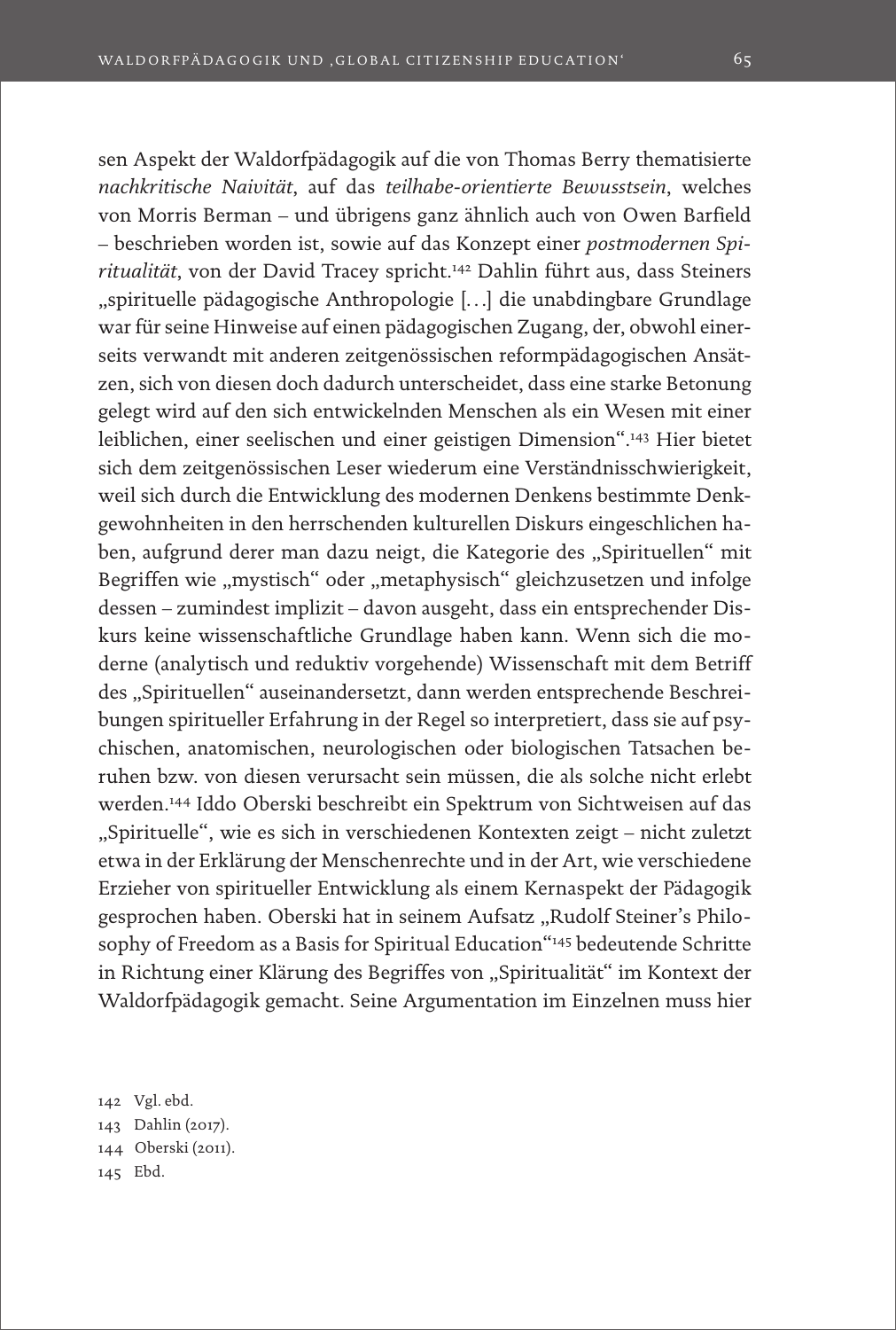nicht wiederholt werden, da diese dem interessierten Leser im obigen Artikel zur Verfügung steht. Im Ergebnis kommt Oberski zu folgendem Schluss:

Die Steiner- bzw. Waldorfschule verkörpert eine Form der Erziehung, die ausdrücklich auf einem hochentwickelten Verständnis des Denkens und des Geistes (spirit) basiert. Dadurch ist es im 21. Jahrhundert wieder möglich geworden, über Spiritualität zu reden und eine gesunde spirituelle Entwicklung als ein wichtiges Bildungsziel anzuerkennen. Seit über 90 Jahren hat die Waldorfpädagogik den Versuch unternommen, eine solche Entwicklung zu fördern, und zwar nicht in Form eines engen Instrumentalismus oder als religiöse Indoktrination, sondern durch ein ganzheitliches Erziehungskonzept, welches auf einem durch Intuition erworbenen Verständnis des sich entwickelnden Menschen beruht.146

Der Begriff einer "ganzheitlichen Erziehung" in dieser Passage zeigt deutliche Parallelen mit der Art und Weise, wie das Konzept der international ausgerichteten Bildung z.B. von Mary Hayden und Shona McIntosh beschrieben wird.147 Die Verfasser dieses Artikels beziehen sich auf die Arbeit von Ron Miller<sup>148</sup> und verwenden Millers Definition der "Ganzheitlichkeit", um der Frage nachzugehen, wie sich dieser Begriff im Rahmen der international ausgerichteten Bildung verstehen lässt. Dabei verträgt sich Miller's Definition sehr gut mit der Art und Weise, wie "Ganzheitlichkeit" in der Waldorfpädagogik definiert wird und wie dieser Begriff in den verschiedenen Abschnitten dieses Artikels – wenn auch aus Perspektive einer *global citizenship education* – schon mehrfach angesprochen worden ist. Dem Begriff der "Spiritualität", der offensichtlich sowohl in der international ausgerichteten Bildung als auch in der Waldorfpädagogik zu Hause ist,<sup>149</sup> wurde in der bisherigen Forschung zu Letzterer wahrscheinlich eine ausdrücklichere und nuanciertere Aufmerksamkeit geschenkt, und zwar vor allem durch die verschiedenen Publikationen Gidleys.150

- 147 Hayden und McIntosh (2018).
- 148 Ebd. 406; vgl. Miller (1996, 1997).
- 149 Hayden & McIntosh (2018).
- 150 Gidley (2002, 2006, 2010a).

<sup>146</sup> Ebd.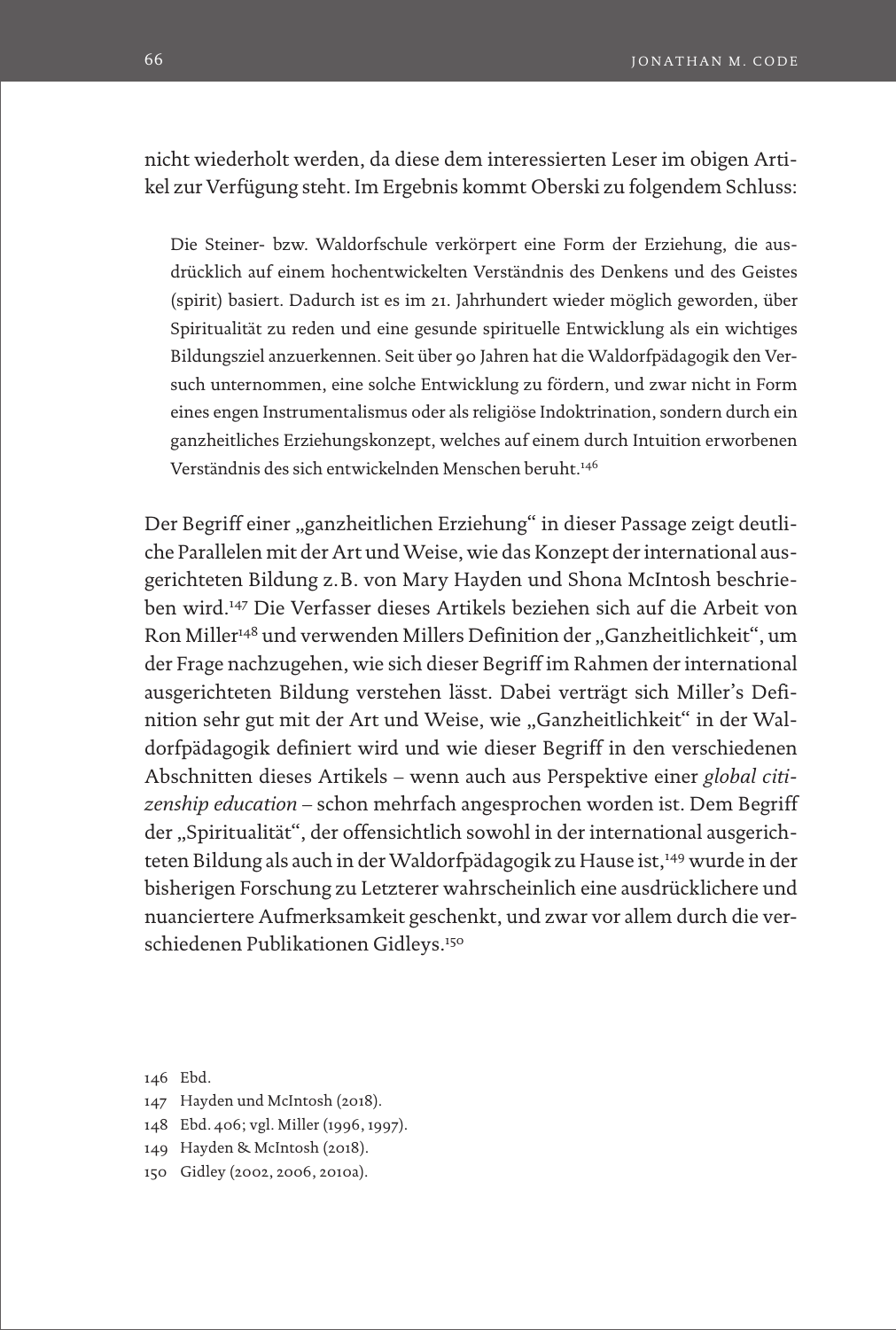## *Ergebnisse*

Die vorstehenden Überlegungen zur Frage, wie das Konzept des *global citizenship* im Kontext der Waldorfpädagogik zu verstehen ist, können nur als ein erster Vorstoß in dieses Forschungsfeld angesehen werden. Da der Begriff als solcher kontrovers und nur schwer zu greifen ist – und da viele Waldorfschulen den Begriff zwar unter ihre Bildungsziele zählen, ihn aber als solchen nicht näher erklären oder in die bestehende Literatur zur Waldorfpädagogik einordnen – musste unsere Studie ein bislang unbearbeitetes Feld betreten. Auch ist bisher von keiner dem Autor bekannten Studie der Versuch gemacht worden, zu vergleichen, wie dieses Verhältnis im Licht der Diskussion um das *global citizenship* im Rahmen der international ausgerichteten Bildung erscheint.

Im Lichte dieser anfänglichen Überlegungen tauchen eine Reihe von Fragen auf. Ist die Literatur zur Waldorfpädagogik, die für diese Analyse herangezogen wurde, kritisch genug, oder wurden nur entsprechend günstige Studien ausgewählt? Hat sich die Taxonomie von Oxley und Morris als hilfreich für diese Fragestellung erwiesen, oder wurden mit ihrer Hilfe nur – vielleicht gar gewaltsam – einige Korrespondenzen zwischen den dort beschriebenen Typen des *global citizenship* und gewissen ausdrücklichen Besonderheiten der Waldorfschulen hergestellt? Hat unsere Konzentration auf das Konzept des *global citizenship* vielleicht die Möglichkeiten verwässert, welche in einer detaillierteren Studie zu den Gemeinsamkeiten und Unterschieden zwischen der Waldorfpädagogik und der international ausgerichteten Bildung im Hinblick auf ihre Bildungsziele gelegen hätten? Ich kann an dieser Stelle nur darauf hinweisen, dass ich mir dieser Fragen bewusst gewesen bin und die Probleme, welche sie aufwerfen, so gut als möglich zu vermeiden versucht habe.

Die Autoren und Forscher, die in dieser Studie aufgeführt worden sind, stimmen im Allgemeinen darin überein, dass *global citizenship* kein Zustand bzw. keine festgelegte Identität sein kann, deren Grenzen klar und eindeutig zu definieren wären. Vielmehr wurde der Begriff im Hinblick auf seine verschiedenen Eigenschaften, Orientierungen und Wertvorstellungen untersucht, welche verschiedene Individuen (bzw. "citizens") aufgreifen, um sich daran zu orientieren und sich in einer Welt zunehmend globaler Fragestellungen zurechtzufinden. Natürlich sind die beiden Worte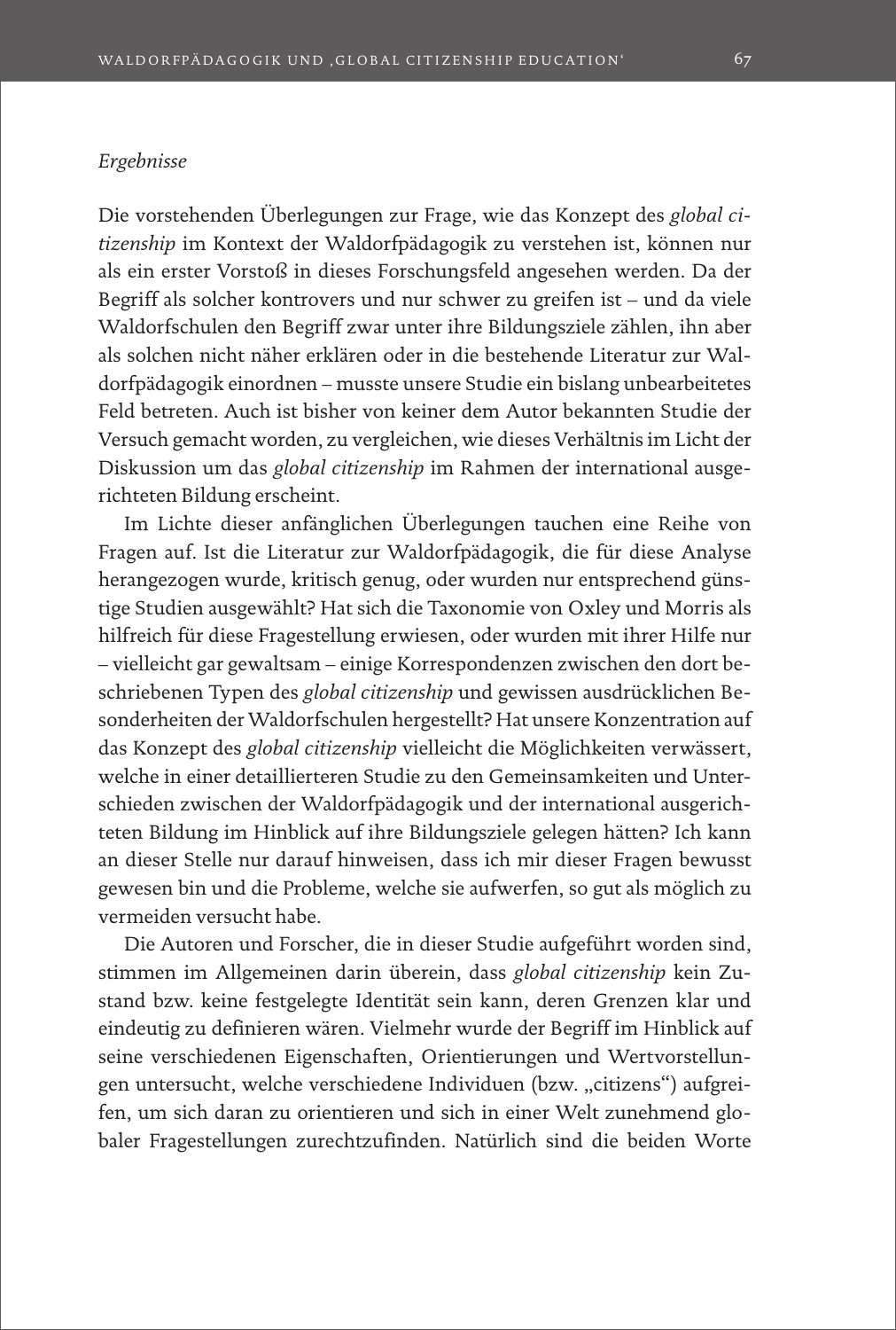'Individuum' und 'global' gelinde gesagt problematisch.151 Mehrere Autoren merken an, dass Individualität allzu leicht in einem engen und selbstdienlichen Sinn definiert werden kann – nämlich als eine Person, die sich in einer Welt, in der ein Wettbewerb um Talent herrscht, die besten Chancen für sich selbst sichern muss.<sup>152</sup> Andere weisen darauf hin, dass "Individualität" – verstanden als die einzigartigen Fähigkeiten und Talente einer Person – leicht verloren gehen kann, wenn Bildungskonzepte zunehmend zur Homogenisierung neigen, weil ein Import und Export von pädagogischen Standards, Inhalten und Qualifikationen vor sich geht,<sup>153</sup> der manchmal als "pädagogischer Imperialismus"<sup>154</sup> bezeichnet wird; wenn also standardisierten Testverfahren und internationalen Ranglisten von Schulsystemen zunehmend Aufmerksamkeit geschenkt wird<sup>155</sup> und eine "globale Monokultur" sich ausbreitet, "die vom wissenschaftlichen Positivismus des Westens" gespeist wird.156

Theoretisch betrachtet, haben sich sowohl die Waldorfpädagogik als auch die international ausgerichtete Bildung zum Ziel gesetzt, die Ausbildung des Individuums zu fördern, d.h. die Entfaltung von eigentümlichen Talenten und Werten. Sie sind deshalb vorsichtig, wenn dieses Bildungsziel von Vorstellungen einer Beschäftigungsfähigkeit und von den Erfordernissen des Marktes prädeterminiert wird. Verschiedene Autoren merken jedoch an, dass Diskussionen um die international ausgerichtete Bildung zunehmend von ökonomischen Faktoren wie der Maximierung der "Teilhabe an der globalen Wirtschaft" beeinflusst werden.157 Auch die Waldorfpädagogik, obwohl theoretisch an der Idee einer Erziehung des ganzen Menschen und einer integrativen Bildung orientiert, ist nicht immun gegenüber diesen Zeittendenzen und bewegt sich in mancher Hinsicht in Richtung einer "Überprüfungskultur", die von dem Bedürfnis nach Normativität und Bewertbarkeit getrieben ist. So haben sich manche Waldorfschulen dazu entschlossen, sich an staatlichen Bewertungssystemen zu orientieren (mit den staatlich vorgeschriebenen ausleseorientierten Prüfungsverfahren im

- 151 Marshall (2011).
- 152 Whitehead (2005).
- 153 Zhao (2015a); Gidley (2008).
- 154 Hayden (2013).
- 155 Zhao (2018).
- 156 Gidley (2008).
- 157 Bates (2012); Lauder (2007).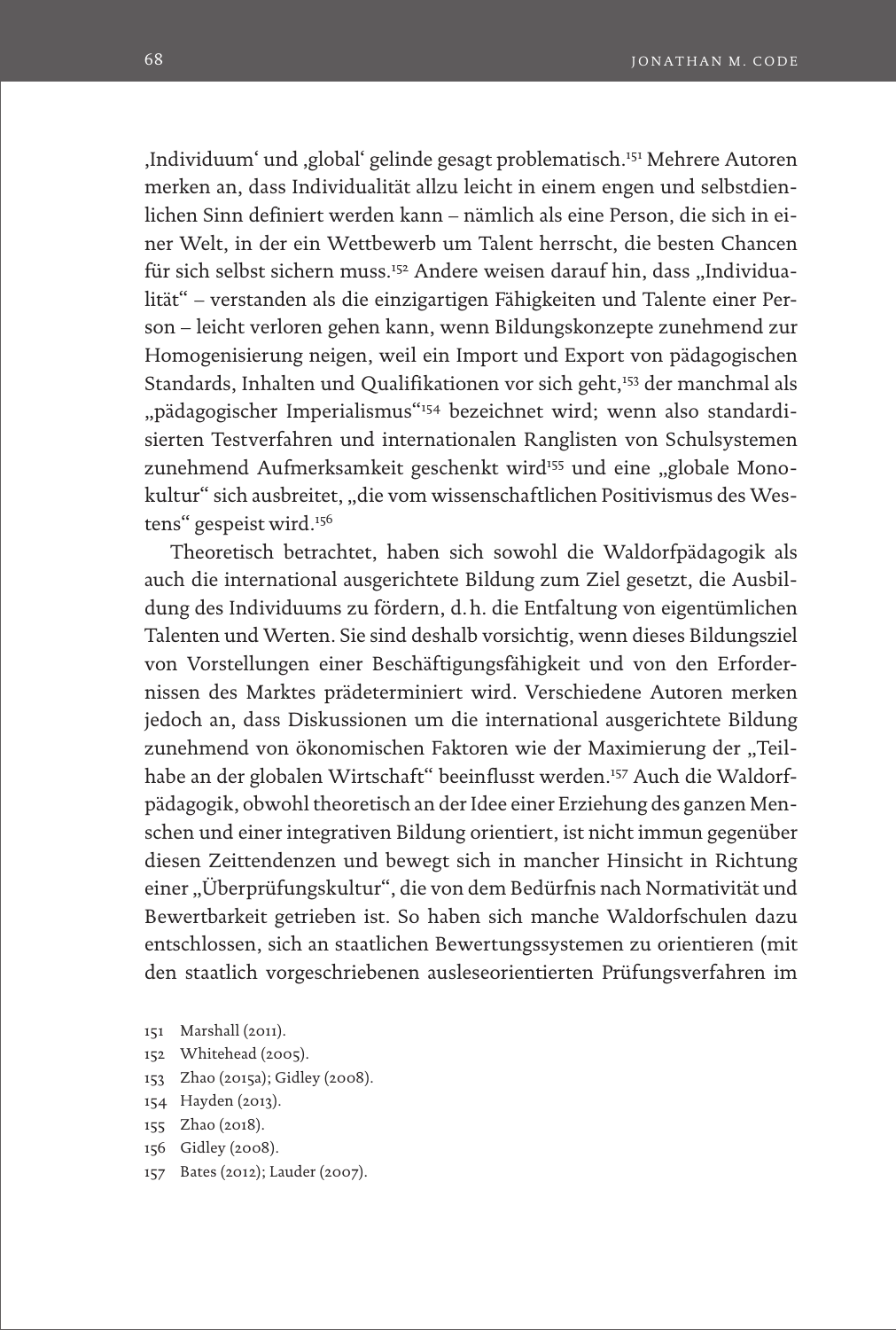letzten Schuljahr). Diese Tendenzen sind innerhalb der Waldorfpädagogik selbst umstritten, und es wurden verschiedene Alternativen entwickelt, wie man Schüler in den letzten Schuljahren an der Waldorfschule auf die universitären Aufnahmeprüfungen vorbereiten kann und trotzdem dem ganzheitlichen, integrativen und erfahrungszentrierten Ansatz treu bleiben kann, der den Kern dieser Pädagogik ausmacht.<sup>158</sup> Auch ist darauf hingewiesen worden, dass diese Prinzipien der Waldorfpädagogik nicht immer an allen Waldorfschulen tatsächlich verwirklicht werden – ein Problem freilich, welches diese Richtung mit andern Schulformen durchaus teilt.

Die Taxonomie von Oxley und Morris leistet nicht mehr aber auch nicht weniger, als dass sie es ermöglicht, einige anfängliche Bewertungen darüber vorzunehmen, wie *global citizenship* im Kontext der Waldorfpädagogik verstanden werden könnte. Einige dieser Aspekte teilt die Waldorfpädagogik – wie im Vorhergehenden angedeutet – mit der international ausgerichteten Bildung, einige sind für sie typisch und in ihr einzigartig. Unter diesen einzigartigen Aspekten des *global citizenship* im Waldorfkontext verdient meiner Ansicht nach die Idee einer "richtigen" Gliederung des sozialen Organismus in die Bereiche des Rechtslebens, Wirtschaftslebens und Geisteslebens (genauer: die Idee einer relativen Autonomie dieser Bereiche) besondere Beachtung. Würde diese Konzeption im Sinne Rudolf Steiners umgesetzt, würde sie allein eine neue Art "kosmopolitischen" global citizenship darstellen, von dem im bisherigen Diskurs über dieses Thema nirgendwo die Rede ist. Zusammen mit den spezifischen ontologischen (Gidley) und epistemologischen (Oberski) Faktoren, welche – wie oben unter dem Stichwort des *global citizenship* als "Engagement" skizziert – die Waldorfpädagogik ausmachen, könnte dieses Erziehungskonzept also durchaus einen substantiellen Beitrag zur gegenwärtigen Diskussion um *global citizenship* und *global citizenship education* leisten. Dies wäre, wie ich meine, ganz besonders der Fall im Hinblick auf jene sozialen und Umweltherausforderungen, denen gegenüber bloße kosmetische Veränderungen des gegenwärtigen Bildungs-

158 Das *New Zealand Certificate of Steiner Education* war ein frühes Beispiel für die Entwicklung und internationale Umsetzung einer solchen Qualifikation: [www.sedt.co.nz/certificate\\_](http://www.sedt.co.nz/certificate_of_steiner_education) [of\\_steiner\\_education;](http://www.sedt.co.nz/certificate_of_steiner_education) zuletzt aufgerufen am 26. März 2019. In neuerer Zeit hat das *Crossfields Institute* in Großbritannien eine solche Qualifikation entwickelt. Diese ist nicht beschränkt auf die Waldorfschule und bedient sich portfolio- und projektorientierter Alternativen für die staatlichen Abschlussprüfungen: [https://www.crossfieldsinstitute.com/new-integrated-education](https://www.crossfieldsinstitute.com/new-integrated-education-qualifications-for-schools/)[qualifications-for-schools/;](https://www.crossfieldsinstitute.com/new-integrated-education-qualifications-for-schools/) zuletzt aufgerufen am 26. März 2019.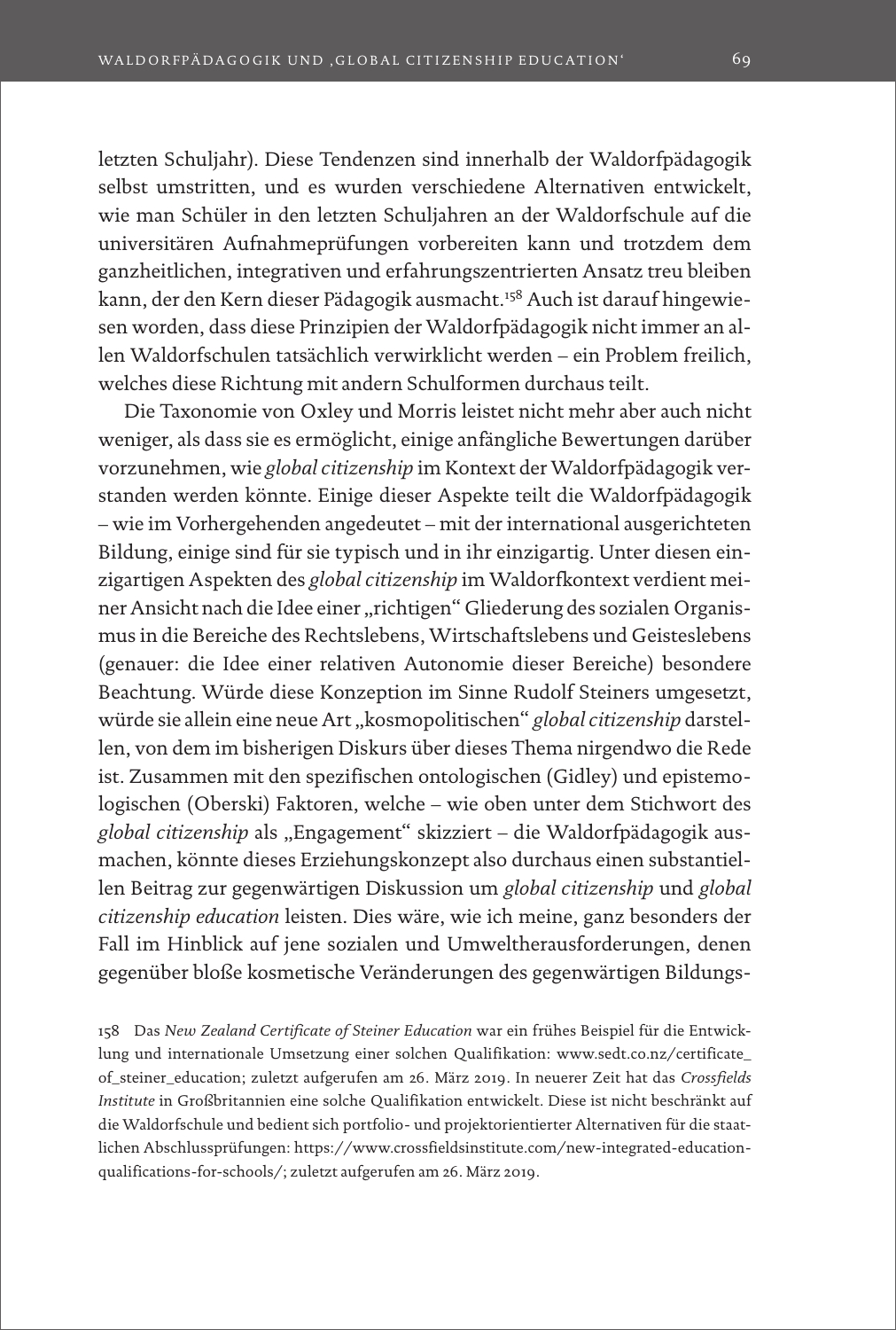systems nicht hinreichend sind, sondern die nach einer fundamentalen Umgestaltung des Erziehungswesens verlangen, sowohl auf der nationalen wie auf der globalen Ebene. Als Ergebnis unserer Studie lässt sich festhalten, dass die Waldorfpädagogik als potentieller Ideengeber für den Umgang mit diesen Herausforderungen eine weitergehende und vertiefte Betrachtung verdient.

(Übersetzung: Christian Clement)

# Literaturverzeichnis

- Ashley, Martin: *Here's What You Must Think About Nuclear Power*, in: *International Journal of Children's Spirituality* 13/1 (2008), 65–74.
- Bates, Richard: *Is global citizenship possible and can international schools provide it?,* in: *Journal of Research in International Education* 11/3 (2012), 262–274.
- Balarin, Maria: *Global citizenship and marginalization: contributions towards a political economy of global citizenship*, in: *Globalisation, Societies and Education*, 9/3-4  $(2011), 355 - 366.$
- Bell, Daniel: *The Cultural Contradictions of Capitalism.* Portsmouth 1976.
- Boland, Neil: *The Globalisation of Steiner Education: Some Considerations*, in: *Research on Steiner Education* 6 (2015), 192–202.
- Brunold-Conesa, Cynthia: *International Education: The International Baccalaureate, Montessori and Global Citizenship*, in: *Journal of Research in International Education*   $9/3$  (2010), 259–272.
- Bunnell, Tristan: *The Changing Landscape of International Schooling: Implications for Theory and Practice.* London 2014.
- Cambridge, James u.a: *'A Big Mac and a Coke?' Internationalism and Globalisation as contexts for International Education*, in: *Centre for the study of Education in an International Context*. Bath 2001, 1–18.
- und Jeff Thompson: *Internationalism and Globalization as Contexts for International Education*, in: *Compare: A Journal of Comparative Education* 34/2 (2004), 161– 175.
- Code, Jonathan M.: *The Art of Knowing: Epistemological Implications for a Schooling of the Imagination*, in: *Research on Steiner Education* 2/1 (2011), 12–23.
- Dahlin, Bo: *A State-independent education for citizenship? Comparing beliefs and values related to civic and moral issues among students in Swedish mainstream and Steiner Waldorf Schools*, in: *Journal of Beliefs and Values* 31/2 (2010a), 165–180.
- *Steiner Waldorf education, Social Three-Folding and civil society: Education as cultural power*, in: *Research on Steiner Education*, 1/1 (2010b), 49–59.
- *Rudolf Steiner: The Relevance of Waldorf Education.* Switzerland 2017.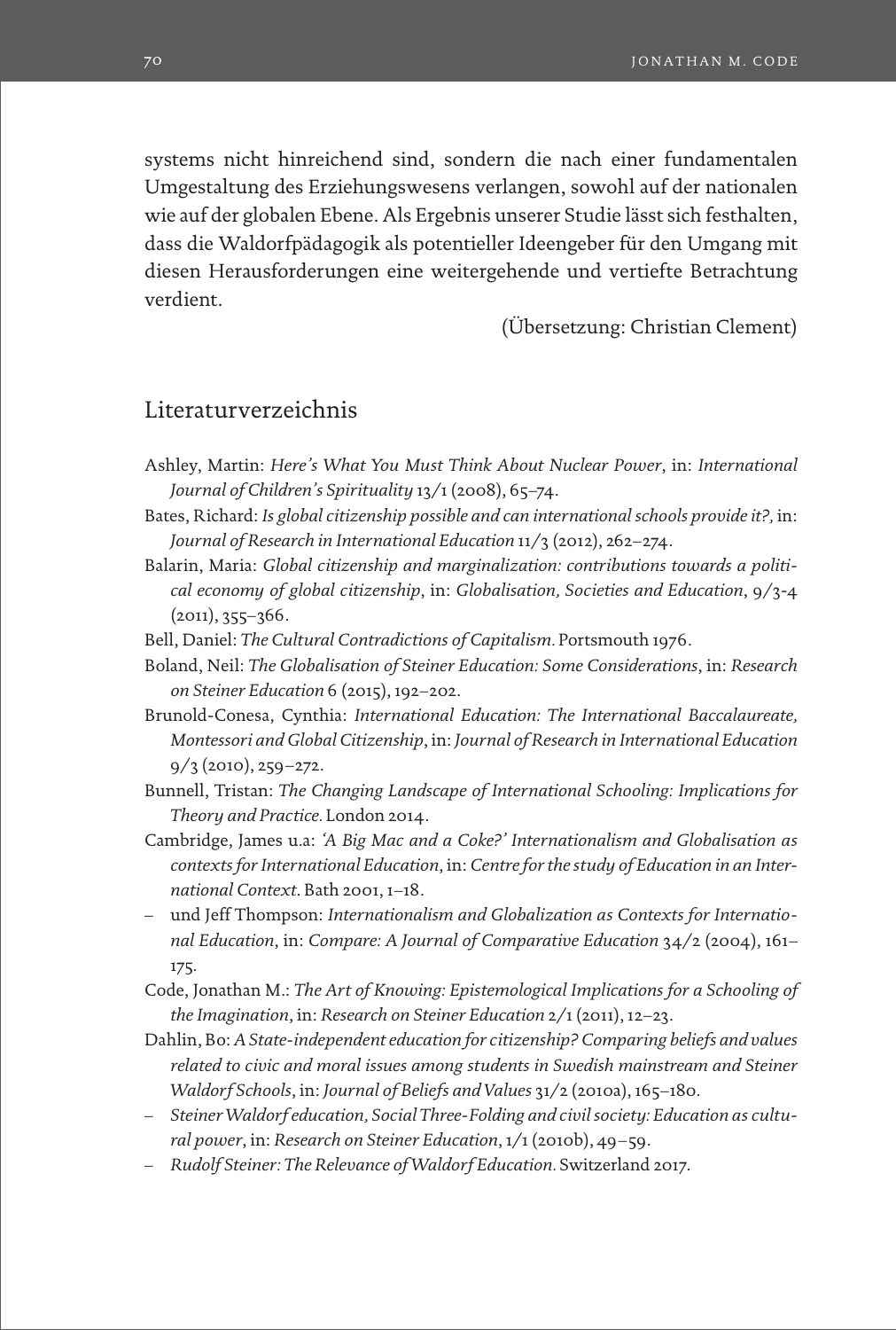Gardner-McTaggart, Alexander & Nicolas Palmer: *Global citizenship education, technology, and being*, in: *Globalisation, Societies and Education*, 16/2 (2018), 268–281.

- Gidley, Jennifer: *Wings to the future: Imagination and education*, in: *New Renaissance*  $6/3$  (1996), 9-11.
- *Imagination and Will in Youth Visions of their Futures: Prospectivity and Empowerment in Steiner Educated Adolescents*, Masters Thesis, University of Lismore 1997.
- *Holistic Education and Visions of Rehumanized Futures*, in: Gidley, Jennifer & S. Inayatullah (Hg.): *Youth Futures: Comparative Research and Transformative Visions.* Westport 2020, 155–167.
- *Spiritual Epistemologies and Integral Cosmologies: Transforming Thinking and Culture*, in: Susan Awbrey, Diane Dana, Vachel Miller, a.o. (Hg.): *Integrative Learning and Action: A call to Wholeness.* New York 2006, 29–53.
- *Beyond homogenisation of global education: do alternative pedagogies such as Steiner education have anything to offer an emergent globalising world?,* in: Soheil Inayatullah a.o. (Hg.): *Alternative Educational Futures: Pedagogies for an Emergent World.*  Rotterdam 2008, 253–268.
- *Educating for Evolving Consciousness: Voicing the Emergency for Love, Life and Wisdom*, in: Marian de Souza a.o. (Hg.): *International Handbooks of Religion and Education*. *Vol 3: International Handbook of Education for Spirituality, Care and Wellbeing*. Dordrecht 2010a, 553–561.
- *Holistic Education and Visions of Rehumanized Futures*, in: *Research on Steiner Education* 1/2 (2010b), 139–147.
- Goren, Heela & Giri Yemini: *Global citizenship education redefined A systematic review of empirical studies on global citizenship education*, in: *International Journal of Educational Research* 82 (2017), 170–183.
- Hayden, Mary: *Introduction to international education: International schools and their communities*. London 2006.
- mit Jeff Thompson und Tristan Bunnell: *International Education. Volume 1: Nature and Meaning of International Education*. London 2016.
- mit Jeff Thompson: *International Schools: Antecedents, current issues and metaphors for the future*, in: Richard Pearce (Hg.): *International Education and Schools.* London 2013, 3–24.
- *Introduction to International Education*. London 2013a.
- *A review of curriculum in the UK: Internationalising in a changing context*, in: *Curriculum Journal* 24/1 (2013b), 8–26.
- mit Shona McIntosh: *International Education: the Transformative Potential of Experiential Learning*, in: *Oxford Review of Education* 44/4 (2018), 403–413.
- Hill, Ian: *Evolution of Education for International Mindedness*, in: *Journal of Research in International Education* 11/3 (2012), 345–261.
- *What is an International School?,* in: *International Schools Journal* 357/2 (2016),  $9 - 22.$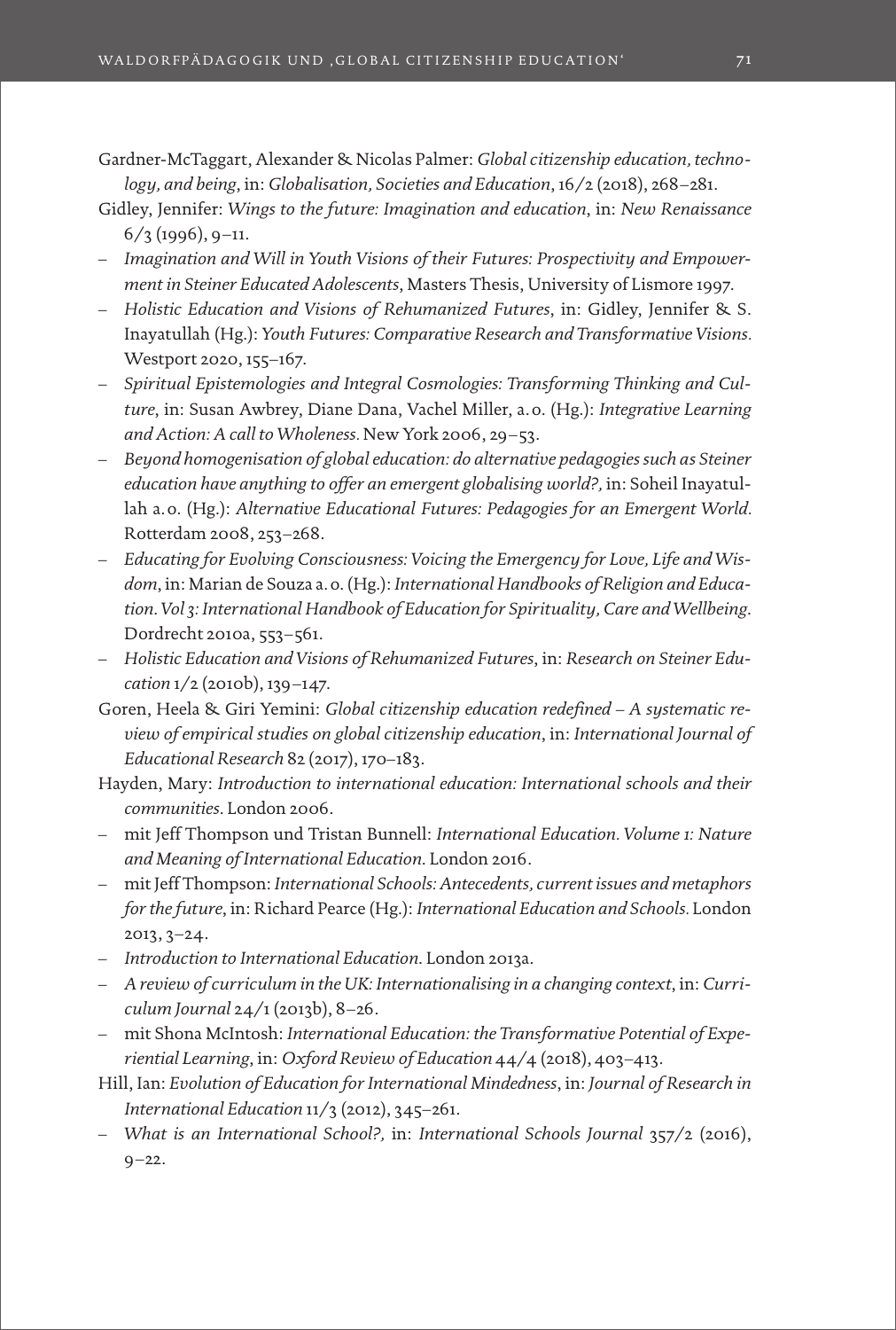- Jazeel, Tariq: *Spatializing difference beyond cosmopolitanism: Rethinking planetary futures*, in: *Theory, Culture and Society* 28/5 (2011), 77–95.
- Larrison, Abigail mit Alan Daly und Caren Van Vooren: *Twenty Years and Counting: A look at Waldorf in the Public Sector using Online Sources*, in: *Current Issues in Education* 15/3 (2012), 1–22.
- Lauder, Hugh: *International Schools, Education and Globalization: Towards a Research Agenda*, in: Mary Hayden und Jeff Thompson (Hg.): *The Sage Handbook of research in international education*. London 2007.
- Lyons, Maria: *A Reflection on the Crisis in Education and Man's Truncated Existence*. Doctoral Thesis 2011 (unveröffentlicht).
- Marshall, Harriet: *Education for Global Citizenship: Reflecting on the instrumentalist agendas at play*, in: Richard Bates (Hg.): *Schooling internationally: Globalisation, internationalization and the future for international schools.* London 2010, 182–99.
- *Instrumentalism, ideals and imaginaries: theorizing the contested space of global citizenship education in schools*, in: *Globalisation, Societies and Education* 9/3–4 (2011), 411–426.
- Mathesin, Arve und Marianne Tellmann: *Caring for nature in Waldorf education: A pedagogy of imagination, love and ethical thinking*. 2018. *[www.arvema.com/tekster/](http://www.arvema.com/tekster/Mathisen_Tellmann_2019_Caring_for_nature.pdf) [Mathisen\\_Tellmann\\_2019\\_Caring\\_for\\_nature.pdf](http://www.arvema.com/tekster/Mathisen_Tellmann_2019_Caring_for_nature.pdf)* (Zugriff: 10. März 2019).
- Mitchell, David und Douglas Gerwin: *Survey of Waldorf Graduates. Phase II*. Wilton 2007.
- Mohanty, Chandra Talpade: *'Under western eyes' revisited: Feminist solidarity through anticapitalist struggles*, in: *Signs: Journal of Women in Culture and Society* 28-2  $(2003)$ .
- Naastepad, Ro und Houghton Budd: *Preventing Technological Unemployment by Widening Our Understanding of Capital and Progress: Making Robots Work for Us*, in: *Ethics and Social Welfare* 1/18 (2019).
- Oberski, Iddo: *Rudolf Steiner's philosophy of freedom as a basis for spiritual education?,* in: *International Journal of Children's Spirituality* 16/1 (2011), 5–17.
- und Jim McNally: *Holism in Teacher Development: A Goethean Perspective*, in *Teaching and Teacher Education: An International Journal of Research and Studies* 23/6  $(2007), 935 - 943.$
- Oxley, Laura und Paul Morris: *Global Citizenship: A Typology for Distinguishing its Multiple Conceptions*, in: *British Journal of Educational Studies*, 61/3 (2013), 301–325.
- Parekh, Bikhu: *Cosmopolitanism and global citizenship*, in: *Review of International Studies* 29 (2013), 3–17.
- Perlas, Nicanor: *Shaping Globalization: Civil Society, Cultural Power and Threefolding*. Philippines: Centre for Alternative Development Initiatives 2000.
- Rhoads, Robert und Katalin Szelenyi: *Global citizenship and the university: Advancing social life and relations in an interdependent world.* Stanford 2011.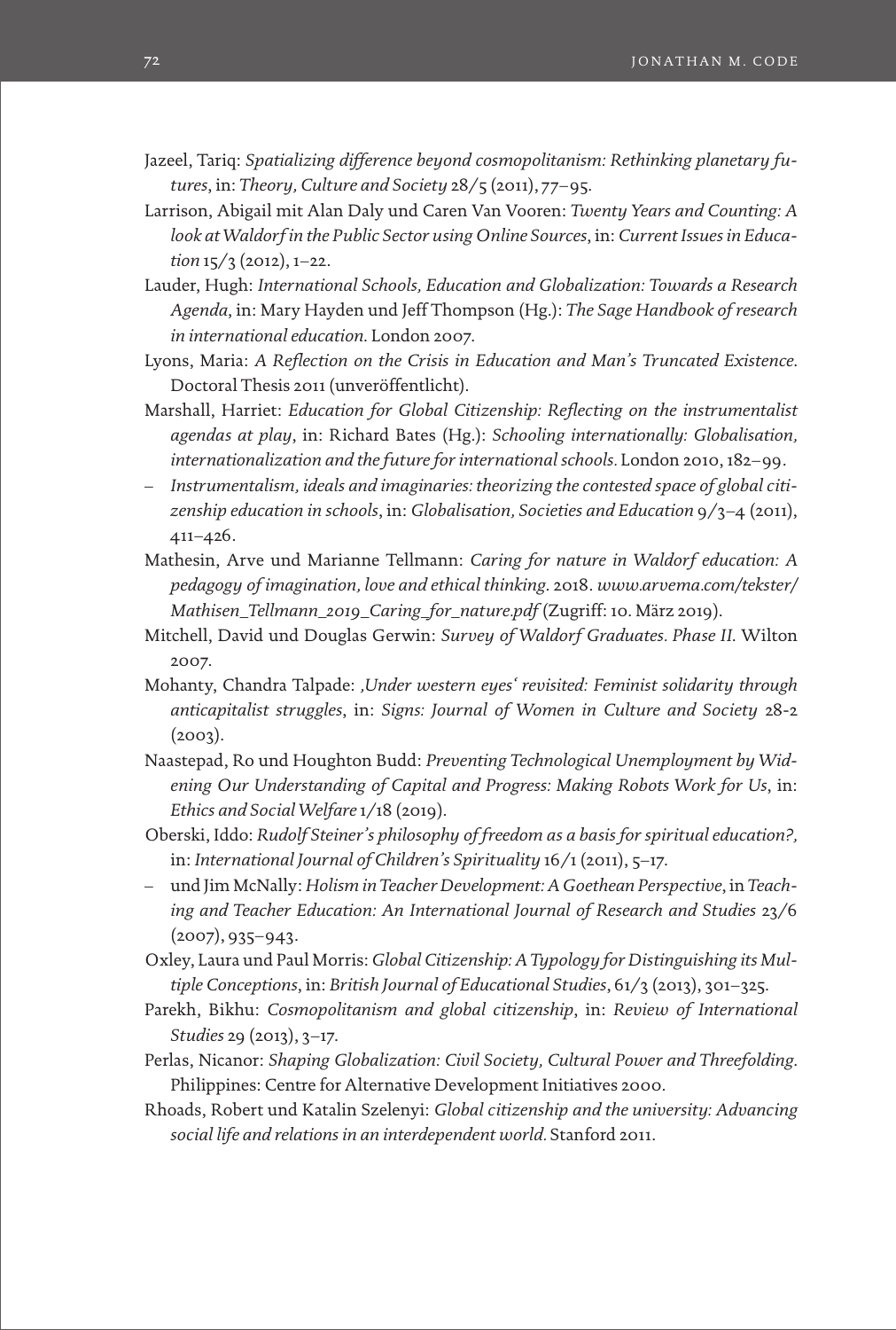- Roberts, Dennis mit Lucas Welch und Khalid Al-Khanji: *Preparing Global Citizens*, in: *Journal of College and Character* 14/1 (2013), 85–92.
- Robinson, William: *A theory of global capitalism: production, class, and state in a transnational world*. Baltimore 2004.
- Rohen, Johannes: *Functional Threefoldness in the Human Organism and Human Society*. New York 2011.
- Rose, Robert: *Transforming Criticisms of Anthroposophy and Waldof Education Evolution, race and the quest for a global ethics*. Centre for Philosophy and Anthroposophy, UK. 2013. (e-book, erhältlich beim Autor: *robertrose1@hotmail.com*).
- Schultz, Lynette: *Educating for Global Citizenship*, in: *The Alberta Journal of Educational Research* 5/3 (2007), 248–258.
- Solhaug, Trond: *New public management in curriculum reform in Norway*, in: *Policy Futures in Education* 9/2 (2011), 268–279*.*
- Stein, Sharon: *Mapping Global Citizenship*, in: *Journal of College and Character* 16/4 (2015), 242–252.
- Steiner, Rudolf: *Towards Social Renewal*. 4<sup>th</sup> revised edition. London 2000.
- Thompson, Jeff: Introduction to: *International Education Antecedents, Meanings and Current Interpretations*, in Hayden (2016).
- Todd, Sharon: *Toward an Imperfect Education: Facing humanity, rethinking cosmopolitanism.* Boulder 2008.
- Uhrmacher, Bruce: *Uncommon Schooling: A Historical Look at Rudolf Steiner, Anthroposophy, and Waldorf Education*, in: *Curriculum Inquiry* 25/4 (1995), 381–406.
- Waldorf World List: [https://www.freunde-waldorf.de/en/waldorf-worldwide/wal](https://www.freunde-waldorf.de/en/waldorf-worldwide/waldorf-education/waldorf-world-list/)[dorf-education/waldorf-world-list/](https://www.freunde-waldorf.de/en/waldorf-worldwide/waldorf-education/waldorf-world-list/) (Zugriff: März 2019).
- Wember, Valentin: *Die fünf Dimensionen der Waldorfpädagogik im Werk Rudolf Steiners.* Tübingen 2015.
- Whitehead, Kay: *Advertising Advantage: The International Baccalaureate, social justice and the marketisation of schooling*. Konferenz der Australian Association for Research in Education. <https://www.aare.edu.au/data/publications/2005/whi05426.pdf> (Zugriff: März 2019).
- Woods, Glenys, mit Maggie O'Neill und Philip Woods: *Spiritual Values in Education: Lessons from Steiner?,* in: *International Journal of Children's Spirituality* 2/2 (1997), 25–40.
- Woods, Phillip mit Martin Ashley und Glenys Woods: *Steiner Schools in England.* Research Report. Bristol 2005.
- Zhao, Yong: *World Class Learners: Educating Creative and Entrepreneurial Students.* Thousand Oak 2012.
- *Flunking Innovation and Creativity*, in: *Phi Delta Kappa* 94/1 (2012), 56–61.
- *Globalization in Education*, in: *International Encyclopedia of the Social & Behavioral Sciences.* 2015a, 247–253.